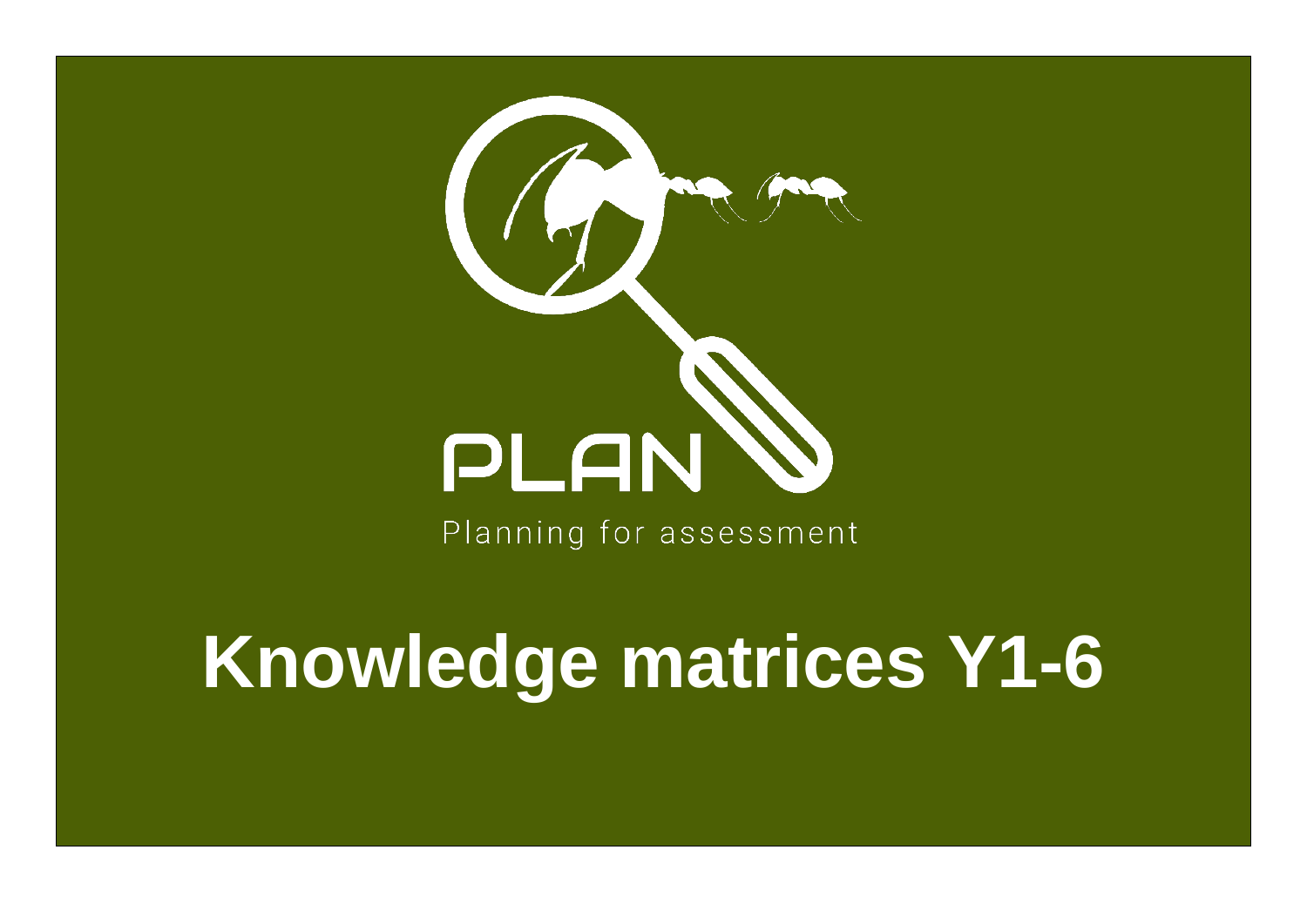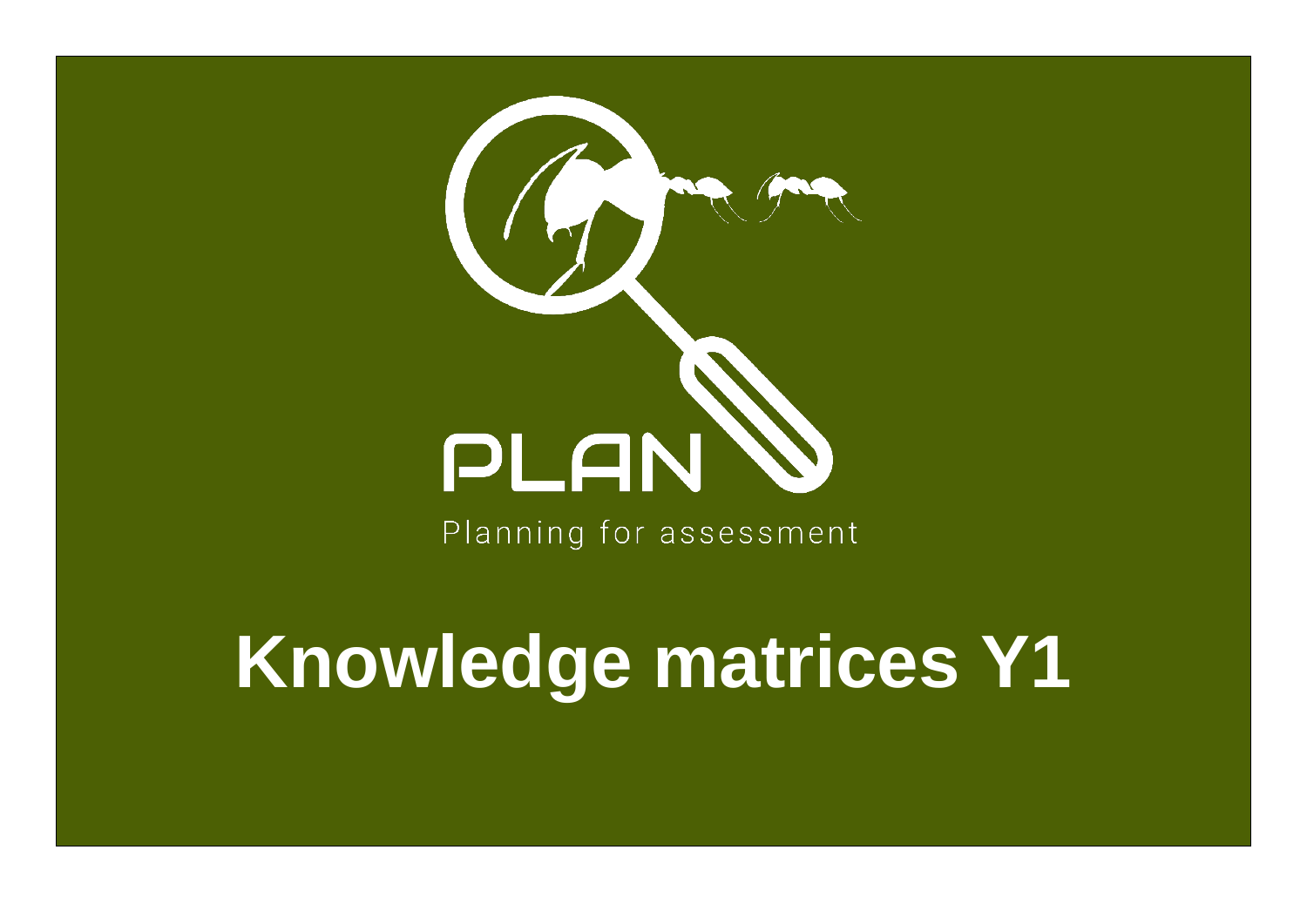|                                 | Identify and name a variety of common wild and garden plants, including deciduous and evergreen trees.<br>Identify and describe the basic structure of a variety of common flowering plants, including trees. |  |
|---------------------------------|---------------------------------------------------------------------------------------------------------------------------------------------------------------------------------------------------------------|--|
|                                 |                                                                                                                                                                                                               |  |
| PLAN<br>Planning for assessment |                                                                                                                                                                                                               |  |

| <b>WHAT PUPILS NEED TO KNOW OR DO TO BE SECURE</b>                                                                                                                                                                                                                                                                                                                                  |                                                                                                                                                                     |  |  |  |  |  |
|-------------------------------------------------------------------------------------------------------------------------------------------------------------------------------------------------------------------------------------------------------------------------------------------------------------------------------------------------------------------------------------|---------------------------------------------------------------------------------------------------------------------------------------------------------------------|--|--|--|--|--|
| Show understanding of a concept using scientific vocabulary correctly                                                                                                                                                                                                                                                                                                               |                                                                                                                                                                     |  |  |  |  |  |
| Key learning                                                                                                                                                                                                                                                                                                                                                                        | <b>Possible evidence</b>                                                                                                                                            |  |  |  |  |  |
| Growing locally, there will be a vast array of plants which all have specific names. These can be<br>identified by looking at the key characteristics of the plant. Plants have common parts, but they vary<br>between the different types of plants. Some trees keep their leaves all year while other trees drop their<br>leaves during autumn and grow them again during spring. | Can name trees and other plants that they see<br>$\bullet$<br>regularly<br>Can describe some of the key features of<br>these trees and plants e.g. the shape of the |  |  |  |  |  |
| Key vocabulary                                                                                                                                                                                                                                                                                                                                                                      | leaves, the colour of the flower/blossom                                                                                                                            |  |  |  |  |  |
| Leaf, flower, blossom, petal, fruit, berry, root, seed, trunk, branch, stem, bark, stalk, bud                                                                                                                                                                                                                                                                                       | Can point out trees which lost their leaves and<br>those that kept them the whole year                                                                              |  |  |  |  |  |
| Names of trees in the local area<br>Names of garden and wild flowering plants in the local area                                                                                                                                                                                                                                                                                     | Can point to and name the parts of a plant,<br>$\bullet$<br>recognising that they are not always the same<br>e.g. leaves and stems may not be green                 |  |  |  |  |  |
| <b>Common misconceptions</b>                                                                                                                                                                                                                                                                                                                                                        |                                                                                                                                                                     |  |  |  |  |  |
| Some children may think:<br>plants are flowering plants grown in pots with colored petals and leaves and a stem<br>trees are not plants<br>$\bullet$<br>all leaves are green<br>all stems are green<br>a trunk is not a stem<br>blossom is not a flower.                                                                                                                            |                                                                                                                                                                     |  |  |  |  |  |
| Apply knowledge in familiar related contexts, including a range of enquiries                                                                                                                                                                                                                                                                                                        |                                                                                                                                                                     |  |  |  |  |  |
| <b>Activities</b>                                                                                                                                                                                                                                                                                                                                                                   | <b>Possible evidence</b>                                                                                                                                            |  |  |  |  |  |
| Make close observations of leaves, seeds, flowers etc.                                                                                                                                                                                                                                                                                                                              | Can sort and group parts of plants using<br>$\bullet$                                                                                                               |  |  |  |  |  |
| Compare two leaves, seeds, flowers etc.<br>$\bullet$                                                                                                                                                                                                                                                                                                                                | similarities and differences                                                                                                                                        |  |  |  |  |  |
| Classify leaves, seeds, flowers etc. using a range of characteristics.<br>$\bullet$                                                                                                                                                                                                                                                                                                 | Can use simple charts etc. to identify plants<br>$\bullet$                                                                                                          |  |  |  |  |  |
| Identify plants by matching them to named images.                                                                                                                                                                                                                                                                                                                                   | Can collect information on features that                                                                                                                            |  |  |  |  |  |
| Make observations of how plants change over a period of time.                                                                                                                                                                                                                                                                                                                       | change during the year                                                                                                                                              |  |  |  |  |  |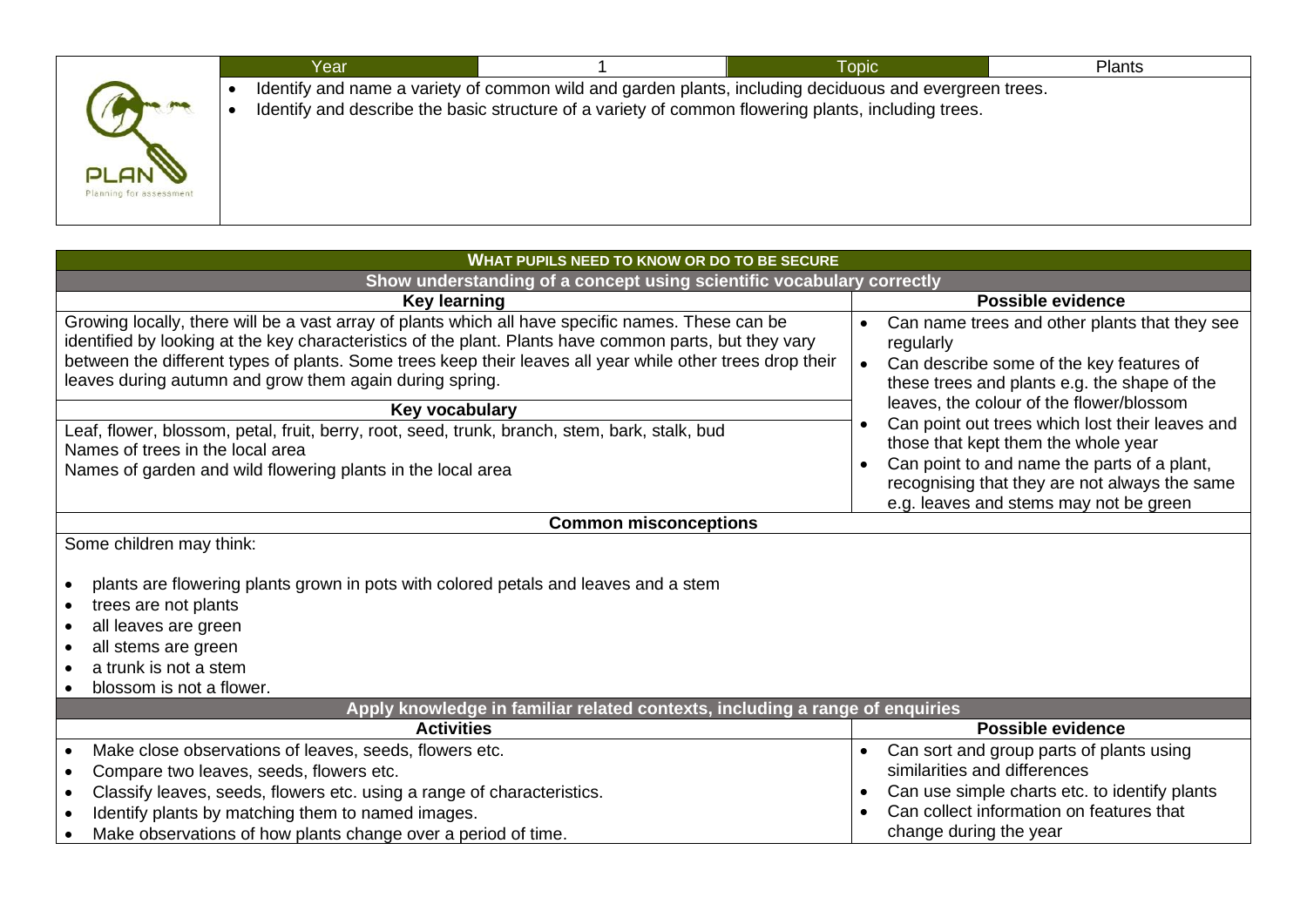| When further afield, spot plants that are the same as those in the local area studied regularly, | Can use photographs to talk about how plants |
|--------------------------------------------------------------------------------------------------|----------------------------------------------|
| describing the key features that helped them.                                                    | change over time                             |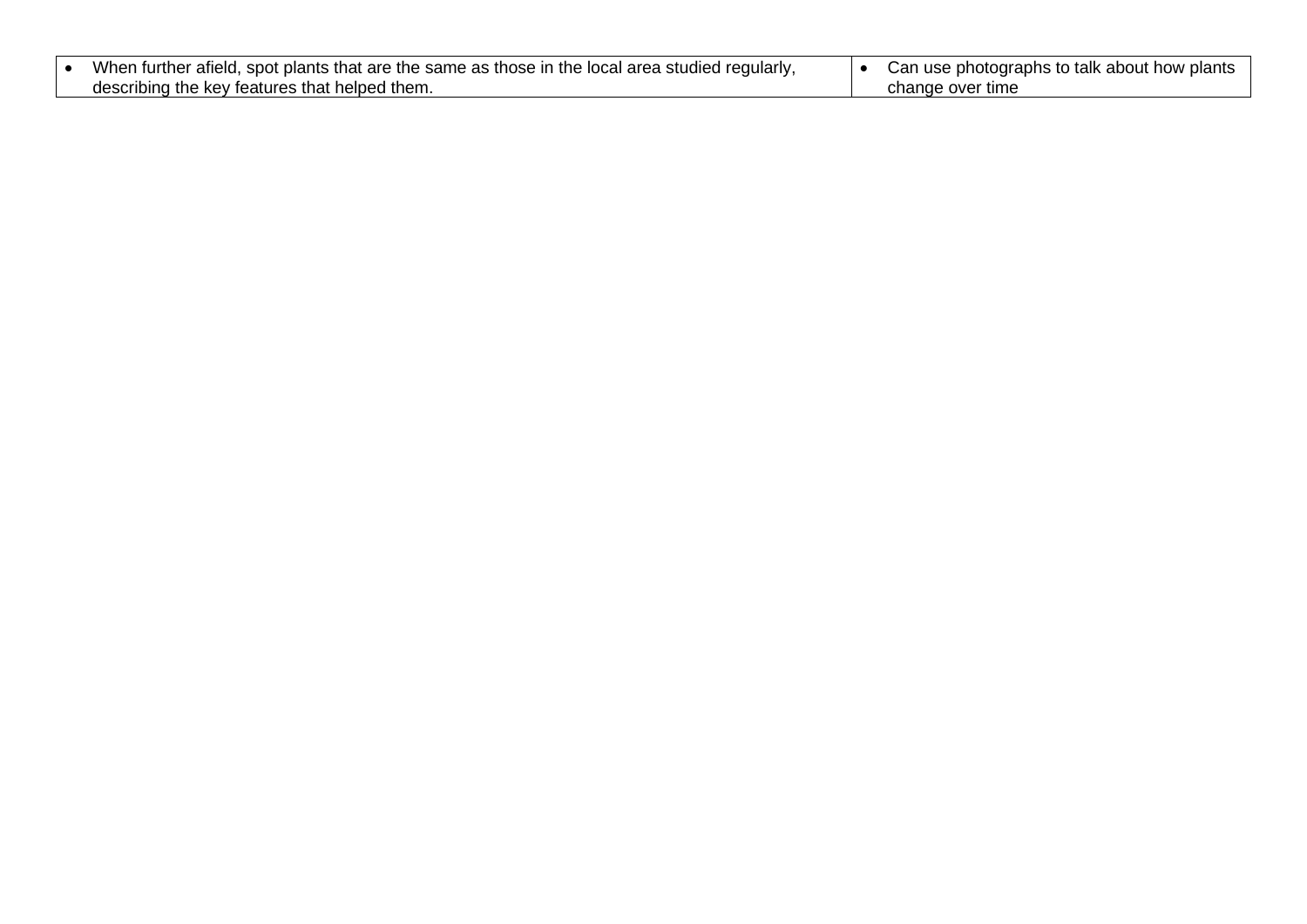|                                        | Year   | <b>Topic</b>                                                                                                                                                                                                                                                                                                                                                                                                                                                            | Animals, including humans |
|----------------------------------------|--------|-------------------------------------------------------------------------------------------------------------------------------------------------------------------------------------------------------------------------------------------------------------------------------------------------------------------------------------------------------------------------------------------------------------------------------------------------------------------------|---------------------------|
| <b>PLAN</b><br>Planning for assessment | pets). | Identify and name a variety of common animals including fish, amphibians, reptiles, birds and mammals.<br>Identify and name a variety of common animals that are carnivores, herbivores and omnivores.<br>Describe and compare the structure of a variety of common animals (fish, amphibians, reptiles, birds and mammals, including<br>Identify, name, draw and label the basic parts of the human body and say which part of the body is associated with each sense. |                           |

### **WHAT PUPILS NEED TO KNOW OR DO TO BE SECURE**

|                                                                                                                                                                                                                                                                                                                                                                                                                                                                                                                                                                                                                                                                                                                                                                                                                                                                                                                                                                                                                                                                 | Show understanding of a concept using scientific vocabulary correctly                                                                                                                                                                                                                                                                                                                                                                                                                                                                                     |
|-----------------------------------------------------------------------------------------------------------------------------------------------------------------------------------------------------------------------------------------------------------------------------------------------------------------------------------------------------------------------------------------------------------------------------------------------------------------------------------------------------------------------------------------------------------------------------------------------------------------------------------------------------------------------------------------------------------------------------------------------------------------------------------------------------------------------------------------------------------------------------------------------------------------------------------------------------------------------------------------------------------------------------------------------------------------|-----------------------------------------------------------------------------------------------------------------------------------------------------------------------------------------------------------------------------------------------------------------------------------------------------------------------------------------------------------------------------------------------------------------------------------------------------------------------------------------------------------------------------------------------------------|
| <b>Key learning</b>                                                                                                                                                                                                                                                                                                                                                                                                                                                                                                                                                                                                                                                                                                                                                                                                                                                                                                                                                                                                                                             | <b>Possible evidence</b>                                                                                                                                                                                                                                                                                                                                                                                                                                                                                                                                  |
| Animals vary in many ways having different structures e.g. wings, tails, ears<br>etc. They also have different skin coverings e.g. scales, feathers, hair.<br>These key features can be used to identify them.<br>Animals eat certain things - some eat other animals, some eat plants, some<br>eat both plants and animals.<br>Humans have key parts in common, but these vary from person to person.<br>Humans (and other animals) find out about the world using their senses.<br>Humans have five senses – sight, touch, taste, hearing and smelling. These<br>senses are linked to particular parts of the body.<br>Key vocabulary<br>Head, body, eyes, ears, mouth, teeth, leg, tail, wing, claw, fin, scales,<br>feathers, fur, beak, paws, hooves<br>Names of animals experienced first-hand from each vertebrate group<br>Parts of the body including those linked to PSHE teaching (see joint<br>document produced by the ASE and PSHE Association)<br>Senses - touch, see, smell, taste, hear, fingers (skin), eyes, nose, ear<br>and tongue<br>N.B. | Can name a range of animals which includes animals from each of the<br>vertebrate groups<br>Can describe the key features of these named animals<br>Can label key features on a picture/diagram<br>Can write descriptively about an animal<br>Can write a What am I? riddle about an animal<br>Can describe what a range of animals eat<br>Can play and lead 'Simon says'<br>During PE lessons, can follow instructions involving parts of the body<br>Can label parts of the body on pictures and diagrams<br>Can explore objects using different senses |
| The children need to be able to name and identify a range of animals in<br>each group e.g. name specific birds and fish. They do not need to use the<br>terms mammal, reptiles etc. or know the key characteristics of each,<br>although they will probably be able to identify birds and fish, based on their<br>characteristics.                                                                                                                                                                                                                                                                                                                                                                                                                                                                                                                                                                                                                                                                                                                              |                                                                                                                                                                                                                                                                                                                                                                                                                                                                                                                                                           |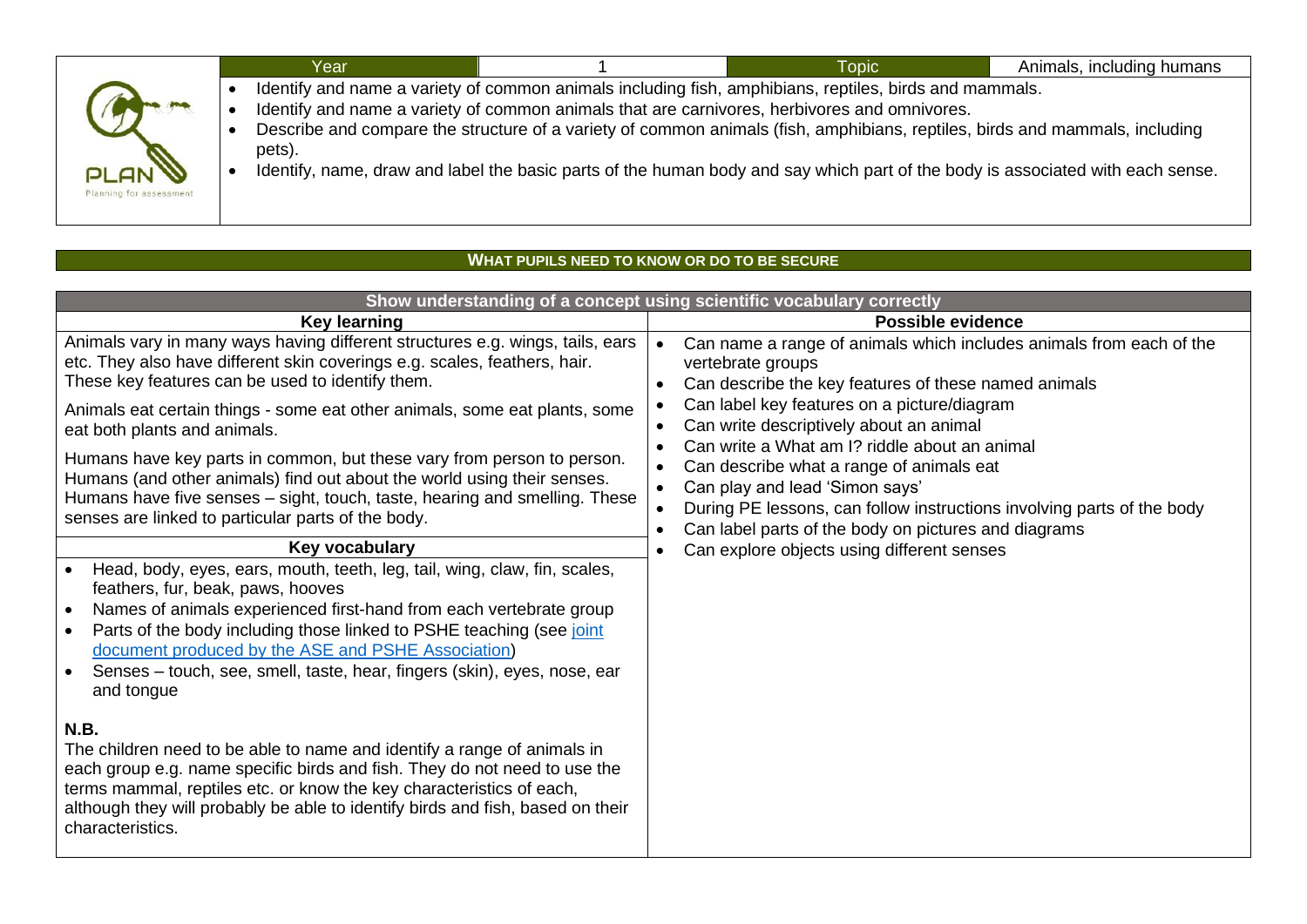| The children also do not need to use the words carnivore, herbivore and<br>omnivore. If they do, ensure that they understand that carnivores eat other<br>animals, not just meat.<br>Although we often use our fingers and hands to feel objects, the children<br>should understand that we can feel with many parts of our body.                                                                                                                                                                                                                                                                                                                                                                                                                                                         |                                                                                                                                                                                                                                                                                                                                                                                                                                                                                                                                                                                                                                                                                                                                                                                                                                                                                                                               |
|-------------------------------------------------------------------------------------------------------------------------------------------------------------------------------------------------------------------------------------------------------------------------------------------------------------------------------------------------------------------------------------------------------------------------------------------------------------------------------------------------------------------------------------------------------------------------------------------------------------------------------------------------------------------------------------------------------------------------------------------------------------------------------------------|-------------------------------------------------------------------------------------------------------------------------------------------------------------------------------------------------------------------------------------------------------------------------------------------------------------------------------------------------------------------------------------------------------------------------------------------------------------------------------------------------------------------------------------------------------------------------------------------------------------------------------------------------------------------------------------------------------------------------------------------------------------------------------------------------------------------------------------------------------------------------------------------------------------------------------|
|                                                                                                                                                                                                                                                                                                                                                                                                                                                                                                                                                                                                                                                                                                                                                                                           | <b>Common misconceptions</b>                                                                                                                                                                                                                                                                                                                                                                                                                                                                                                                                                                                                                                                                                                                                                                                                                                                                                                  |
| Some children may think:<br>only four-legged mammals, such as pets, are animals<br>humans are not animals<br>insects are not animals<br>all 'bugs' or 'creepy crawlies', such as spiders, are part of the insect group<br>amphibians and reptiles are the same.                                                                                                                                                                                                                                                                                                                                                                                                                                                                                                                           |                                                                                                                                                                                                                                                                                                                                                                                                                                                                                                                                                                                                                                                                                                                                                                                                                                                                                                                               |
|                                                                                                                                                                                                                                                                                                                                                                                                                                                                                                                                                                                                                                                                                                                                                                                           | Apply knowledge in familiar related contexts, including a range of enquiries                                                                                                                                                                                                                                                                                                                                                                                                                                                                                                                                                                                                                                                                                                                                                                                                                                                  |
| <b>Activities</b>                                                                                                                                                                                                                                                                                                                                                                                                                                                                                                                                                                                                                                                                                                                                                                         | <b>Possible evidence</b>                                                                                                                                                                                                                                                                                                                                                                                                                                                                                                                                                                                                                                                                                                                                                                                                                                                                                                      |
| Make first-hand, close observations of animals from each of the groups.<br>Compare two animals from the same or different groups.<br>Classify animals using a range of features.<br>Identify animals by matching them to named images.<br>Classify animals according to what they eat.<br>Make first-hand close observations of parts of the body e.g. hands,<br>eyes.<br>Compare two people.<br>Take measurements of parts of their body.<br>Compare parts of their own body.<br>Look for patterns between people e.g. Do people with big hands have<br>big feet?<br>Classify people according to their features.<br>Investigate human senses e.g. Which part of my body is good for<br>feeling, which is not? Which food/flavours can I identify by taste? Which<br>smells can I match? | Can sort and group animals using similarities and differences<br>Can use simple charts etc. to identify unknown animals<br>Can create a drawing of an imaginary animal labelling its key features<br>Can use secondary resources to find out what animals eat, including<br>talking to experts e.g. pet owners, zookeepers etc.<br>Can use first-hand close observations to make detailed drawings<br>Can name body parts correctly when talking about measurements and<br>comparisons e.g. "My arm is x straws long." "My arm is x straws long and<br>my leg is y straws long. My leg is longer than my arm." "We both have<br>hands, but his are bigger than mine." "These people have brown eyes<br>and these have blue."<br>Can talk about their findings from investigations using appropriate<br>vocabulary e.g. "My fingers are much better at feeling than my toes" "We<br>found that the crisps all taste the same." |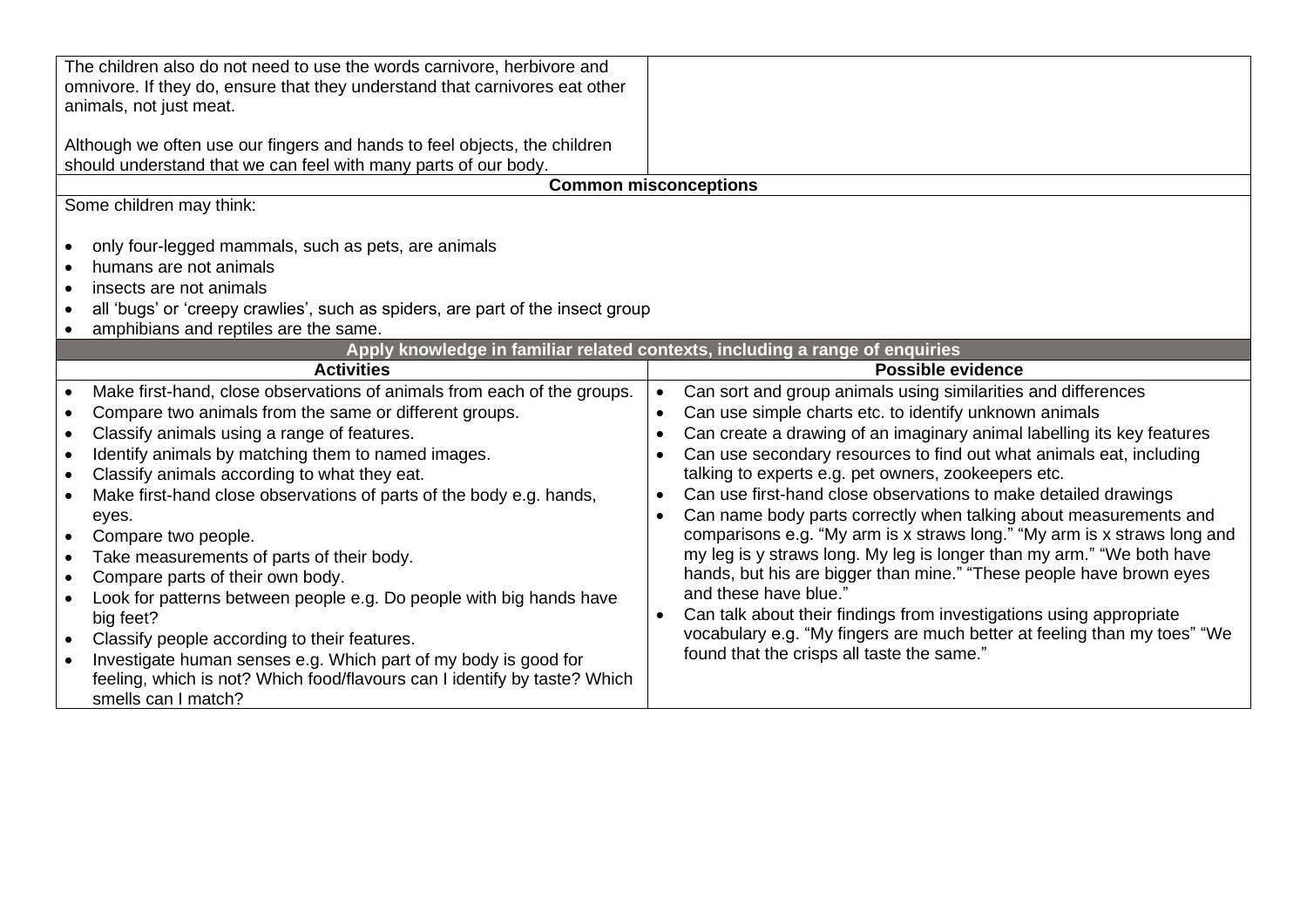|                                        | Year |                                                                                                                                                      | <b>Topic</b>                                                                                                                                                                                                               | Everyday materials |
|----------------------------------------|------|------------------------------------------------------------------------------------------------------------------------------------------------------|----------------------------------------------------------------------------------------------------------------------------------------------------------------------------------------------------------------------------|--------------------|
| <b>PLAN</b><br>Planning for assessment |      | Distinguish between an object and the material from which it is made.<br>Describe the simple physical properties of a variety of everyday materials. | Identify and name a variety of everyday materials, including wood, plastic, glass, metal, water, and rock.<br>Compare and group together a variety of everyday materials on the basis of their simple physical properties. |                    |

| <b>WHAT PUPILS NEED TO KNOW OR DO TO BE SECURE</b>                                                                                                                                                                                                                                      |                                                                                                                                                           |  |  |  |
|-----------------------------------------------------------------------------------------------------------------------------------------------------------------------------------------------------------------------------------------------------------------------------------------|-----------------------------------------------------------------------------------------------------------------------------------------------------------|--|--|--|
| Show understanding of a concept using scientific vocabulary correctly                                                                                                                                                                                                                   |                                                                                                                                                           |  |  |  |
| <b>Key learning</b>                                                                                                                                                                                                                                                                     | <b>Possible evidence</b>                                                                                                                                  |  |  |  |
| All objects are made of one or more materials. Some objects can be made<br>from different materials e.g. plastic, metal or wooden spoons.                                                                                                                                               | Can label a picture or diagram of an object made from different materials<br>$\bullet$<br>Can describe the properties of different materials<br>$\bullet$ |  |  |  |
| Materials can be described by their properties e.g. shiny, stretchy, rough<br>etc. Some materials e.g. plastic can be in different forms with very different<br>properties.                                                                                                             |                                                                                                                                                           |  |  |  |
| Key vocabulary                                                                                                                                                                                                                                                                          |                                                                                                                                                           |  |  |  |
| Object, material, wood, plastic, glass, metal, water, rock, brick, paper,<br>fabric, elastic, foil, card/cardboard, rubber, wool, clay, hard, soft, stretchy,<br>stiff, bendy, floppy, waterproof, absorbent, breaks/tears, rough, smooth,<br>shiny, dull, see-through, not see-through |                                                                                                                                                           |  |  |  |
| <b>Common misconceptions</b>                                                                                                                                                                                                                                                            |                                                                                                                                                           |  |  |  |
| Some children may think:                                                                                                                                                                                                                                                                |                                                                                                                                                           |  |  |  |
| only fabrics are materials<br>$\bullet$<br>only building materials are materials<br>$\bullet$<br>only writing materials are materials                                                                                                                                                   |                                                                                                                                                           |  |  |  |
| the word 'rock' describes an object rather than a material                                                                                                                                                                                                                              |                                                                                                                                                           |  |  |  |
| 'solid' is another word for hard.                                                                                                                                                                                                                                                       |                                                                                                                                                           |  |  |  |
| Apply knowledge in familiar related contexts, including a range of enquiries<br><b>Activities</b><br><b>Possible evidence</b>                                                                                                                                                           |                                                                                                                                                           |  |  |  |
|                                                                                                                                                                                                                                                                                         |                                                                                                                                                           |  |  |  |
| Classify objects made of one material in different ways e.g. a group of<br>object made of metal.                                                                                                                                                                                        | Can sort objects and materials using a range of properties<br>$\bullet$                                                                                   |  |  |  |
| Classify in different ways one type of object made from a range of                                                                                                                                                                                                                      | Can choose an appropriate method for testing an object for a particular<br>$\bullet$<br>property                                                          |  |  |  |
| materials e.g. a collection of spoons made of different materials.                                                                                                                                                                                                                      | Can use their test evidence to answer the questions about properties e.g.                                                                                 |  |  |  |
| Classify materials based on their properties.                                                                                                                                                                                                                                           | "Which cloth is the most absorbent?"                                                                                                                      |  |  |  |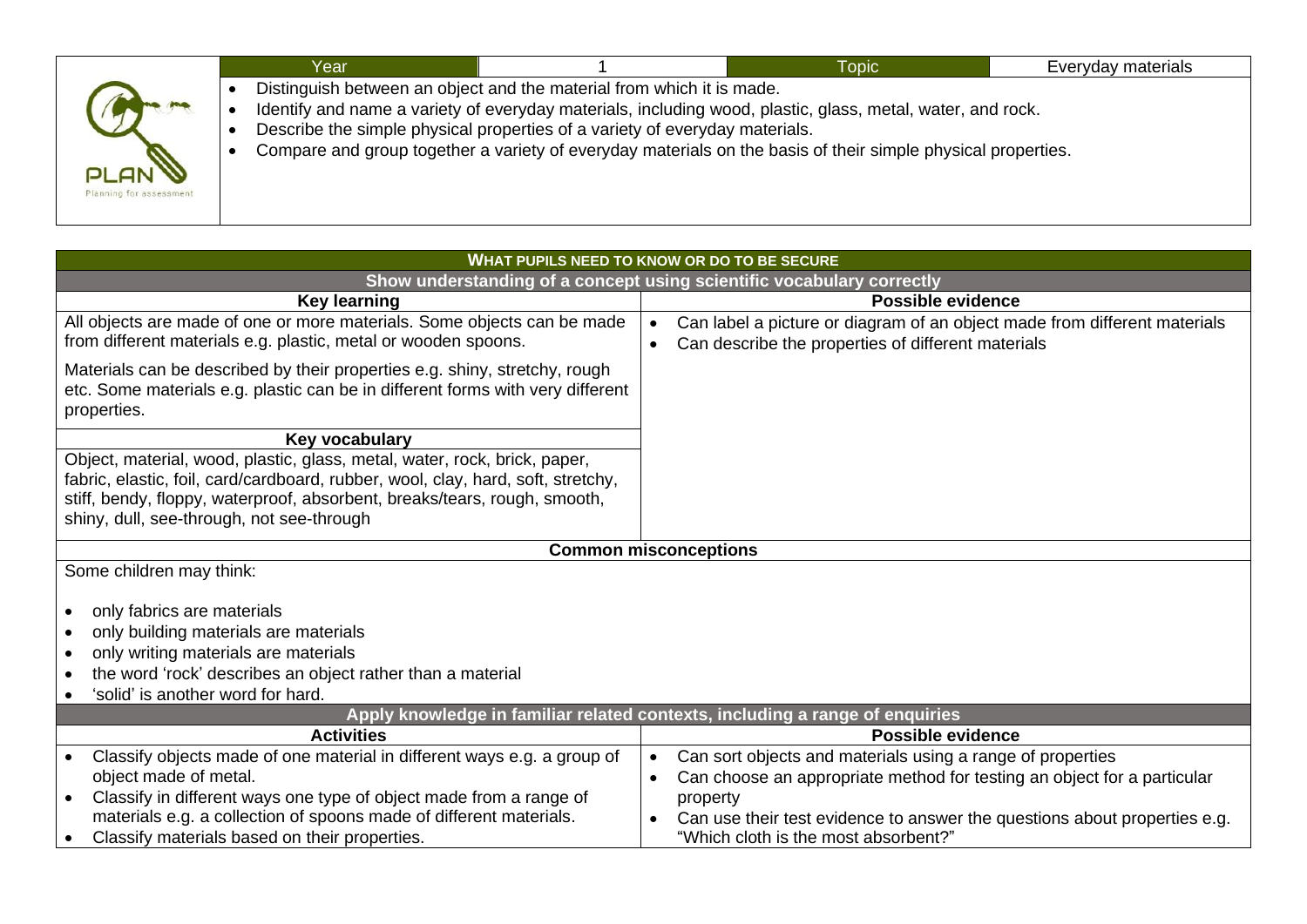| Test the properties of objects e.g. absorbency of cloths, strength of |
|-----------------------------------------------------------------------|
| party hats made of different papers, stiffness of paper plates,       |
| waterproofness of shelters.                                           |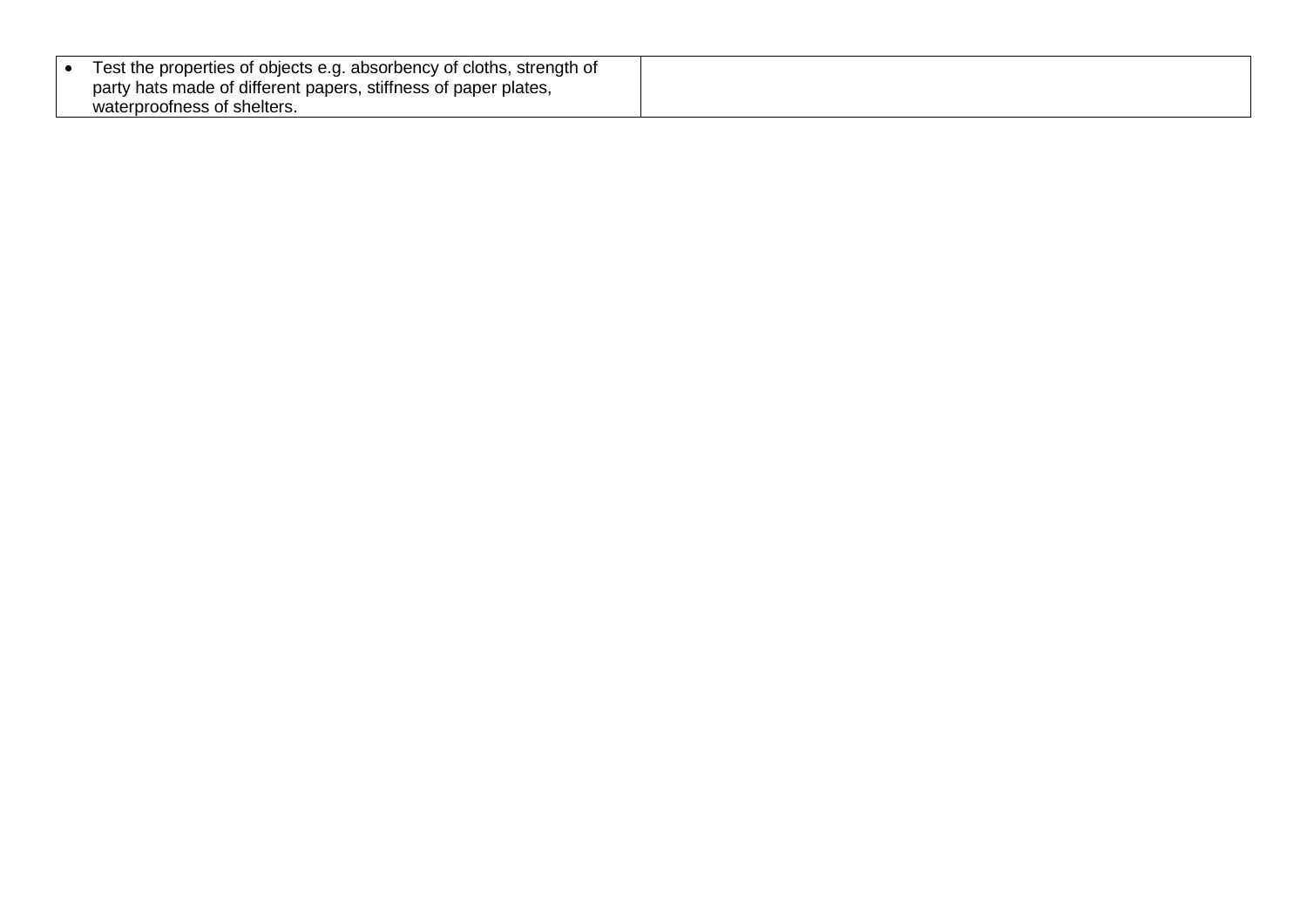|                         | Year                                     |                                                                                     | <b>Topic</b> | Seasonal changes |
|-------------------------|------------------------------------------|-------------------------------------------------------------------------------------|--------------|------------------|
|                         | Observe changes across the four seasons. | Observe and describe weather associated with the seasons and how day length varies. |              |                  |
|                         |                                          |                                                                                     |              |                  |
| PLAN                    |                                          |                                                                                     |              |                  |
| Planning for assessment |                                          |                                                                                     |              |                  |
|                         |                                          |                                                                                     |              |                  |

| WHAT PUPILS NEED TO KNOW OR DO TO BE SECURE                                                                                                                                                                                                                                                                                                                                                                                                                                                                 |                                                                                                                                                                                                                                                                                                |  |  |  |
|-------------------------------------------------------------------------------------------------------------------------------------------------------------------------------------------------------------------------------------------------------------------------------------------------------------------------------------------------------------------------------------------------------------------------------------------------------------------------------------------------------------|------------------------------------------------------------------------------------------------------------------------------------------------------------------------------------------------------------------------------------------------------------------------------------------------|--|--|--|
| Show understanding of a concept using scientific vocabulary correctly                                                                                                                                                                                                                                                                                                                                                                                                                                       |                                                                                                                                                                                                                                                                                                |  |  |  |
| <b>Key learning</b>                                                                                                                                                                                                                                                                                                                                                                                                                                                                                         | Possible evidence                                                                                                                                                                                                                                                                              |  |  |  |
| In the UK, the day length is longest at mid-summer (about 16 hours) and<br>gets shorter each day until mid-winter (about 8 hours) before getting longer<br>again.<br>The weather also changes with the seasons. In the UK, it is usually colder<br>and rainier in winter, and hotter and dryer in the summer. The change in<br>weather causes many other changes. Some examples are: numbers of<br>minibeasts found outside; seed and plant growth; leaves on trees; and type<br>of clothes worn by people. | Can name the four seasons and identify when in the year they occur<br>$\bullet$<br>Can describe weather in different seasons over a year<br>Can describe days as being longer (in time) in the summer and shorter in<br>the winter<br>Can describe other features that change through the year |  |  |  |
| Key vocabulary                                                                                                                                                                                                                                                                                                                                                                                                                                                                                              |                                                                                                                                                                                                                                                                                                |  |  |  |
| Weather (sunny, rainy, windy, snowy etc.)                                                                                                                                                                                                                                                                                                                                                                                                                                                                   |                                                                                                                                                                                                                                                                                                |  |  |  |
| Seasons (winter, summer, spring, autumn)                                                                                                                                                                                                                                                                                                                                                                                                                                                                    |                                                                                                                                                                                                                                                                                                |  |  |  |
| Sun, sunrise, sunset, day length                                                                                                                                                                                                                                                                                                                                                                                                                                                                            |                                                                                                                                                                                                                                                                                                |  |  |  |
|                                                                                                                                                                                                                                                                                                                                                                                                                                                                                                             | <b>Common misconceptions</b>                                                                                                                                                                                                                                                                   |  |  |  |
| Some children may think:                                                                                                                                                                                                                                                                                                                                                                                                                                                                                    |                                                                                                                                                                                                                                                                                                |  |  |  |
| it always snows in winter<br>it is always sunny in the summer<br>there are only flowers in spring and summer<br>it rains most in the winter.                                                                                                                                                                                                                                                                                                                                                                |                                                                                                                                                                                                                                                                                                |  |  |  |
|                                                                                                                                                                                                                                                                                                                                                                                                                                                                                                             | Apply knowledge in familiar related contexts, including a range of enquiries                                                                                                                                                                                                                   |  |  |  |
| <b>Activities</b>                                                                                                                                                                                                                                                                                                                                                                                                                                                                                           | <b>Possible evidence</b>                                                                                                                                                                                                                                                                       |  |  |  |
| Collect information about the weather regularly throughout the year.                                                                                                                                                                                                                                                                                                                                                                                                                                        | Use the evidence gathered to describe the general types of weather and<br>$\bullet$                                                                                                                                                                                                            |  |  |  |
| Present this information in tables and charts to compare the weather                                                                                                                                                                                                                                                                                                                                                                                                                                        | changes in day length over the seasons.                                                                                                                                                                                                                                                        |  |  |  |
| across the seasons.<br>Collect information, regularly throughout the year, of features that<br>change with the seasons e.g. plants, animals, humans.                                                                                                                                                                                                                                                                                                                                                        | Use their evidence to describe some other features of their surroundings,<br>e.g. themselves, animals, plants that change over the seasons                                                                                                                                                     |  |  |  |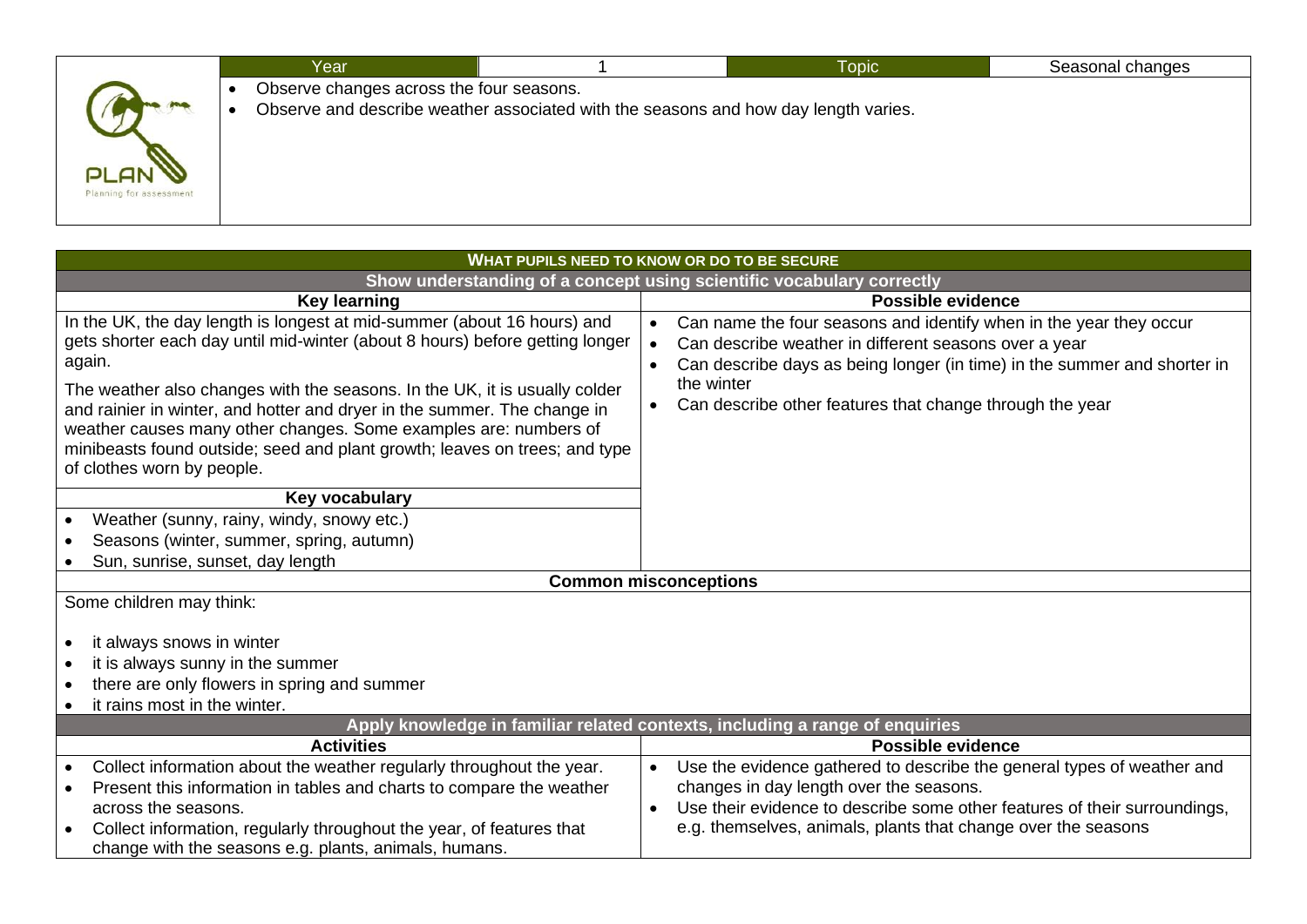| Present this information in different ways to compare the seasons.                                       | Demonstrate their knowledge in different ways e.g. making a weather |
|----------------------------------------------------------------------------------------------------------|---------------------------------------------------------------------|
| Gather data about day length regularly throughout the year and present I<br>this to compare the seasons. | forecast video, writing seasonal poetry, creating seasonal artwork  |
|                                                                                                          |                                                                     |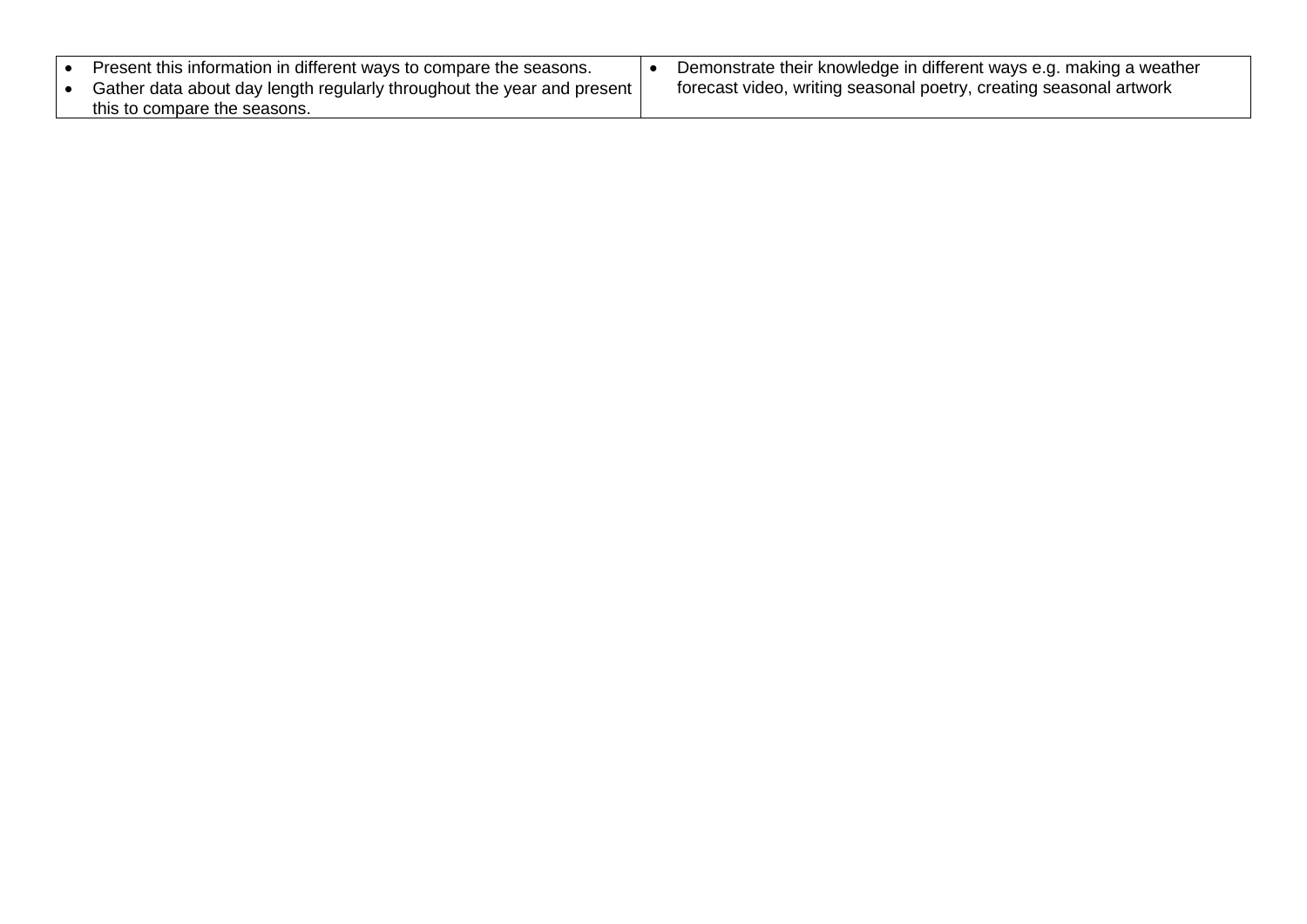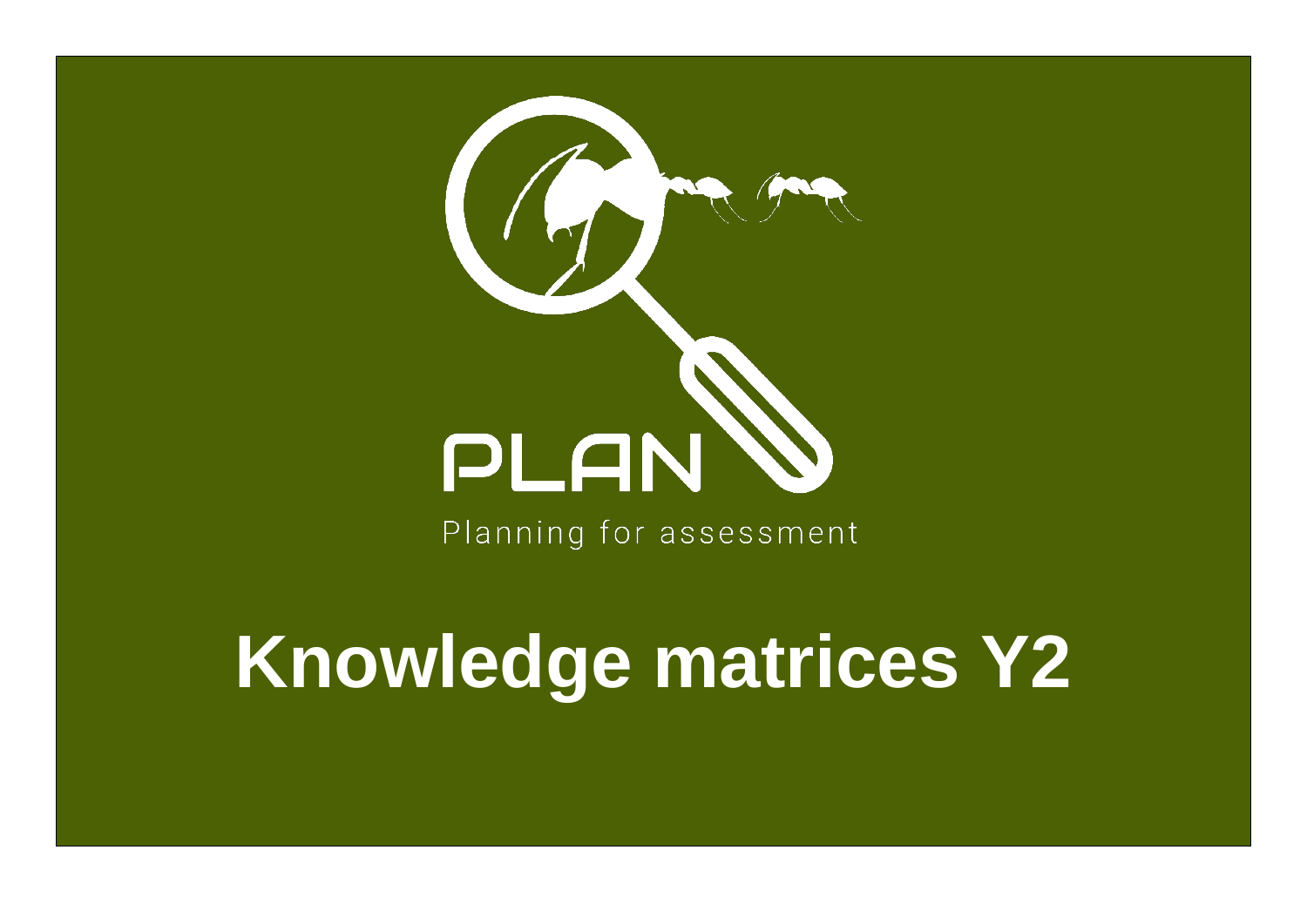|                                        | Year.                          |                                                                                                                                                                                    | <b>Topic</b>                                                                                                                                                                                                                                                                                                                                                                             | Living things and their habitat |
|----------------------------------------|--------------------------------|------------------------------------------------------------------------------------------------------------------------------------------------------------------------------------|------------------------------------------------------------------------------------------------------------------------------------------------------------------------------------------------------------------------------------------------------------------------------------------------------------------------------------------------------------------------------------------|---------------------------------|
| <b>PLAN</b><br>Planning for assessment | name different sources of food | needs of different kinds of animals and plants, and how they depend on each other<br>Identify and name a variety of plants and animals in their habitats, including micro-habitats | Explore and compare the differences between things that are living, dead, and things that have never been alive<br>Identify that most living things live in habitats to which they are suited and describe how different habitats provide for the basic<br>Describe how animals obtain their food from plants and other animals, using the idea of a simple food chain, and identify and |                                 |

| WHAT PUPILS NEED TO KNOW OR DO TO BE SECURE                                                                                                                                                                                                                                                                                                                                                                                                                                         |                                                                                                                                                                                          |  |  |  |  |
|-------------------------------------------------------------------------------------------------------------------------------------------------------------------------------------------------------------------------------------------------------------------------------------------------------------------------------------------------------------------------------------------------------------------------------------------------------------------------------------|------------------------------------------------------------------------------------------------------------------------------------------------------------------------------------------|--|--|--|--|
| Show understanding of a concept using scientific vocabulary correctly                                                                                                                                                                                                                                                                                                                                                                                                               |                                                                                                                                                                                          |  |  |  |  |
| Key learning                                                                                                                                                                                                                                                                                                                                                                                                                                                                        | <b>Possible evidence</b>                                                                                                                                                                 |  |  |  |  |
| All objects are either living, dead or have never been alive. Living things are plants<br>(including seeds) and animals. Dead things include dead animals and plants and parts<br>of plants and animals that are no longer attached e.g. leaves and twigs, shells, fur, hair<br>and feathers (This is a simplification, but appropriate for Year 2 children.)                                                                                                                       | Can find a range of items outside that are living, dead and<br>never lived<br>Can name a range of animals and plants that live in a habitat<br>and micro-habitats that they have studied |  |  |  |  |
| An object made of wood is classed as dead. Objects made of rock, metal and plastic<br>have never been alive (again ignoring that plastics are made of fossil fuels).                                                                                                                                                                                                                                                                                                                | Can talk about how the features of these animals and plants<br>make them suitable to the habitat<br>Can talk about what the animals eat in a habitat and how the                         |  |  |  |  |
| Animals and plants live in a habitat to which they are suited, which means that animals<br>have suitable features that help them move and find food and plants have suitable<br>features that help them to grow well. The habitat provides the basic needs of the<br>animals and plants – shelter, food and water.                                                                                                                                                                  | plants provide shelter for them<br>Can construct a food chain that starts with a plant and has the<br>arrows pointing in the correct direction                                           |  |  |  |  |
| Within a habitat there are different micro-habitats e.g. in a woodland – in the leaf litter,<br>on the bark of trees, on the leaves. These micro-habitats have different conditions e.g.<br>light or dark, damp or dry. These conditions affect which plants and animals live there.<br>The plants and animals in a habitat depend on each other for food and shelter etc. The<br>way that animals obtain their food from plants and other animals can be shown in a<br>food chain. |                                                                                                                                                                                          |  |  |  |  |
| Key vocabulary                                                                                                                                                                                                                                                                                                                                                                                                                                                                      |                                                                                                                                                                                          |  |  |  |  |
| Living, dead, never been alive, suited, suitable, basic needs, food, food chain,<br>shelter, move, feed                                                                                                                                                                                                                                                                                                                                                                             |                                                                                                                                                                                          |  |  |  |  |
| Names of local habitats e.g. pond, woodland etc.                                                                                                                                                                                                                                                                                                                                                                                                                                    |                                                                                                                                                                                          |  |  |  |  |
| Names of micro-habitats e.g. under logs, in bushes etc.                                                                                                                                                                                                                                                                                                                                                                                                                             |                                                                                                                                                                                          |  |  |  |  |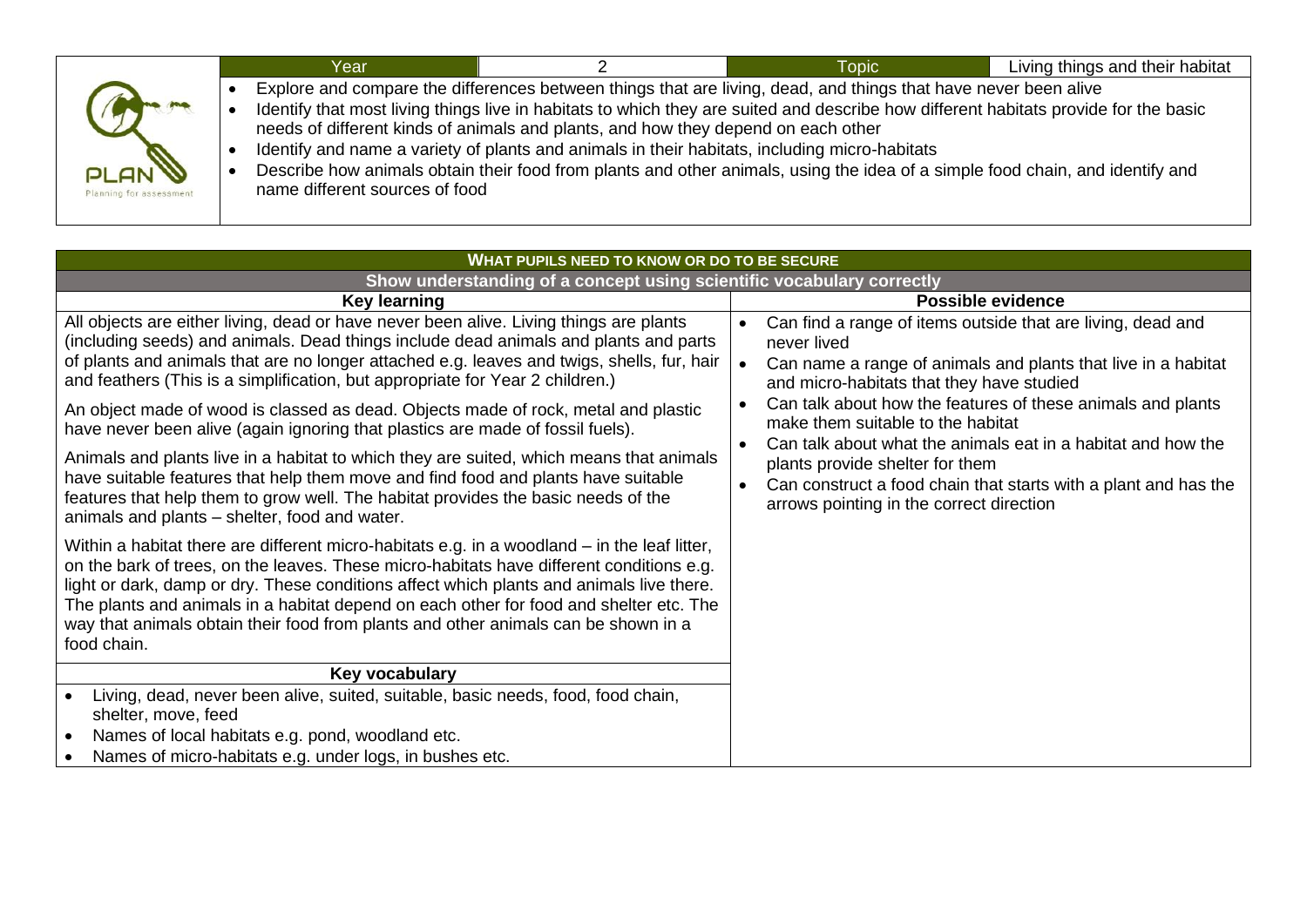| <b>Common misconceptions</b>                                                                                                                                     |  |                                                                                                                                     |  |  |
|------------------------------------------------------------------------------------------------------------------------------------------------------------------|--|-------------------------------------------------------------------------------------------------------------------------------------|--|--|
| Some children may think:                                                                                                                                         |  |                                                                                                                                     |  |  |
| an animal's habitat is like its 'home'<br>plants and seeds are not alive as they cannot be seen to move<br>fire is living<br>arrows in a food chain mean 'eats'. |  |                                                                                                                                     |  |  |
| Apply knowledge in familiar related contexts, including a range of enquiries                                                                                     |  |                                                                                                                                     |  |  |
| <b>Activities</b>                                                                                                                                                |  | <b>Possible evidence</b>                                                                                                            |  |  |
| Explore the outside environment regularly to find objects that are living, dead and<br>have never lived.                                                         |  | Can sort into living, dead and never lived<br>Can give key features that mean the animal or plant is suited                         |  |  |
| Classify objects found in the local environment.                                                                                                                 |  | to its micro-habitat                                                                                                                |  |  |
| Observe animals and plants carefully, drawing and labelling diagrams.                                                                                            |  | Using a food chain can explain what animals eat                                                                                     |  |  |
| Create simple food chains for a familiar local habitat from first-hand observation<br>and research.                                                              |  | Can explain in simple terms why an animal or plant is suited to<br>a habitat e.g. the caterpillar cannot live under the soil like a |  |  |
| Create simple food chains from information given e.g. in picture books (Gruffalo<br>$etc.$ ).                                                                    |  | worm as it needs fresh leaves to eat; the seaweed we found<br>on the beach cannot live in our pond because it is not salty          |  |  |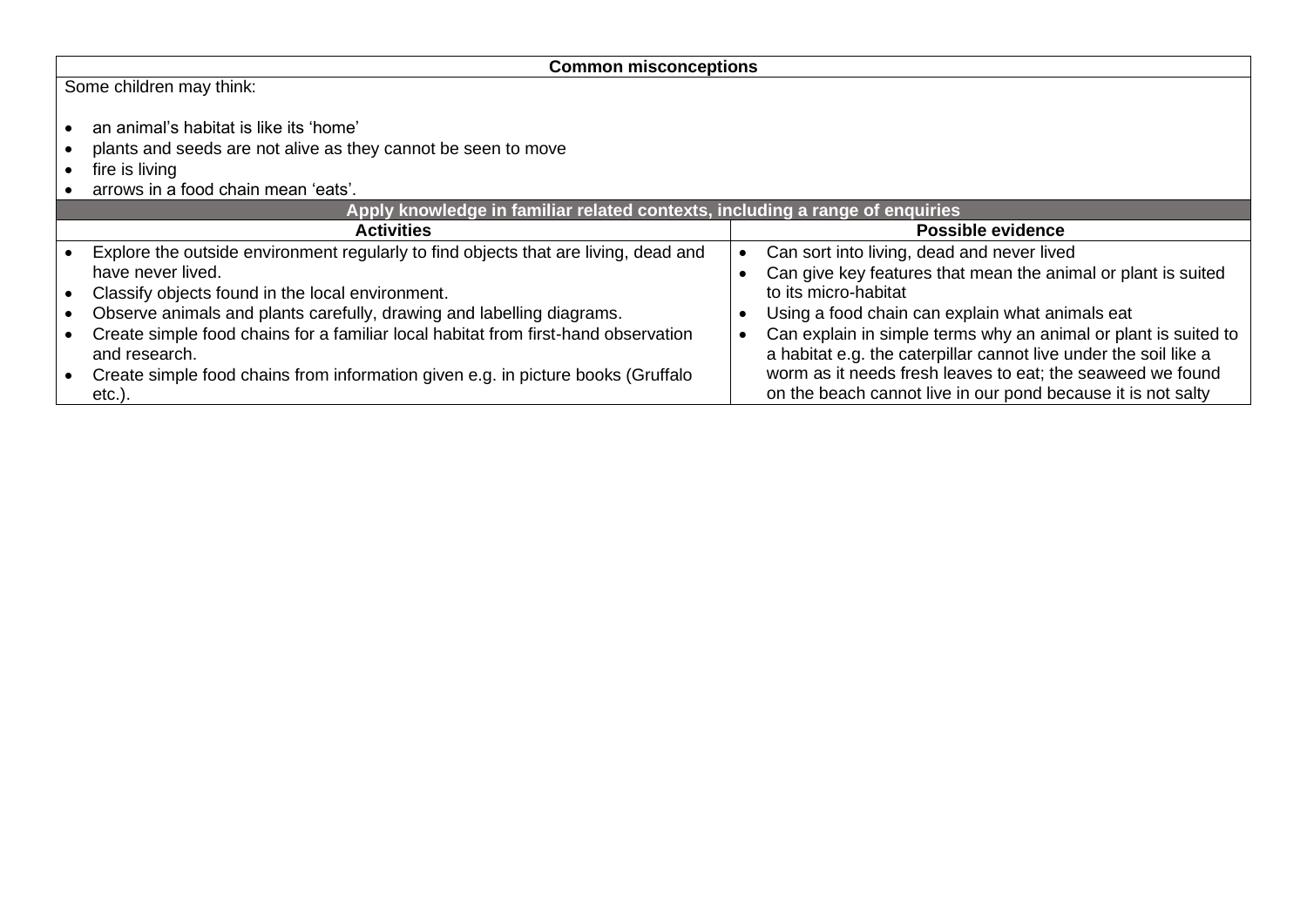|                         | Year |                                                                   | <b>Topic</b>                                                                                            | <b>Plants</b> |
|-------------------------|------|-------------------------------------------------------------------|---------------------------------------------------------------------------------------------------------|---------------|
|                         |      | Observe and describe how seeds and bulbs grow into mature plants. | Find out and describe how plants need water, light and a suitable temperature to grow and stay healthy. |               |
|                         |      |                                                                   |                                                                                                         |               |
| PLAN                    |      |                                                                   |                                                                                                         |               |
| Planning for assessment |      |                                                                   |                                                                                                         |               |
|                         |      |                                                                   |                                                                                                         |               |

| WHAT PUPILS NEED TO KNOW OR DO TO BE SECURE                                                                                                                                                                                                                                                                                                                                                                                                                                                                                                                                                                                                                             |                                                                                                                                                             |  |  |  |  |
|-------------------------------------------------------------------------------------------------------------------------------------------------------------------------------------------------------------------------------------------------------------------------------------------------------------------------------------------------------------------------------------------------------------------------------------------------------------------------------------------------------------------------------------------------------------------------------------------------------------------------------------------------------------------------|-------------------------------------------------------------------------------------------------------------------------------------------------------------|--|--|--|--|
| Show understanding of a concept using scientific vocabulary correctly                                                                                                                                                                                                                                                                                                                                                                                                                                                                                                                                                                                                   |                                                                                                                                                             |  |  |  |  |
| <b>Key learning</b>                                                                                                                                                                                                                                                                                                                                                                                                                                                                                                                                                                                                                                                     | <b>Possible evidence</b>                                                                                                                                    |  |  |  |  |
| Plants may grow from either seeds or bulbs. These then germinate and<br>grow into seedlings which then continue to grow into mature plants. These<br>mature plants may have flowers which then develop into seeds, berries,<br>fruits etc. Seeds and bulbs need to be planted outside at particular times of<br>year and they will germinate and grow at different rates. Some plants are<br>better suited to growing in full sun and some grow better in partial or full<br>shade. Plants also need different amounts of water and space to grow well<br>and stay healthy.<br>Key vocabulary<br>As for Year 1 plus light, shade, sun, warm, cool, water, grow, healthy | Can describe how plants that they have grown from seeds and bulbs have<br>developed over time<br>Can identify plants that grew well in different conditions |  |  |  |  |
|                                                                                                                                                                                                                                                                                                                                                                                                                                                                                                                                                                                                                                                                         | <b>Common misconceptions</b>                                                                                                                                |  |  |  |  |
| Some children may think:                                                                                                                                                                                                                                                                                                                                                                                                                                                                                                                                                                                                                                                |                                                                                                                                                             |  |  |  |  |
| plants are not alive as they cannot be seen to move                                                                                                                                                                                                                                                                                                                                                                                                                                                                                                                                                                                                                     |                                                                                                                                                             |  |  |  |  |
| seeds are not alive                                                                                                                                                                                                                                                                                                                                                                                                                                                                                                                                                                                                                                                     |                                                                                                                                                             |  |  |  |  |
| all plants start out as seeds                                                                                                                                                                                                                                                                                                                                                                                                                                                                                                                                                                                                                                           |                                                                                                                                                             |  |  |  |  |
| seeds and bulbs need sunlight to germinate.                                                                                                                                                                                                                                                                                                                                                                                                                                                                                                                                                                                                                             |                                                                                                                                                             |  |  |  |  |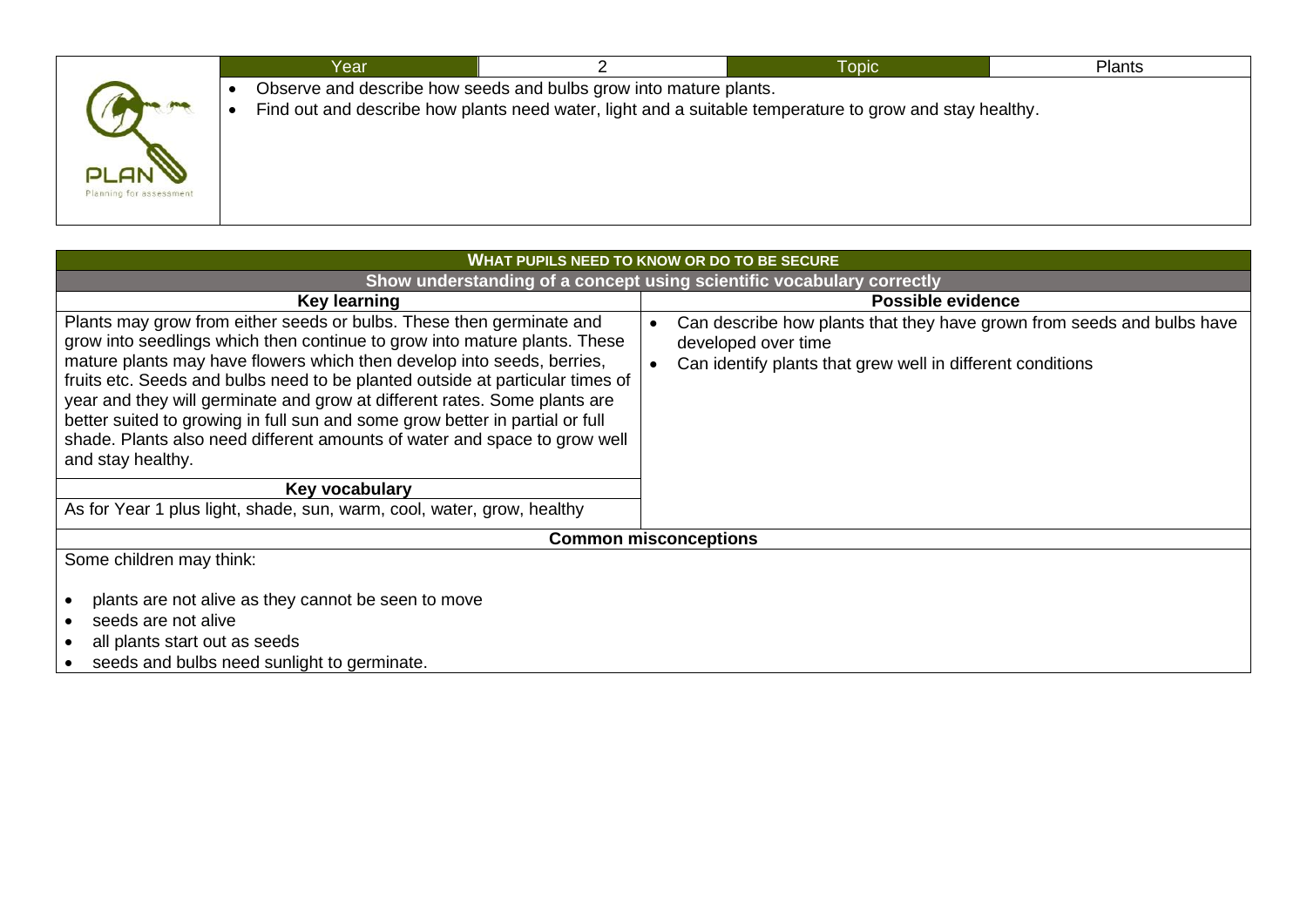| Apply knowledge in familiar related contexts, including a range of enquiries |  |                                                                          |  |  |
|------------------------------------------------------------------------------|--|--------------------------------------------------------------------------|--|--|
| <b>Activities</b>                                                            |  | <b>Possible evidence</b>                                                 |  |  |
| Make close observations of seeds and bulbs.                                  |  | Can spot similarities and difference between bulbs and seeds             |  |  |
| Classify seeds and bulbs.                                                    |  | Can nurture seeds and bulbs into mature plants identifying the different |  |  |
| Research and plan when and how to plant a range of seeds and bulbs.          |  | requirements of different plants                                         |  |  |
| Look after the plants as they grow - weeding, thinning, watering etc.        |  |                                                                          |  |  |
| Make close observations and measurements of their plants growing             |  |                                                                          |  |  |
| from seeds and bulbs.<br>Make comparisons between plants as they grow.       |  |                                                                          |  |  |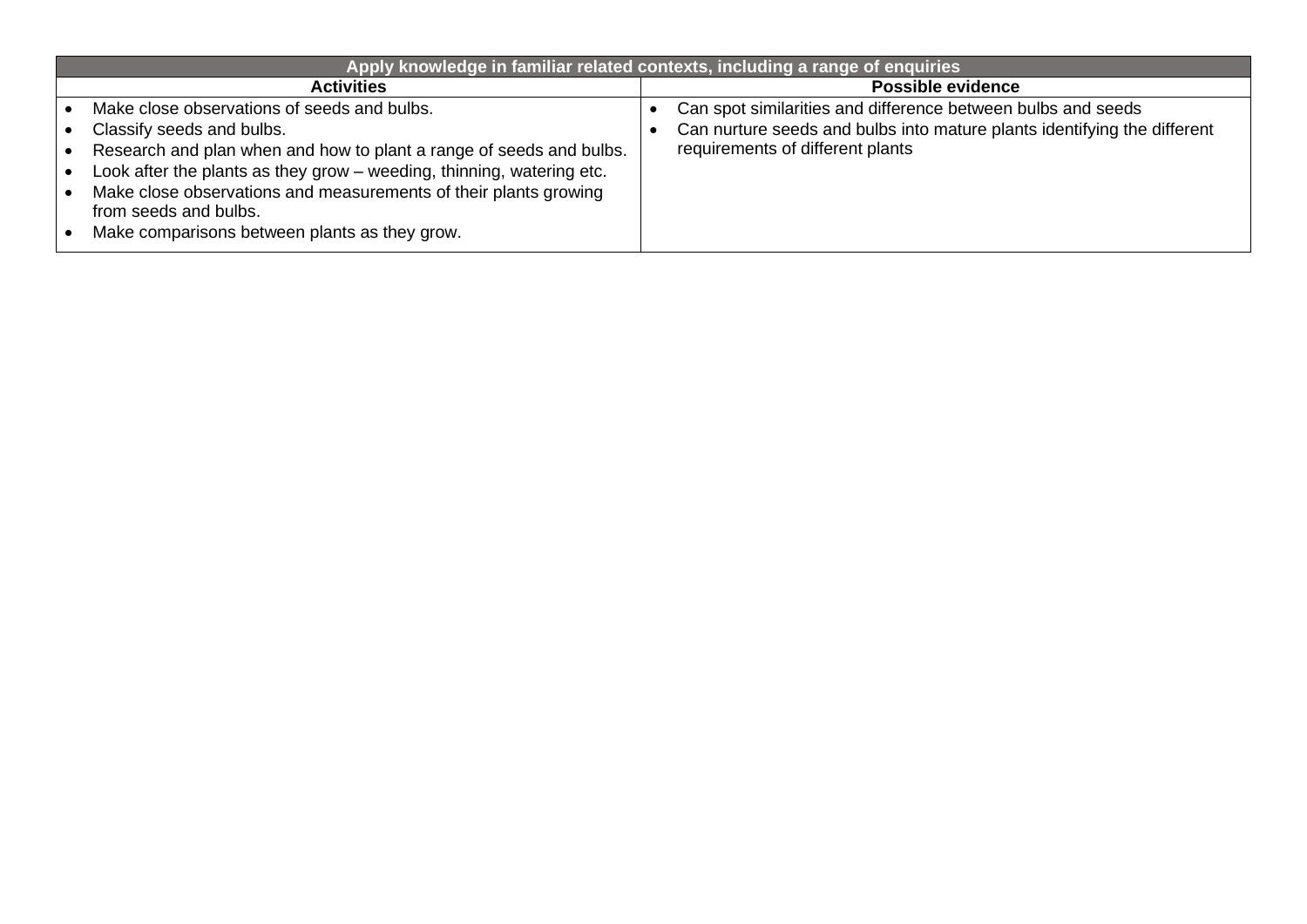|                                 | Notice that animals, including humans, have offspring which grow into adults.<br>Find out about and describe the basic needs of animals, including humans, for survival (water, food and air). |  |  |
|---------------------------------|------------------------------------------------------------------------------------------------------------------------------------------------------------------------------------------------|--|--|
|                                 |                                                                                                                                                                                                |  |  |
|                                 |                                                                                                                                                                                                |  |  |
| PLAN<br>Planning for assessment | Describe the importance for humans of exercise, eating the right amounts of different types of food, and hygiene.                                                                              |  |  |

| WHAT PUPILS NEED TO KNOW OR DO TO BE SECURE                                                                                                                                                                                                                                                                                                                                                             |                                                                                                                                                                                                                             |  |  |  |  |
|---------------------------------------------------------------------------------------------------------------------------------------------------------------------------------------------------------------------------------------------------------------------------------------------------------------------------------------------------------------------------------------------------------|-----------------------------------------------------------------------------------------------------------------------------------------------------------------------------------------------------------------------------|--|--|--|--|
| Show understanding of a concept using scientific vocabulary correctly                                                                                                                                                                                                                                                                                                                                   |                                                                                                                                                                                                                             |  |  |  |  |
| <b>Key learning</b>                                                                                                                                                                                                                                                                                                                                                                                     | <b>Possible evidence</b>                                                                                                                                                                                                    |  |  |  |  |
| Animals, including humans, have offspring which grow into adults. In humans and some<br>animals, these offspring will be young, such as babies or kittens, that grow into adults. In other<br>animals, such as chickens or insects, there may be eggs laid that hatch to young or other<br>stages which then grow to adults. The young of some animals do not look like their parents e.g.<br>tadpoles. | Can describe how animals, including humans, have<br>$\bullet$<br>offspring which grow into adults, using the appropriate<br>names for the stages<br>Can state the basic needs of animals, including<br>humans, for survival |  |  |  |  |
| All animals, including humans, have the basic needs of feeding, drinking and breathing that<br>must be satisfied in order to survive. To grow into healthy adults, they also need the right<br>amounts and types of food and exercise.                                                                                                                                                                  | Can state the importance for humans of exercise,<br>eating the right amounts of different types of food, and<br>hygiene<br>Can name foods in each section of the <b>Eatwell Guide</b>                                       |  |  |  |  |
| Good hygiene is also important in preventing infections and illnesses.                                                                                                                                                                                                                                                                                                                                  |                                                                                                                                                                                                                             |  |  |  |  |
| Key vocabulary                                                                                                                                                                                                                                                                                                                                                                                          |                                                                                                                                                                                                                             |  |  |  |  |
| Offspring, reproduction, growth, child, young/old stages (examples - chick/hen,<br>baby/child/adult, caterpillar/butterfly), exercise, heartbeat, breathing, hygiene, germs, disease,<br>food types (examples – meat, fish, vegetables, bread, rice, pasta)                                                                                                                                             |                                                                                                                                                                                                                             |  |  |  |  |
| <b>Common misconceptions</b>                                                                                                                                                                                                                                                                                                                                                                            |                                                                                                                                                                                                                             |  |  |  |  |
| Some children may think:                                                                                                                                                                                                                                                                                                                                                                                |                                                                                                                                                                                                                             |  |  |  |  |
| an animal's habitat is like its 'home'<br>all animals that live in the sea are fish<br>respiration is breathing<br>breathing is respiration.                                                                                                                                                                                                                                                            |                                                                                                                                                                                                                             |  |  |  |  |
|                                                                                                                                                                                                                                                                                                                                                                                                         |                                                                                                                                                                                                                             |  |  |  |  |
| <b>Activities</b>                                                                                                                                                                                                                                                                                                                                                                                       | <b>Possible evidence</b>                                                                                                                                                                                                    |  |  |  |  |
| Ask people questions and use secondary sources to find out about the life cycles of some<br>animals.                                                                                                                                                                                                                                                                                                    | Can describe, including using diagrams, the life cycle<br>$\bullet$<br>of some animals, including humans, and their growth                                                                                                  |  |  |  |  |
| Apply knowledge in familiar related contexts, including a range of enquiries<br>Observe animals growing over a period of time e.g. chicks, caterpillars, a baby.                                                                                                                                                                                                                                        |                                                                                                                                                                                                                             |  |  |  |  |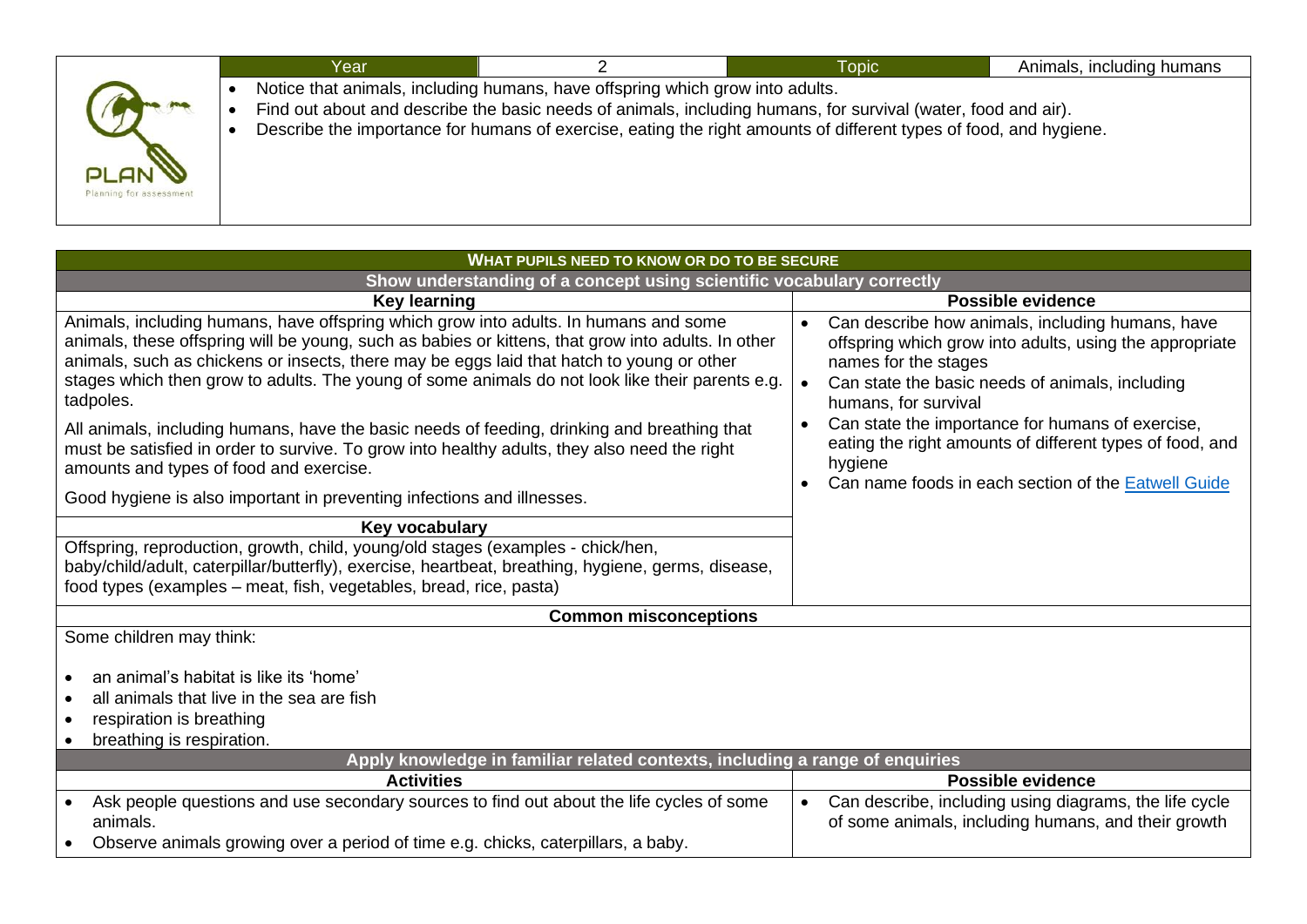| Ask questions of a parent about how they look after their baby.<br>Ask pet owners questions about how they look after their pet.<br>Explore the effect of exercise on their bodies.<br>Classify food in a range of ways, including using the <b>Eatwell Guide</b> .<br>Investigate washing hands, using glitter gel. | to adults e.g. by creating a life cycle book for a<br>younger child<br>Can measure/observe how animals, including<br>humans, grow.<br>Show what they know about looking after a<br>baby/animal by creating a parenting/pet owners' guide<br>Explain how development and health might be<br>affected by differing conditions and needs being |
|----------------------------------------------------------------------------------------------------------------------------------------------------------------------------------------------------------------------------------------------------------------------------------------------------------------------|---------------------------------------------------------------------------------------------------------------------------------------------------------------------------------------------------------------------------------------------------------------------------------------------------------------------------------------------|
|                                                                                                                                                                                                                                                                                                                      | met/not met                                                                                                                                                                                                                                                                                                                                 |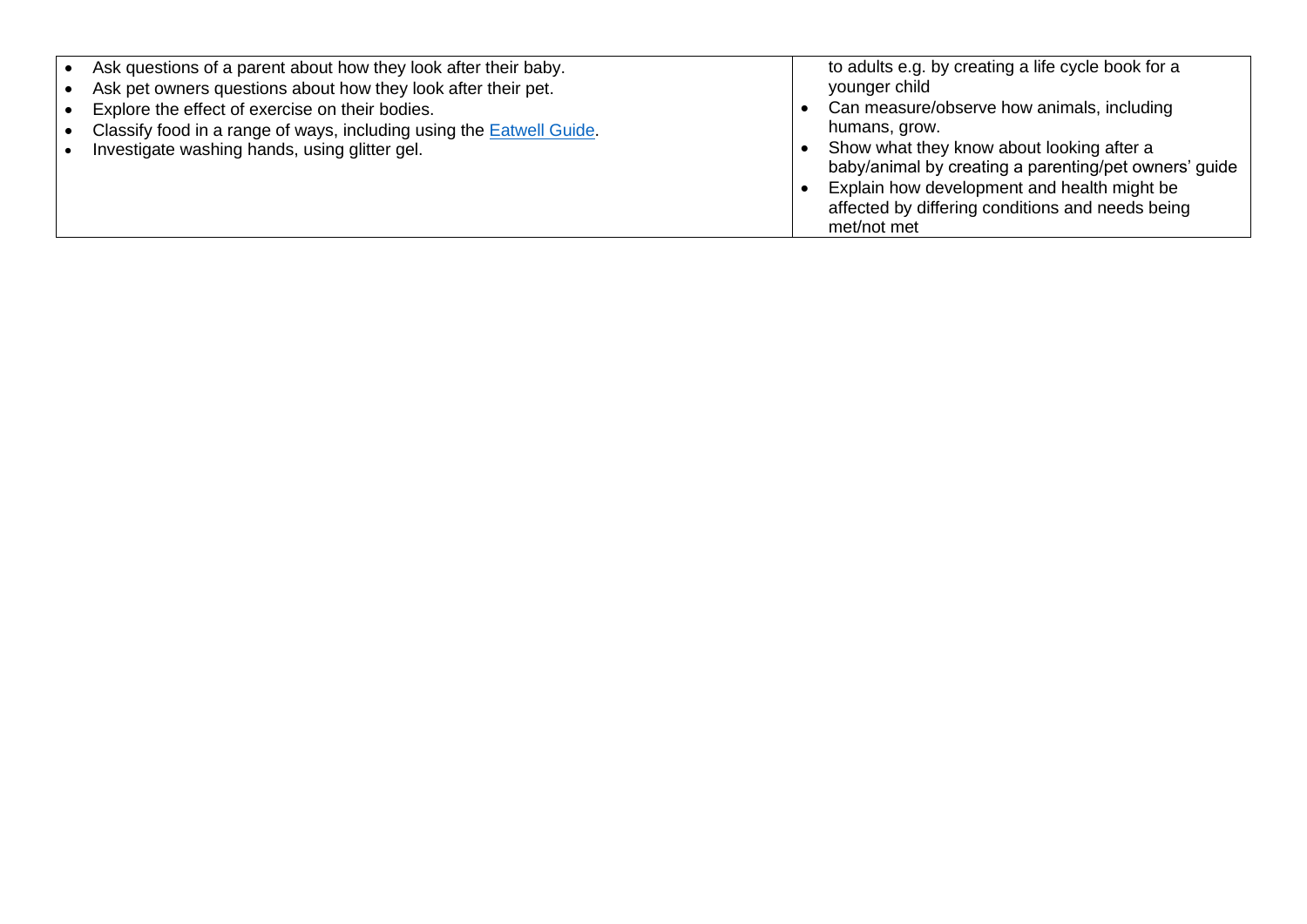|                                        | Year                                          | <b>Topic</b>                                                                                                                                                                                                                                                   | Uses of everyday materials |
|----------------------------------------|-----------------------------------------------|----------------------------------------------------------------------------------------------------------------------------------------------------------------------------------------------------------------------------------------------------------------|----------------------------|
| <b>PLAN</b><br>Planning for assessment | cardboard for particular uses.<br>stretching. | Identify and compare the suitability of a variety of everyday materials, including wood, metal, plastic, glass, brick, rock, paper and<br>Find out how the shapes of solid objects made from some materials can be changed by squashing, bending, twisting and |                            |

| <b>WHAT PUPILS NEED TO KNOW OR DO TO BE SECURE</b>                                                                                                                                                                                                                                                                                                                                                                                                                                                                                                                                                                                                                                                                                                                                                                                                                                                           |                                                                                                                                                                                                                                                                                                                                                                            |  |  |  |  |  |
|--------------------------------------------------------------------------------------------------------------------------------------------------------------------------------------------------------------------------------------------------------------------------------------------------------------------------------------------------------------------------------------------------------------------------------------------------------------------------------------------------------------------------------------------------------------------------------------------------------------------------------------------------------------------------------------------------------------------------------------------------------------------------------------------------------------------------------------------------------------------------------------------------------------|----------------------------------------------------------------------------------------------------------------------------------------------------------------------------------------------------------------------------------------------------------------------------------------------------------------------------------------------------------------------------|--|--|--|--|--|
| Show understanding of a concept using scientific vocabulary correctly                                                                                                                                                                                                                                                                                                                                                                                                                                                                                                                                                                                                                                                                                                                                                                                                                                        |                                                                                                                                                                                                                                                                                                                                                                            |  |  |  |  |  |
| Key learning                                                                                                                                                                                                                                                                                                                                                                                                                                                                                                                                                                                                                                                                                                                                                                                                                                                                                                 | <b>Possible evidence</b>                                                                                                                                                                                                                                                                                                                                                   |  |  |  |  |  |
| All objects are made of one or more materials that are chosen specifically because they have suitable<br>properties for the task. For example, a water bottle is made of plastic because it is transparent allowing<br>you to see the drink inside and waterproof so that it holds the water. When choosing what to make an<br>object from, the properties needed are compared with the properties of the possible materials, identified<br>through simple tests and classifying activities. A material can be suitable for different purposes and an<br>object can be made of different materials.<br>Objects made of some materials can be changed in shape by bending, stretching, squashing and<br>twisting. For example, clay can be shaped by squashing, stretching, rolling, pressing etc. This can be a<br>property of the material or depend on how the material has been processed e.g. thickness. | Can name an object, say what material it is<br>made from, identify its properties and make a<br>link between the properties and a particular<br>use.<br>Can label a picture or diagram of an object<br>made from different materials<br>For a given object can identify what properties<br>a suitable material needs to have<br>Whilst changing the shape of an object can |  |  |  |  |  |
| Key vocabulary                                                                                                                                                                                                                                                                                                                                                                                                                                                                                                                                                                                                                                                                                                                                                                                                                                                                                               | describe the action used                                                                                                                                                                                                                                                                                                                                                   |  |  |  |  |  |
| Names of materials - wood, metal, plastic, glass, brick, rock, paper, cardboard                                                                                                                                                                                                                                                                                                                                                                                                                                                                                                                                                                                                                                                                                                                                                                                                                              | Can use the words flexible and/or stretchy to                                                                                                                                                                                                                                                                                                                              |  |  |  |  |  |
|                                                                                                                                                                                                                                                                                                                                                                                                                                                                                                                                                                                                                                                                                                                                                                                                                                                                                                              | describe materials that can be changed in                                                                                                                                                                                                                                                                                                                                  |  |  |  |  |  |
| Properties of materials - as for Year 1 plus opaque, transparent and translucent, reflective, non-<br>reflective, flexible, rigid                                                                                                                                                                                                                                                                                                                                                                                                                                                                                                                                                                                                                                                                                                                                                                            | shape and stiff and/or rigid for those that<br>cannot                                                                                                                                                                                                                                                                                                                      |  |  |  |  |  |
| Shape, push/pushing, pull/puling, twist/twisting, squash/squashing, bend/bending, stretch/stretching                                                                                                                                                                                                                                                                                                                                                                                                                                                                                                                                                                                                                                                                                                                                                                                                         | Can recognise that a material may come in<br>different forms which have different properties                                                                                                                                                                                                                                                                               |  |  |  |  |  |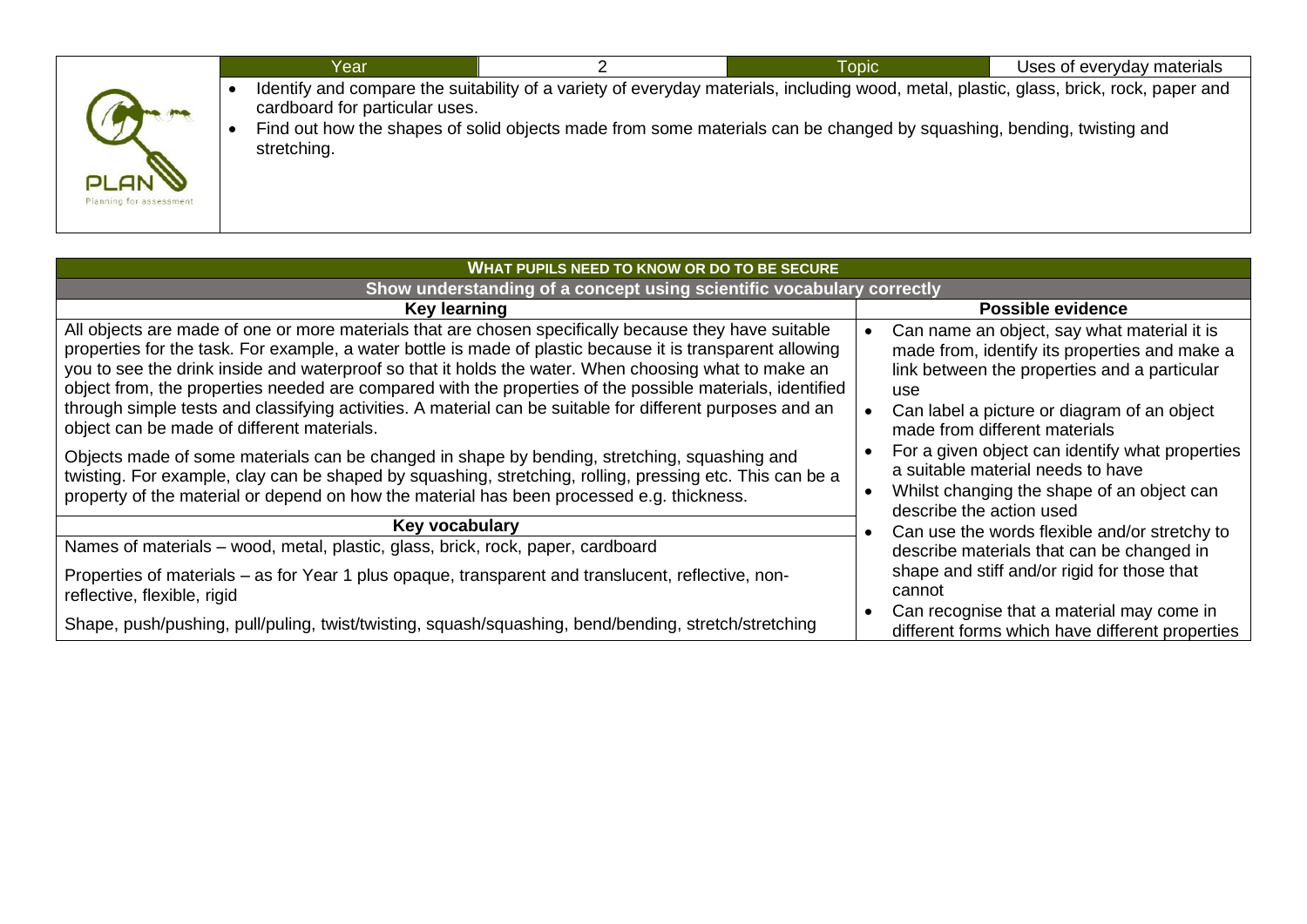| <b>Common misconceptions</b>                                                                                                                                                                                                                 |  |                                                                                                                                                                                                                                                                                          |  |  |
|----------------------------------------------------------------------------------------------------------------------------------------------------------------------------------------------------------------------------------------------|--|------------------------------------------------------------------------------------------------------------------------------------------------------------------------------------------------------------------------------------------------------------------------------------------|--|--|
| Some children may think:                                                                                                                                                                                                                     |  |                                                                                                                                                                                                                                                                                          |  |  |
| only fabrics are materials<br>only building materials are materials<br>only writing materials are materials<br>the word rock describes an object rather than a material<br>solid is another word for hard.                                   |  |                                                                                                                                                                                                                                                                                          |  |  |
| Apply knowledge in familiar related contexts, including a range of enquiries                                                                                                                                                                 |  |                                                                                                                                                                                                                                                                                          |  |  |
| <b>Activities</b>                                                                                                                                                                                                                            |  | Possible evidence                                                                                                                                                                                                                                                                        |  |  |
| Classify materials.                                                                                                                                                                                                                          |  | Can sort materials using a range of properties                                                                                                                                                                                                                                           |  |  |
| Make suggestions about alternative materials for a purpose that are both suitable and unsuitable                                                                                                                                             |  | Can explain using the key properties why a                                                                                                                                                                                                                                               |  |  |
| Test the properties of materials for particular uses e.g. compare the stretchiness of fabrics to select<br>the most appropriate for Elastigirl's costume, test materials for waterproofness to select the most<br>appropriate for a rain hat |  | material is suitable or not suitable for a<br>purpose<br>Can begin to choose an appropriate method<br>for testing a material for a particular property<br>Can use their test evidence to select<br>appropriate material for a purpose e.g. Which<br>material is the best for a rain hat? |  |  |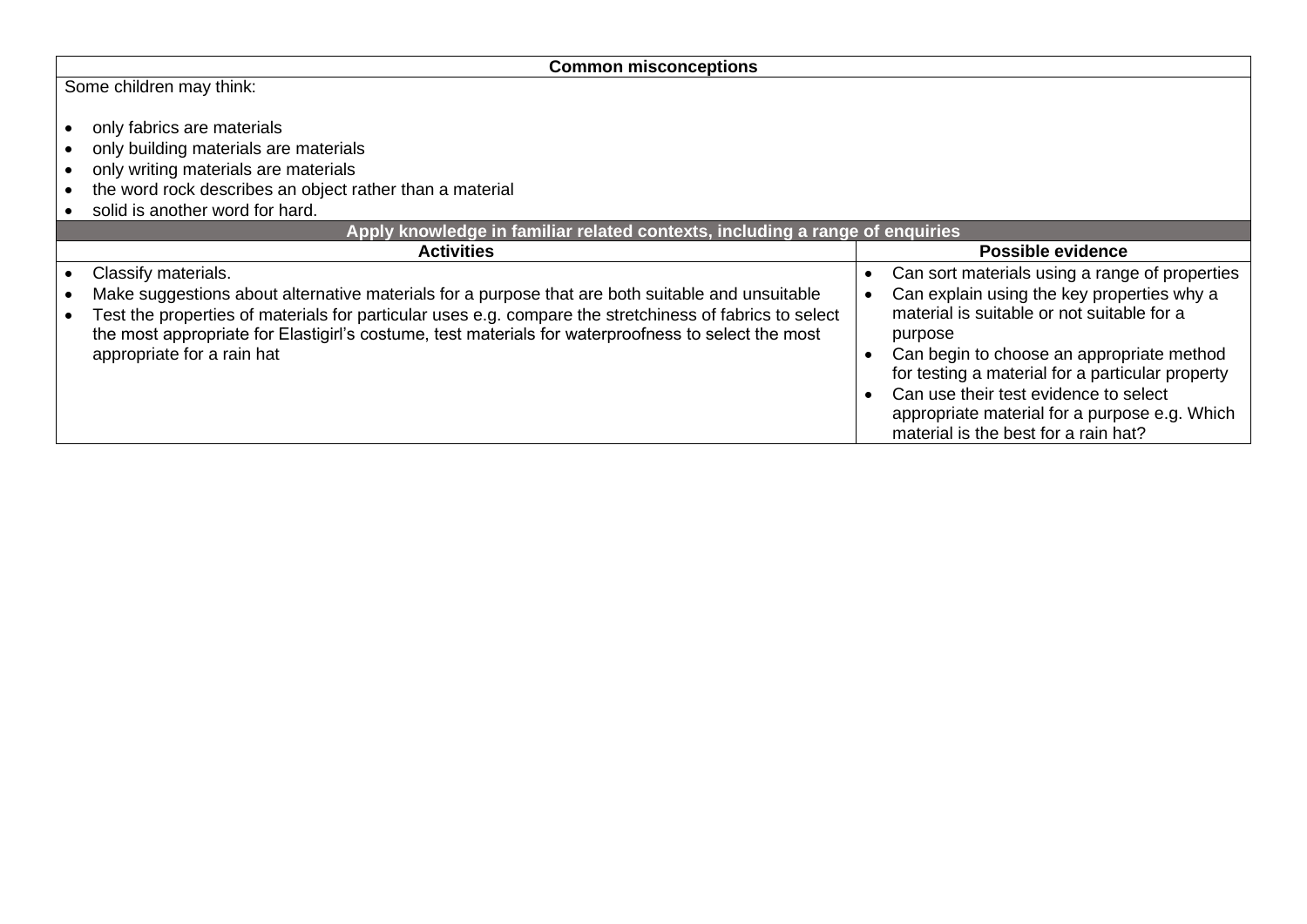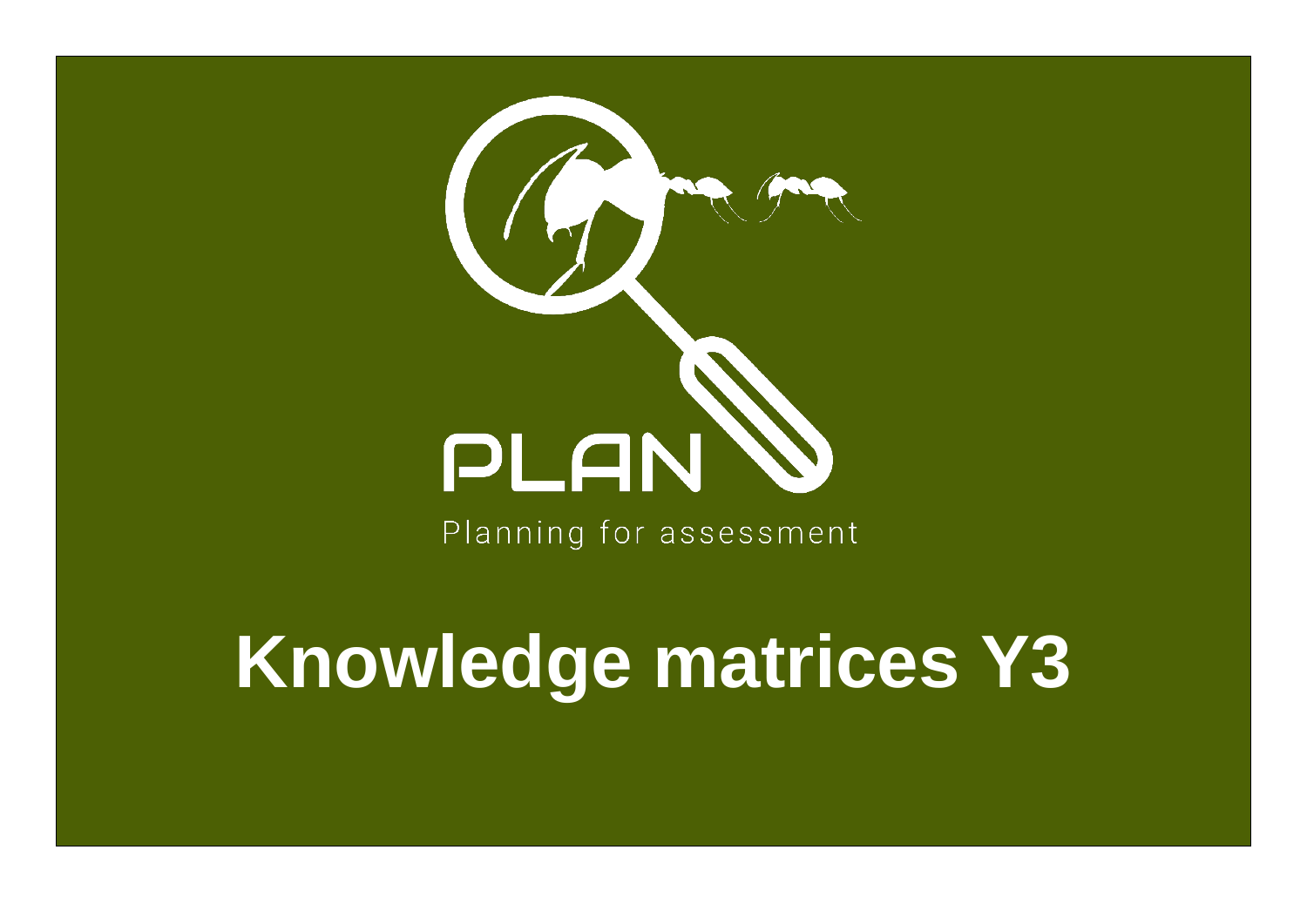|                                        | Year                 |                                                                  | Topic                                                                                                                                                                                                                                                                                                                                                                                             | <b>Plants</b> |
|----------------------------------------|----------------------|------------------------------------------------------------------|---------------------------------------------------------------------------------------------------------------------------------------------------------------------------------------------------------------------------------------------------------------------------------------------------------------------------------------------------------------------------------------------------|---------------|
| <b>PLAN</b><br>Planning for assessment | from plant to plant. | Investigate the way in which water is transported within plants. | Identify and describe the functions of different parts of flowering plants: roots; stem/trunk; leaves; and flowers.<br>Explore the requirements of plants for life and growth (air, light, water, nutrients from soil, and room to grow) and how they vary<br>Explore the part that flowers play in the life cycle of flowering plants, including pollination, seed formation and seed dispersal. |               |

| WHAT PUPILS NEED TO KNOW OR DO TO BE SECURE                                                                                                                                                                                                                                                                                                                                                                                                                                                                                                                                                                                                                                                                                                                                                                                                                                                                                                                                          |                                                                                                                                                                                                                                                                                                           |  |  |  |  |
|--------------------------------------------------------------------------------------------------------------------------------------------------------------------------------------------------------------------------------------------------------------------------------------------------------------------------------------------------------------------------------------------------------------------------------------------------------------------------------------------------------------------------------------------------------------------------------------------------------------------------------------------------------------------------------------------------------------------------------------------------------------------------------------------------------------------------------------------------------------------------------------------------------------------------------------------------------------------------------------|-----------------------------------------------------------------------------------------------------------------------------------------------------------------------------------------------------------------------------------------------------------------------------------------------------------|--|--|--|--|
| Show understanding of a concept using scientific vocabulary correctly                                                                                                                                                                                                                                                                                                                                                                                                                                                                                                                                                                                                                                                                                                                                                                                                                                                                                                                |                                                                                                                                                                                                                                                                                                           |  |  |  |  |
| <b>Key learning</b>                                                                                                                                                                                                                                                                                                                                                                                                                                                                                                                                                                                                                                                                                                                                                                                                                                                                                                                                                                  | <b>Possible evidence</b>                                                                                                                                                                                                                                                                                  |  |  |  |  |
| Many plants, but not all, have roots, stems/trunks, leaves and<br>flowers/blossom. The roots absorb water and nutrients from the soil and<br>anchor the plant in place. The stem transports water and nutrients/minerals<br>around the plant and holds the leaves and flowers up in the air to enhance<br>photosynthesis, pollination and seed dispersal. The leaves use sunlight<br>and water to produce the plant's food. Some plants produce flowers which<br>enable the plant to reproduce. Pollen, which is produced by the male part<br>of the flower, is transferred to the female part of other flowers (pollination).<br>This forms seeds, sometimes contained in berries or fruits which are then<br>dispersed in different ways. Different plants require different conditions for<br>germination and growth.<br>Key vocabulary<br>Photosynthesis, pollen, insect/wind pollination, seed formation, seed<br>dispersal (wind dispersal, animal dispersal, water dispersal) | Can explain the function of the parts of a flowering plant<br>$\bullet$<br>Can describe the life cycle of flowering plants, including pollination, seed<br>$\bullet$<br>formation, seed dispersal, and germination<br>Can give different methods of pollination and seed dispersal, including<br>examples |  |  |  |  |
| <b>Common misconceptions</b>                                                                                                                                                                                                                                                                                                                                                                                                                                                                                                                                                                                                                                                                                                                                                                                                                                                                                                                                                         |                                                                                                                                                                                                                                                                                                           |  |  |  |  |
| Some children may think:<br>plants eat food<br>food comes from the soil via the roots<br>flowers are merely decorative rather than a vital part of the life cycle in reproduction<br>plants only need sunlight to keep them warm<br>roots suck in water which is then sucked up the stem.                                                                                                                                                                                                                                                                                                                                                                                                                                                                                                                                                                                                                                                                                            |                                                                                                                                                                                                                                                                                                           |  |  |  |  |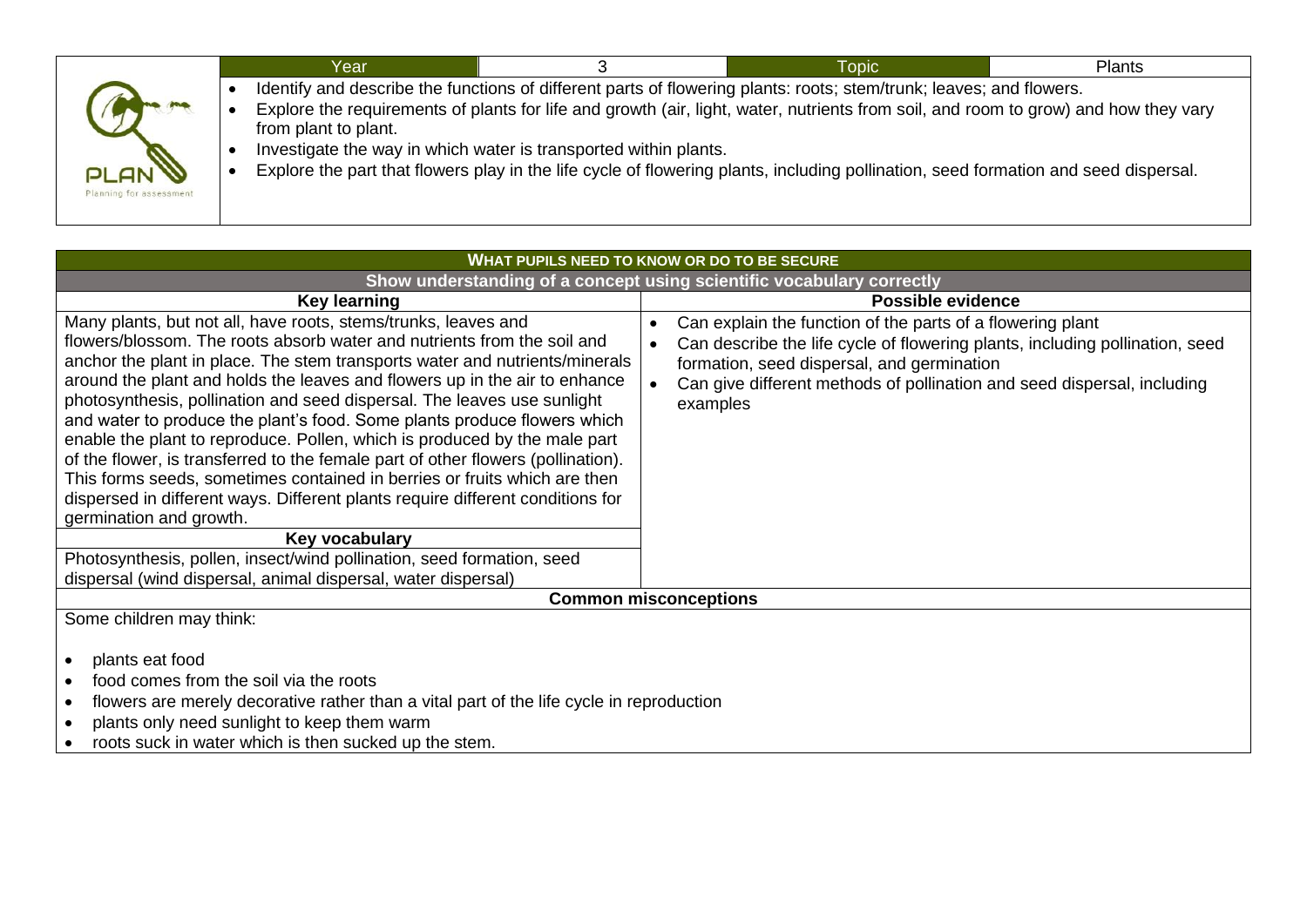| Apply knowledge in familiar related contexts, including a range of enquiries                                                                                                                                |  |                                                                                                                                                 |  |  |
|-------------------------------------------------------------------------------------------------------------------------------------------------------------------------------------------------------------|--|-------------------------------------------------------------------------------------------------------------------------------------------------|--|--|
| <b>Activities</b>                                                                                                                                                                                           |  | <b>Possible evidence</b>                                                                                                                        |  |  |
| Observe what happens to plants over time when the leaves or roots<br>are removed.                                                                                                                           |  | Can explain observations made during investigations<br>Can look at the features of seeds to decide on their method of dispersal                 |  |  |
| Observe the effect of putting cut white carnations or celery in coloured<br>water.                                                                                                                          |  | Can draw and label a diagram of their created flowering plant to show its<br>parts, their role and the method of pollination and seed dispersal |  |  |
| Investigate what happens to plants when they are put in different<br>conditions e.g. in darkness, in the cold, deprived of air, different types<br>of soil, different fertilisers, varying amount of space. |  |                                                                                                                                                 |  |  |
| Spot flowers, seeds, berries and fruits outside throughout the year.                                                                                                                                        |  |                                                                                                                                                 |  |  |
| Observe flowers carefully to identify the pollen.                                                                                                                                                           |  |                                                                                                                                                 |  |  |
| Observe flowers being visited by pollinators e.g. bees and butterflies in<br>the summer.                                                                                                                    |  |                                                                                                                                                 |  |  |
| Observe seeds being blown from the trees e.g. sycamore seeds.                                                                                                                                               |  |                                                                                                                                                 |  |  |
| Research different types of seed dispersal.                                                                                                                                                                 |  |                                                                                                                                                 |  |  |
| Classify seeds in a range of ways, including by how they are dispersed.                                                                                                                                     |  |                                                                                                                                                 |  |  |
| Create a new species of flowering plant.                                                                                                                                                                    |  |                                                                                                                                                 |  |  |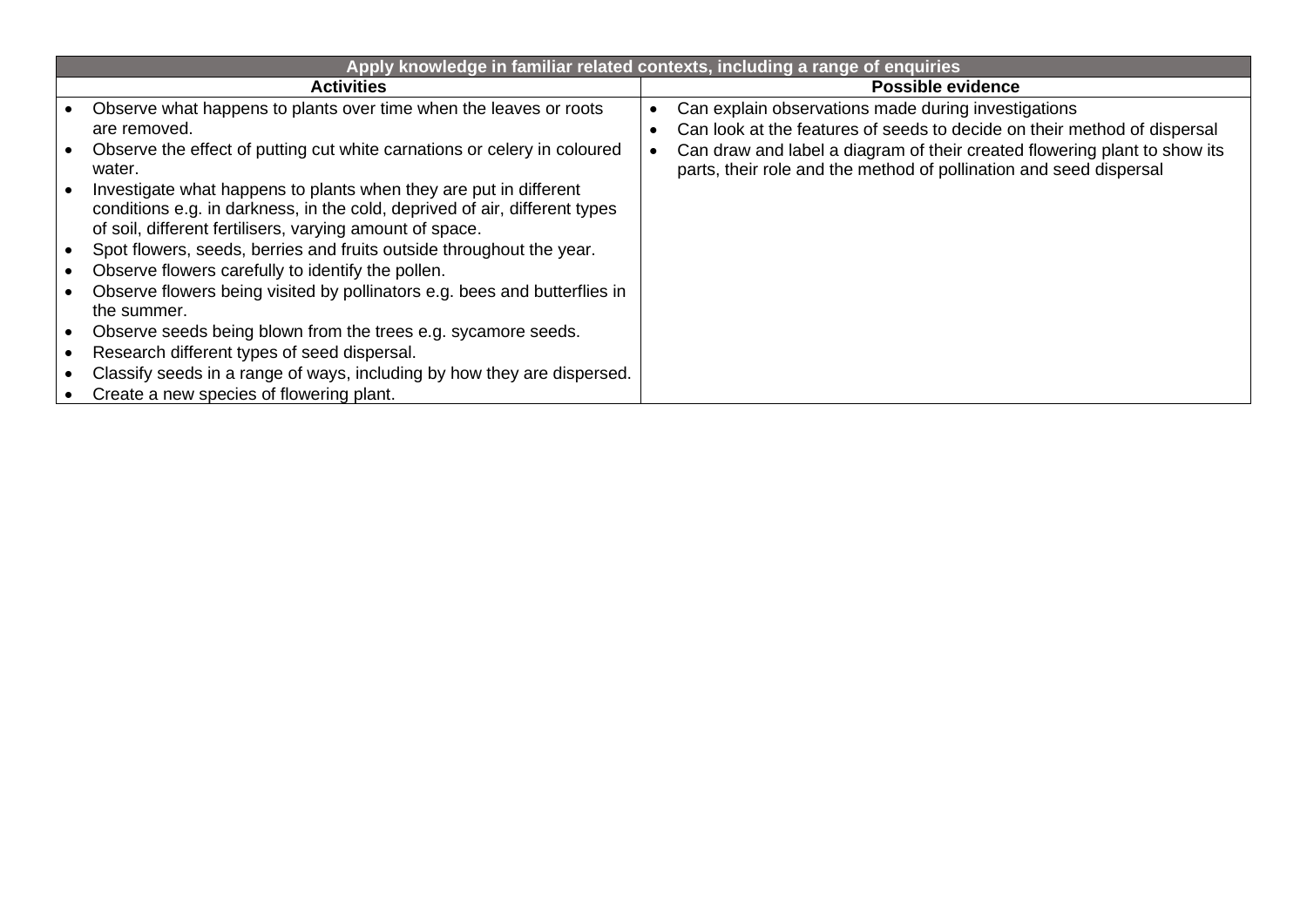| Identify that animals, including humans, need the right types and amount of nutrition, and that they cannot make their own food –<br>they get nutrition from what they eat.<br>Identify that humans and some other animals have skeletons and muscles for support, protection and movement. | Year | <b>Topic</b> | Animals, including humans |
|---------------------------------------------------------------------------------------------------------------------------------------------------------------------------------------------------------------------------------------------------------------------------------------------|------|--------------|---------------------------|
| <b>PLAN</b><br>Planning for assessment                                                                                                                                                                                                                                                      |      |              |                           |
| <b>WHAT DUDILE NEED TO KNOW OP DO TO BE SECURE</b>                                                                                                                                                                                                                                          |      |              |                           |

| <u>THE POLICE INCLUITY INTO THE BEGINE IN THE SCOTT OF A LIGHT IN THE BEGINN ON THE BEGINN OF THE BEGINN OF THE BEGINN OF THE BEGINN OF THE BEGINN OF THE BEGINN OF THE BEGINN OF THE BEGINN OF THE BEGINN OF THE BEGINN OF THE </u>                                                                                                                                                                                                                                                                                                |                                                                                                                                                                                                                                          |  |  |  |
|-------------------------------------------------------------------------------------------------------------------------------------------------------------------------------------------------------------------------------------------------------------------------------------------------------------------------------------------------------------------------------------------------------------------------------------------------------------------------------------------------------------------------------------|------------------------------------------------------------------------------------------------------------------------------------------------------------------------------------------------------------------------------------------|--|--|--|
| Show understanding of a concept using scientific vocabulary correctly                                                                                                                                                                                                                                                                                                                                                                                                                                                               |                                                                                                                                                                                                                                          |  |  |  |
| <b>Key learning</b>                                                                                                                                                                                                                                                                                                                                                                                                                                                                                                                 | <b>Possible evidence</b>                                                                                                                                                                                                                 |  |  |  |
| Animals, unlike plants which can make their own food, need to eat in order to get the nutrients they need.<br>Food contains a range of different nutrients – carbohydrates (including sugars), protein, vitamins, minerals,<br>fats, sugars, water – and fibre that are needed by the body to stay healthy. A piece of food will often provide<br>a range of nutrients.                                                                                                                                                             | Can name the nutrients found in food<br>Can state that to be healthy we need to<br>eat the right types of food to give us the<br>correct amount of these nutrients                                                                       |  |  |  |
| Humans, and some other animals, have skeletons and muscles which help them move and provide<br>protection and support.                                                                                                                                                                                                                                                                                                                                                                                                              | Can name some bones that make up<br>their skeleton, giving examples that<br>support, help them move or provide                                                                                                                           |  |  |  |
| Key vocabulary                                                                                                                                                                                                                                                                                                                                                                                                                                                                                                                      | protection                                                                                                                                                                                                                               |  |  |  |
| Nutrition, nutrients, carbohydrates, sugars, protein, vitamins, minerals, fibre, fat, water, skeleton, bones,<br>muscles, support, protect, move, skull, ribs, spine, muscles, joints                                                                                                                                                                                                                                                                                                                                               | Can describe how muscles and joints<br>help them to move                                                                                                                                                                                 |  |  |  |
| <b>Common misconceptions</b>                                                                                                                                                                                                                                                                                                                                                                                                                                                                                                        |                                                                                                                                                                                                                                          |  |  |  |
| Some children may think:<br>certain whole food groups like fats are 'bad' for you<br>certain specific foods, like cheese are also 'bad' for you<br>diet and fruit drinks are 'good' for you<br>snakes are similar to worms, so they must also be invertebrates<br>invertebrates have no form of skeleton.                                                                                                                                                                                                                           |                                                                                                                                                                                                                                          |  |  |  |
| Apply knowledge in familiar related contexts, including a range of enquiries                                                                                                                                                                                                                                                                                                                                                                                                                                                        | <b>Possible evidence</b>                                                                                                                                                                                                                 |  |  |  |
| <b>Activities</b><br>Classify food in a range of ways.<br>$\bullet$<br>Use food labels to explore the nutritional content of a range of food items.<br>$\bullet$<br>Use secondary sources to find out the types of food that contain the different nutrients.<br>$\bullet$<br>Use food labels to answer enquiry questions e.g. How much fat do different types of pizza contain? How<br>much sugar is in soft drinks?<br>Plan a daily diet to contain a good balance of nutrients.<br>Explore the nutrients contained in fast food. | Can classify food into those that are high<br>or low in particular nutrients<br>Can answer their questions about<br>nutrients in food, based on their gathered<br>evidence<br>Can talk about the nutrient content of<br>their daily plan |  |  |  |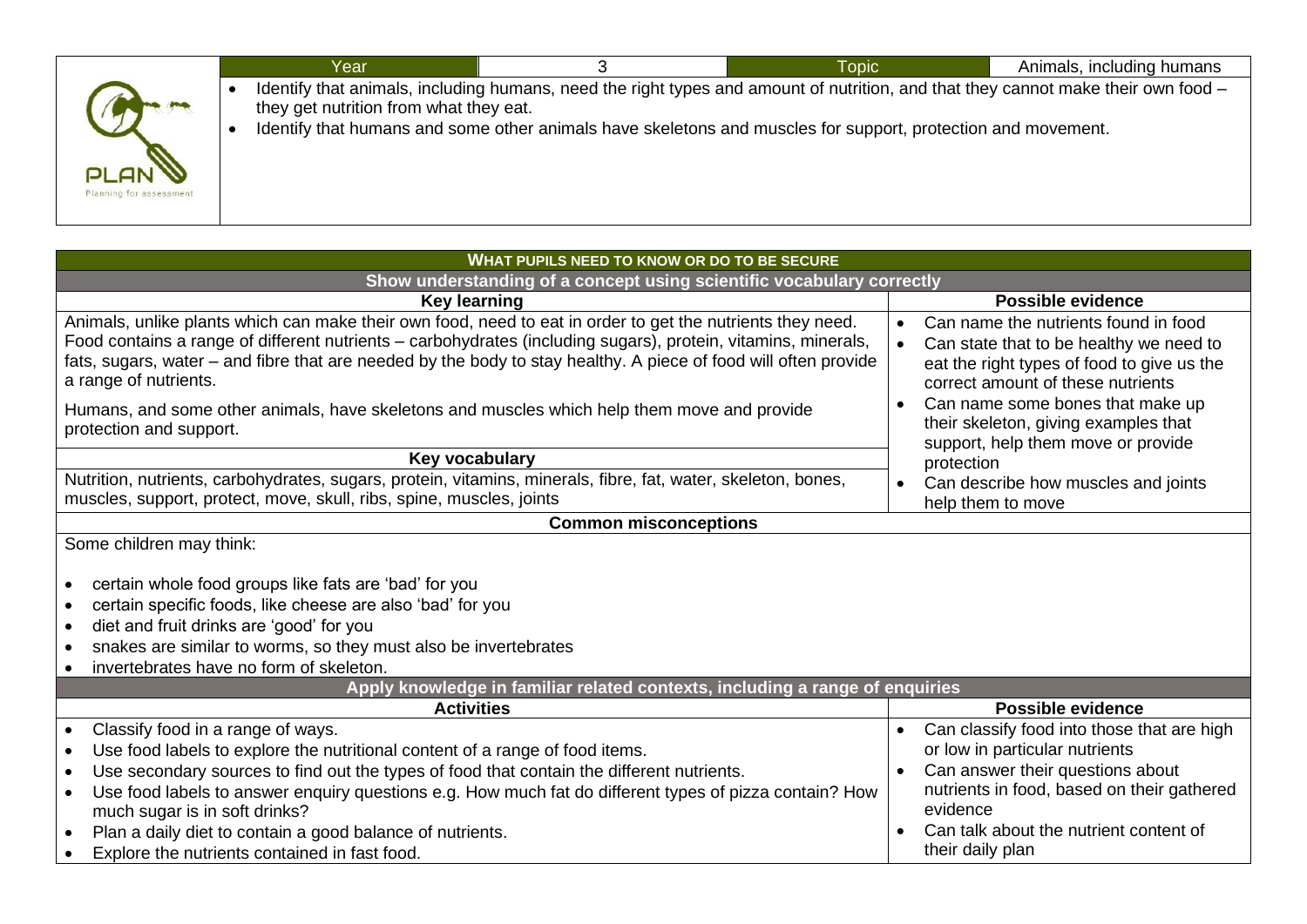| Use secondary sources to research the parts and functions of the skeleton. | Use their data to look for patterns (or lack |
|----------------------------------------------------------------------------|----------------------------------------------|
| Investigate patterns asking questions such as:                             | of them) when answering their enquiry        |
| Can people with longer legs run faster?                                    | question                                     |
| Can people with bigger hands catch a ball better?                          | Can give similarities e.g. they all have     |
| Compare, contrast and classify skeletons of different animals.             | joints to help the animal move, and          |
|                                                                            | differences between skeletons                |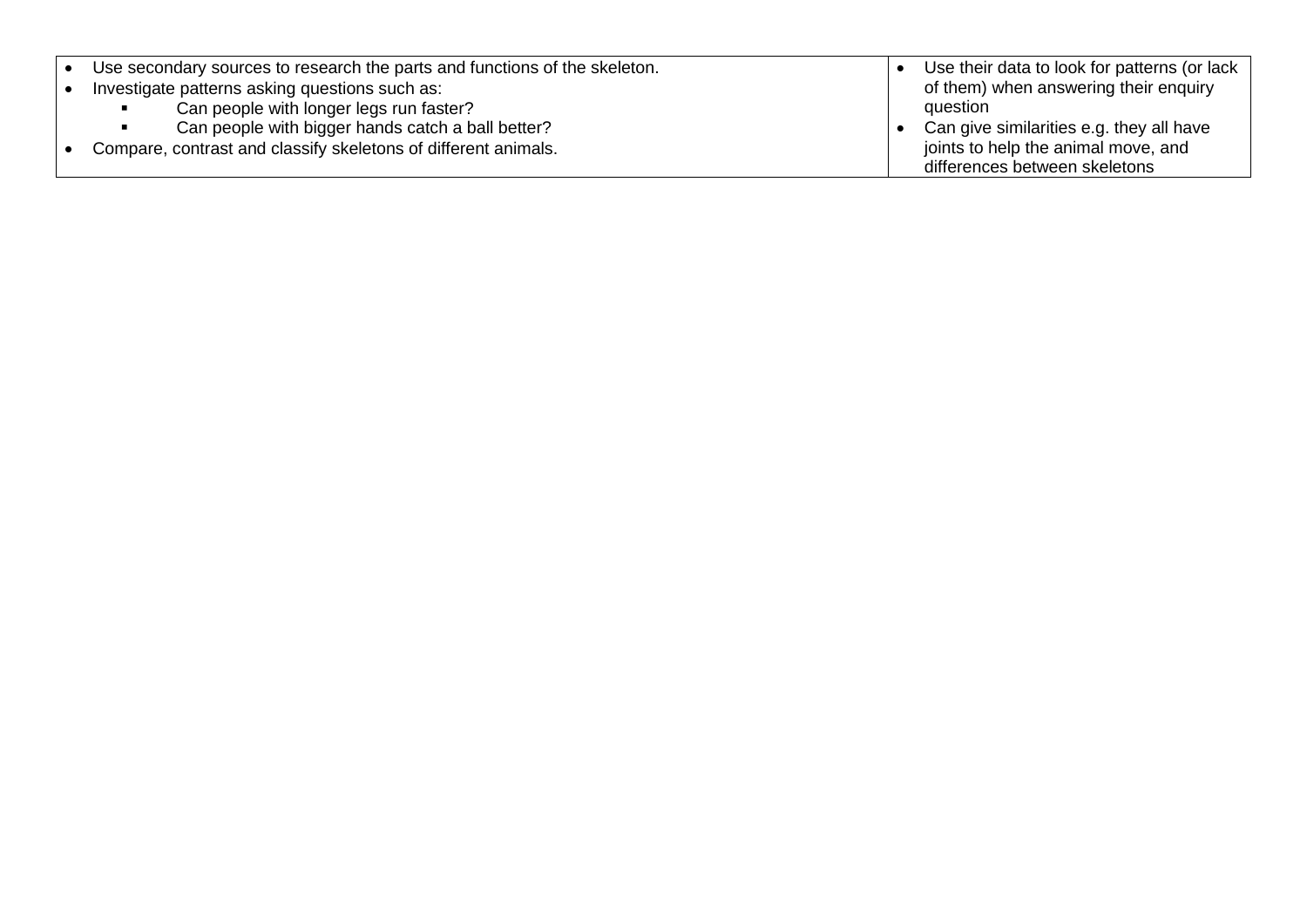|                         | Year |                                                                                                                                                                                                                                                                                              | Topic | Rocks |  |  |
|-------------------------|------|----------------------------------------------------------------------------------------------------------------------------------------------------------------------------------------------------------------------------------------------------------------------------------------------|-------|-------|--|--|
|                         |      | Compare and group together different kinds of rocks on the basis of their appearance and simple physical properties.<br>Describe in simple terms how fossils are formed when things that have lived are trapped within rock.<br>Recognise that soils are made from rocks and organic matter. |       |       |  |  |
| Planning for assessment |      |                                                                                                                                                                                                                                                                                              |       |       |  |  |

| <b>WHAT PUPILS NEED TO KNOW OR DO TO BE SECURE</b>                                                                                                                                                                                                                                                                                                                                                                                                                                                                                                                |                                                                                                                                                                                                           |  |  |  |  |
|-------------------------------------------------------------------------------------------------------------------------------------------------------------------------------------------------------------------------------------------------------------------------------------------------------------------------------------------------------------------------------------------------------------------------------------------------------------------------------------------------------------------------------------------------------------------|-----------------------------------------------------------------------------------------------------------------------------------------------------------------------------------------------------------|--|--|--|--|
| Show understanding of a concept using scientific vocabulary correctly                                                                                                                                                                                                                                                                                                                                                                                                                                                                                             |                                                                                                                                                                                                           |  |  |  |  |
| <b>Key learning</b>                                                                                                                                                                                                                                                                                                                                                                                                                                                                                                                                               | Possible evidence                                                                                                                                                                                         |  |  |  |  |
| Rock is a naturally occurring material. There are different types of rock e.g. sandstone, limestone,<br>slate etc. which have different properties. Rocks can be hard or soft. They have different sizes of<br>grain or crystal. They may absorb water. Rocks can be different shapes and sizes (stones, pebbles,<br>boulders). Soils are made up of pieces of ground down rock which may be mixed with plant and<br>animal material (organic matter). The type of rock, size of rock pieces and the amount of organic<br>matter affect the property of the soil. | Can name some types of rock and give physical<br>features of each<br>Can explain how a fossil is formed<br>$\bullet$<br>Can explain that soils are made from rocks and<br>also contain living/dead matter |  |  |  |  |
| Some rocks contain fossils. Fossils were formed millions of years ago. When plants and animals<br>died, they fell to the seabed. They became covered and squashed by other material. Over time the<br>dissolving animal and plant matter is replaced by minerals from the water.                                                                                                                                                                                                                                                                                  |                                                                                                                                                                                                           |  |  |  |  |
| Key vocabulary                                                                                                                                                                                                                                                                                                                                                                                                                                                                                                                                                    |                                                                                                                                                                                                           |  |  |  |  |
| Rock, stone, pebble, boulder, grain, crystals, layers, hard, soft, texture, absorb water, soil, fossil,<br>marble, chalk, granite, sandstone, slate, soil, peat, sandy/chalk/clay soil                                                                                                                                                                                                                                                                                                                                                                            |                                                                                                                                                                                                           |  |  |  |  |
| <b>Common misconceptions</b>                                                                                                                                                                                                                                                                                                                                                                                                                                                                                                                                      |                                                                                                                                                                                                           |  |  |  |  |
| Some children may think:                                                                                                                                                                                                                                                                                                                                                                                                                                                                                                                                          |                                                                                                                                                                                                           |  |  |  |  |
| rocks are all hard in nature<br>rock-like, man-made substances such as concrete or brick are rocks<br>materials which have been polished or shaped for use, such as a granite worktop, are not rocks as they are no longer 'natural'<br>$\bullet$<br>certain found artefacts, like old bits of pottery or coins, are fossils<br>$\bullet$<br>a fossil is an actual piece of the extinct animal or plant<br>soil and compost are the same thing.                                                                                                                   |                                                                                                                                                                                                           |  |  |  |  |
| Apply knowledge in familiar related contexts, including a range of enquiries                                                                                                                                                                                                                                                                                                                                                                                                                                                                                      |                                                                                                                                                                                                           |  |  |  |  |
| <b>Activities</b>                                                                                                                                                                                                                                                                                                                                                                                                                                                                                                                                                 | Possible evidence                                                                                                                                                                                         |  |  |  |  |
| Observe rocks closely.<br>$\bullet$<br>Classify rocks in a range of ways, based on their appearance.<br>$\bullet$<br>Devise a test to investigate the hardness of a range of rocks.                                                                                                                                                                                                                                                                                                                                                                               | Can classify rocks in a range of different ways,<br>using appropriate vocabulary<br>Can devise tests to explore the properties of<br>rocks and use data to rank the rocks                                 |  |  |  |  |
| Devise a test to investigate how much water different rocks absorb.                                                                                                                                                                                                                                                                                                                                                                                                                                                                                               |                                                                                                                                                                                                           |  |  |  |  |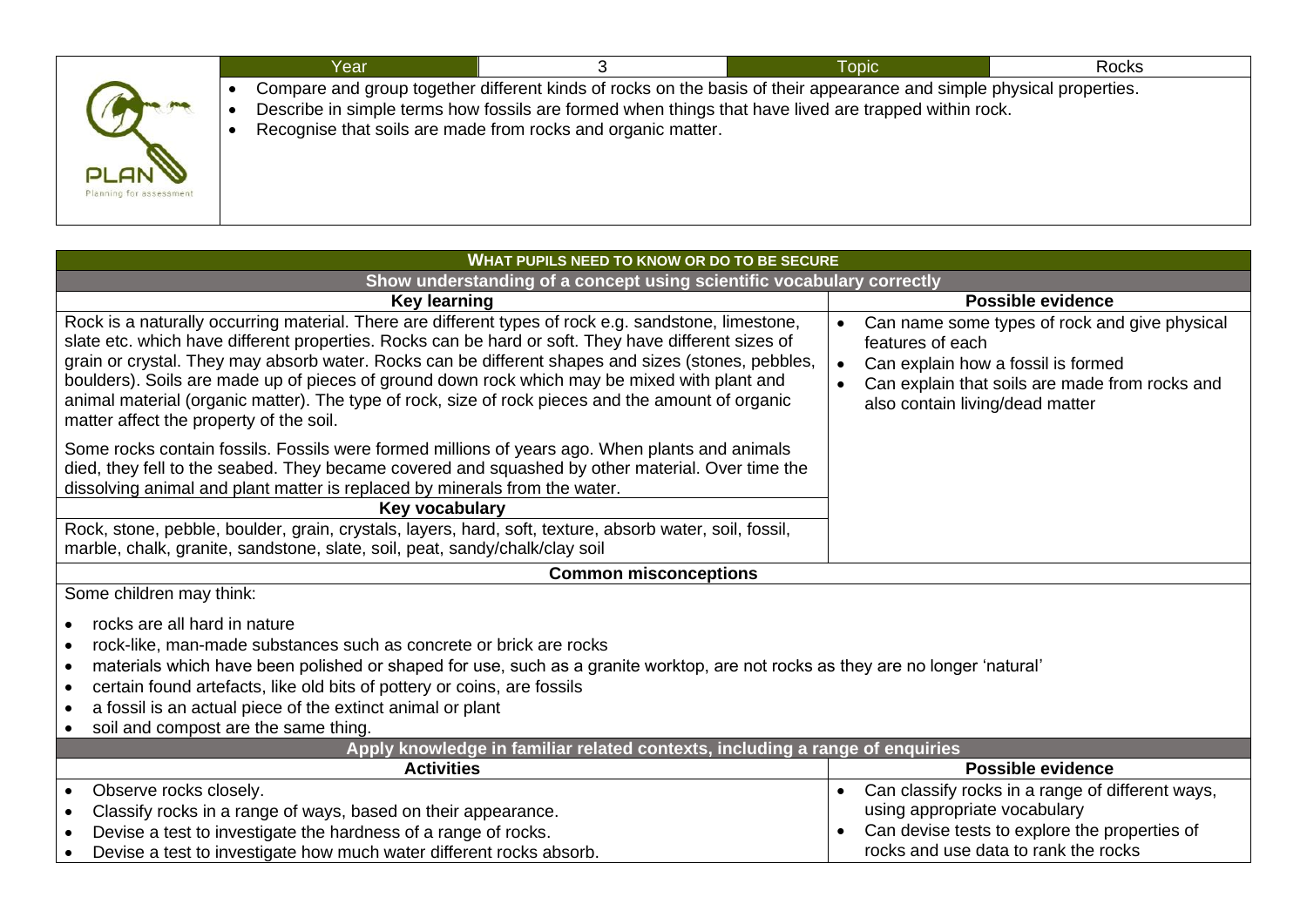|           | Observe how rocks change over time e.g. gravestones or old building. | Can link rocks changing over time with their                     |
|-----------|----------------------------------------------------------------------|------------------------------------------------------------------|
| $\bullet$ | Research using secondary sources how fossils are formed.             | properties e.g. soft rocks get worn away more                    |
| $\bullet$ | Observe soils closely.                                               | easilv                                                           |
| $\bullet$ | Classify soils in a range of ways based on their appearance.         | Can present in different ways their understanding                |
| $\bullet$ | Devise a test to investigate the water retention of soils.           | of how fossils are formed e.g. in role play, comic               |
|           | Observe how soil can be separated through sedimentation.             | strip, chronological report, stop-go animation etc.              |
|           | Research the work of Mary Anning.                                    | Can identify plant/animal matter and rocks in<br>samples of soil |
|           |                                                                      | Can devise a test to explore the water retention of              |
|           |                                                                      | soils                                                            |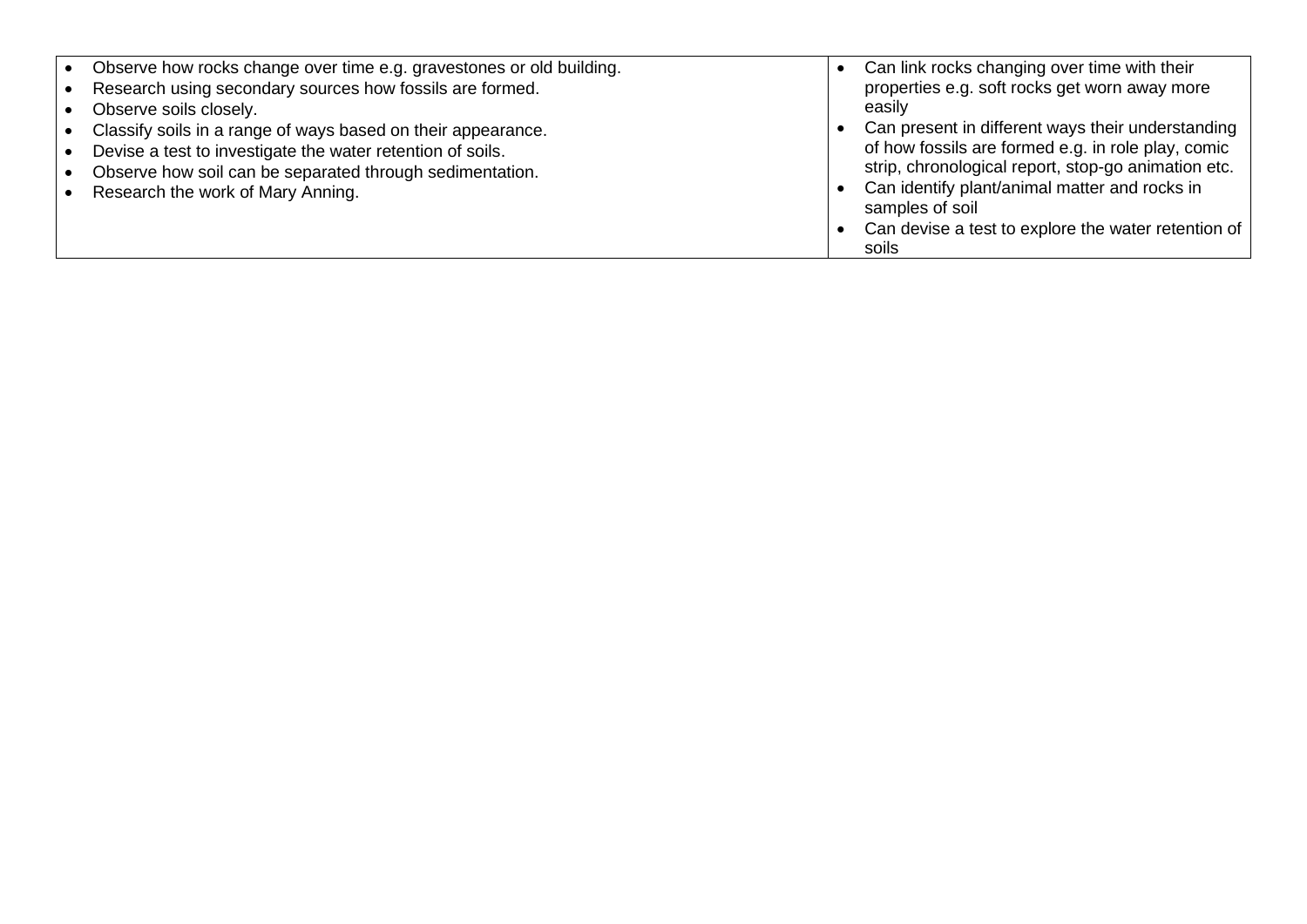|                                        | Year                                                                                                       |                                                                                               | <b>Topic</b>                                                                                                                                                                                              | Light |
|----------------------------------------|------------------------------------------------------------------------------------------------------------|-----------------------------------------------------------------------------------------------|-----------------------------------------------------------------------------------------------------------------------------------------------------------------------------------------------------------|-------|
| <b>PLAN</b><br>Planning for assessment | Notice that light is reflected from surfaces.<br>Find patterns in the way that the size of shadows change. | Recognise that they need light in order to see things, and that dark is the absence of light. | Recognise that light from the sun can be dangerous and that there are ways to protect their eyes.<br>Recognise that shadows are formed when the light from a light source is blocked by an opaque object. |       |

| <b>WHAT PUPILS NEED TO KNOW OR DO TO BE SECURE</b>                                                                                                                                                                                                                                                                                                                                                                                                                                                                                                                |                                                                                                                                                                                                                                                                                                                                                                |  |  |  |  |
|-------------------------------------------------------------------------------------------------------------------------------------------------------------------------------------------------------------------------------------------------------------------------------------------------------------------------------------------------------------------------------------------------------------------------------------------------------------------------------------------------------------------------------------------------------------------|----------------------------------------------------------------------------------------------------------------------------------------------------------------------------------------------------------------------------------------------------------------------------------------------------------------------------------------------------------------|--|--|--|--|
| Show understanding of a concept using scientific vocabulary correctly                                                                                                                                                                                                                                                                                                                                                                                                                                                                                             |                                                                                                                                                                                                                                                                                                                                                                |  |  |  |  |
| <b>Key learning</b>                                                                                                                                                                                                                                                                                                                                                                                                                                                                                                                                               | <b>Possible evidence</b>                                                                                                                                                                                                                                                                                                                                       |  |  |  |  |
| We see objects because our eyes can sense light. Dark is the absence of light. We cannot see<br>anything in complete darkness. Some objects, for example, the sun, light bulbs and candles are<br>sources of light. Objects are easier to see if there is more light. Some surfaces reflect light. Objects<br>are easier to see when there is less light if they are reflective.<br>The light from the sun can damage our eyes and therefore we should not look directly at the sun<br>and can protect our eyes by wearing sunglasses or sunhats in bright light. | Can describe how we see objects in light and can<br>$\bullet$<br>describe dark as the absence of light<br>Can state that it is dangerous to view the sun<br>$\bullet$<br>directly and state precautions used to view the<br>sun, for example in eclipses<br>Can define transparent, translucent and opaque<br>Can describe how shadows are formed<br>$\bullet$ |  |  |  |  |
| Shadows are formed on a surface when an opaque or translucent object is between a light source<br>and the surface and blocks some of the light. The size of the shadow depends on the position of the<br>source, object and surface.                                                                                                                                                                                                                                                                                                                              |                                                                                                                                                                                                                                                                                                                                                                |  |  |  |  |
| Key vocabulary                                                                                                                                                                                                                                                                                                                                                                                                                                                                                                                                                    |                                                                                                                                                                                                                                                                                                                                                                |  |  |  |  |
| Light, light source, dark, absence of light, transparent, translucent, opaque, shiny, matt, surface,<br>shadow, reflect, mirror, sunlight, dangerous                                                                                                                                                                                                                                                                                                                                                                                                              |                                                                                                                                                                                                                                                                                                                                                                |  |  |  |  |
| <b>Common misconceptions</b>                                                                                                                                                                                                                                                                                                                                                                                                                                                                                                                                      |                                                                                                                                                                                                                                                                                                                                                                |  |  |  |  |
| Some children may think:                                                                                                                                                                                                                                                                                                                                                                                                                                                                                                                                          |                                                                                                                                                                                                                                                                                                                                                                |  |  |  |  |
| we can still see even where there is an absence of any light<br>our eyes 'get used to' the dark<br>$\bullet$<br>the moon and reflective surfaces are light sources<br>$\bullet$<br>a transparent object is a light source<br>shadows contain details of the object, such as facial features on their own shadow<br>shadows result from objects giving off darkness.                                                                                                                                                                                               |                                                                                                                                                                                                                                                                                                                                                                |  |  |  |  |
| Apply knowledge in familiar related contexts, including a range of enquiries                                                                                                                                                                                                                                                                                                                                                                                                                                                                                      |                                                                                                                                                                                                                                                                                                                                                                |  |  |  |  |
| <b>Activities</b>                                                                                                                                                                                                                                                                                                                                                                                                                                                                                                                                                 | <b>Possible evidence</b>                                                                                                                                                                                                                                                                                                                                       |  |  |  |  |
| Explore how different objects are more or less visible in different levels of lighting.<br>Explore how objects with different surfaces (e.g. shiny vs matt) are more or less visible.                                                                                                                                                                                                                                                                                                                                                                             | Can describe patterns in visibility of different<br>objects in different lighting conditions and predict                                                                                                                                                                                                                                                       |  |  |  |  |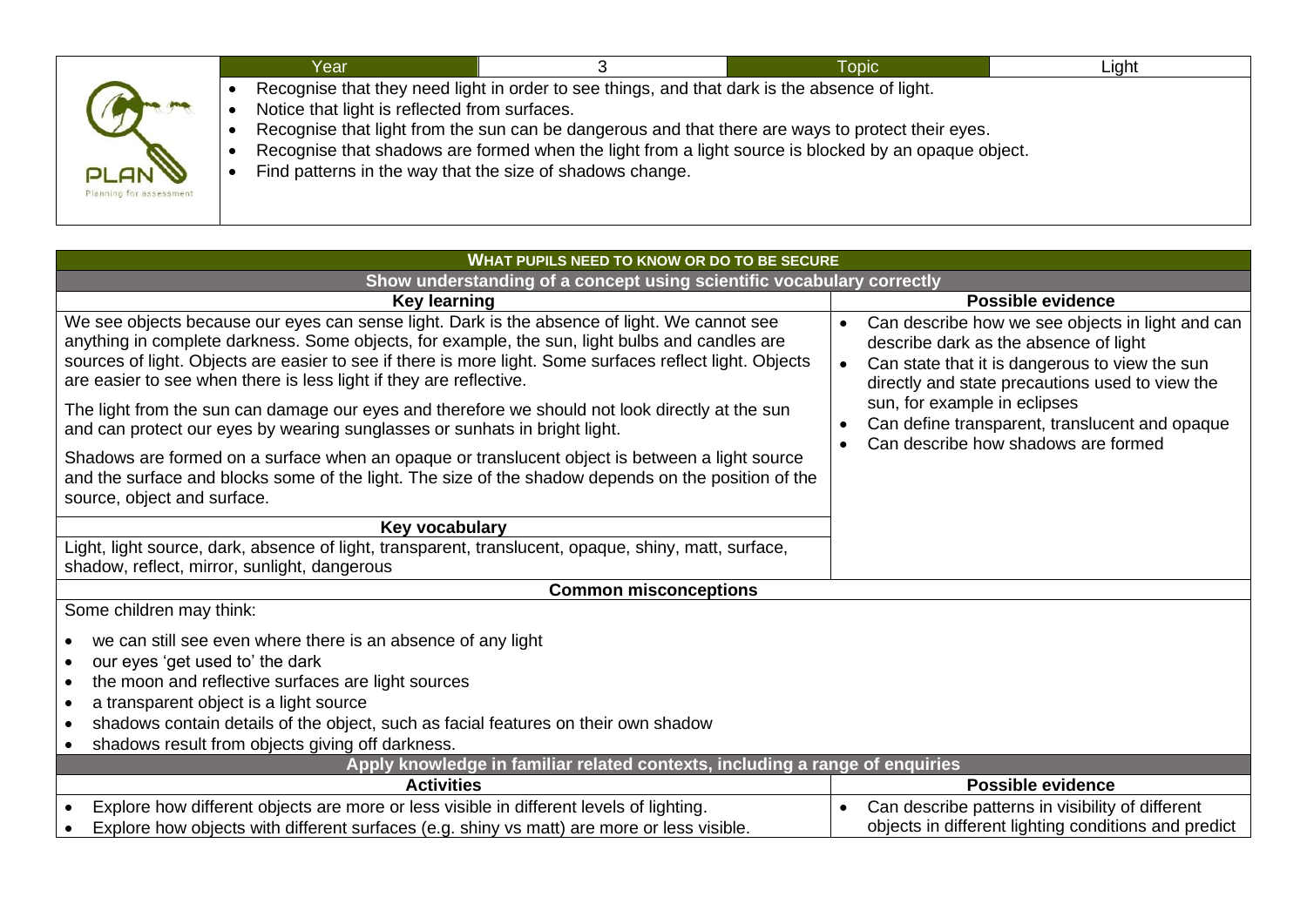| Explore how shadows vary as the distance between a light source and an object or surface is                                       | which will be more or less visible as conditions                                           |
|-----------------------------------------------------------------------------------------------------------------------------------|--------------------------------------------------------------------------------------------|
| changed.                                                                                                                          | change                                                                                     |
| Explore shadows which are connected to and disconnected from the object e.g. shadows of<br>clouds and children in the playground. | Can clearly explain, giving examples, that objects<br>are not visible in complete darkness |
| Choose suitable materials to make shadow puppets.                                                                                 | Can describe and demonstrate how shadows are                                               |
| Create artwork using shadows.                                                                                                     | formed by blocking light                                                                   |
|                                                                                                                                   | Can describe, demonstrate and make predictions                                             |
|                                                                                                                                   | about patterns in how shadows vary                                                         |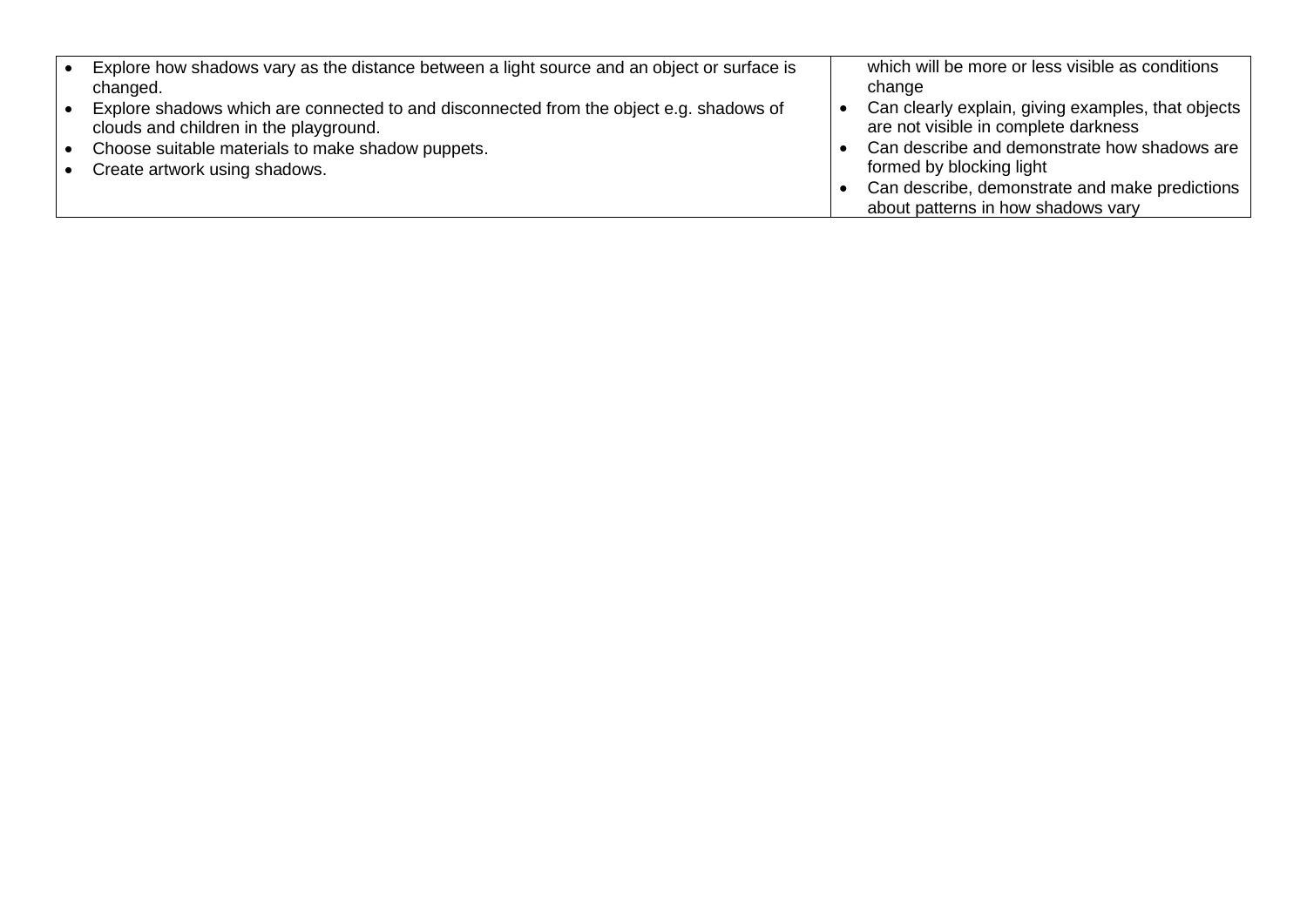|                                        | Year                                                                                                                |                                                                                            | <b>Topic</b>                                                                                                                                                                                                                                                                                                                                 | Forces and magnets |
|----------------------------------------|---------------------------------------------------------------------------------------------------------------------|--------------------------------------------------------------------------------------------|----------------------------------------------------------------------------------------------------------------------------------------------------------------------------------------------------------------------------------------------------------------------------------------------------------------------------------------------|--------------------|
| <b>PLAN</b><br>Planning for assessment | Compare how things move on different surfaces.<br>some magnetic materials.<br>Describe magnets as having two poles. | Observe how magnets attract or repel each other and attract some materials and not others. | Notice that some forces need contact between two objects, but magnetic forces can act at a distance.<br>Compare and group together a variety of everyday materials on the basis of whether they are attracted to a magnet and identify<br>Predict whether two magnets will attract or repel each other, depending on which poles are facing. |                    |

| WHAT PUPILS NEED TO KNOW OR DO TO BE SECURE                                                                                                                                                                                                                                                                                                                                                                                                                       |                                                                                                                                                                                            |  |  |  |  |
|-------------------------------------------------------------------------------------------------------------------------------------------------------------------------------------------------------------------------------------------------------------------------------------------------------------------------------------------------------------------------------------------------------------------------------------------------------------------|--------------------------------------------------------------------------------------------------------------------------------------------------------------------------------------------|--|--|--|--|
| Show understanding of a concept using scientific vocabulary correctly                                                                                                                                                                                                                                                                                                                                                                                             |                                                                                                                                                                                            |  |  |  |  |
| <b>Key learning</b>                                                                                                                                                                                                                                                                                                                                                                                                                                               | <b>Possible evidence</b>                                                                                                                                                                   |  |  |  |  |
| A force is a push or a pull. When an object moves on a surface, the texture of the surface and the<br>object affect how it moves. It may help the object to move better or it may hinder its movement e.g.<br>ice skater compared to walking on ice in normal shoes.                                                                                                                                                                                              | Can give examples of forces in everyday life<br>Can give examples of objects moving differently<br>$\bullet$<br>on different surfaces                                                      |  |  |  |  |
| A magnet attracts magnetic material. Iron and nickel and other materials containing these, e.g.<br>stainless steel, are magnetic. The strongest parts of a magnet are the poles. Magnets have two<br>poles - a north pole and a south pole. If two like poles, e.g. two north poles, are brought together<br>they will push away from each other – repel. If two unlike poles, e.g. a north and south, are brought<br>together they will pull together – attract. | Can name a range of types of magnets and show<br>how the poles attract and repel<br>Can draw diagrams using arrows to show the<br>attraction and repulsion between the poles of<br>magnets |  |  |  |  |
| For some forces to act, there must be contact e.g. a hand opening a door, the wind pushing the<br>trees. Some forces can act at a distance e.g. magnetism. The magnet does not need to touch the<br>object that it attracts.                                                                                                                                                                                                                                      |                                                                                                                                                                                            |  |  |  |  |
| Key vocabulary                                                                                                                                                                                                                                                                                                                                                                                                                                                    |                                                                                                                                                                                            |  |  |  |  |
| Force, push, pull, twist, contact force, non-contact force, magnetic force, magnet, strength, bar<br>magnet, ring magnet, button magnet, horseshoe magnet, attract, repel, magnetic material, metal,<br>iron, steel, poles, north pole, south pole                                                                                                                                                                                                                |                                                                                                                                                                                            |  |  |  |  |
| <b>Common misconceptions</b>                                                                                                                                                                                                                                                                                                                                                                                                                                      |                                                                                                                                                                                            |  |  |  |  |
| Some children may think:                                                                                                                                                                                                                                                                                                                                                                                                                                          |                                                                                                                                                                                            |  |  |  |  |
| the bigger the magnet the stronger it is<br>all metals are magnetic.                                                                                                                                                                                                                                                                                                                                                                                              |                                                                                                                                                                                            |  |  |  |  |
| Apply knowledge in familiar related contexts, including a range of enquiries                                                                                                                                                                                                                                                                                                                                                                                      |                                                                                                                                                                                            |  |  |  |  |
| <b>Activities</b>                                                                                                                                                                                                                                                                                                                                                                                                                                                 | <b>Possible evidence</b>                                                                                                                                                                   |  |  |  |  |
| Carry out investigations to explore how objects move on different surfaces e.g. spinning<br>tops/coins, rolling balls/cars, clockwork toys, soles of shoes etc.                                                                                                                                                                                                                                                                                                   | Can use their results to describe how objects<br>move on different surfaces                                                                                                                |  |  |  |  |
| Explore what materials are attracted to a magnet.                                                                                                                                                                                                                                                                                                                                                                                                                 | Can use their results to make predictions for                                                                                                                                              |  |  |  |  |
| Classify materials according to whether they are magnetic.                                                                                                                                                                                                                                                                                                                                                                                                        | further tests e.g. it will spin for longer on this                                                                                                                                         |  |  |  |  |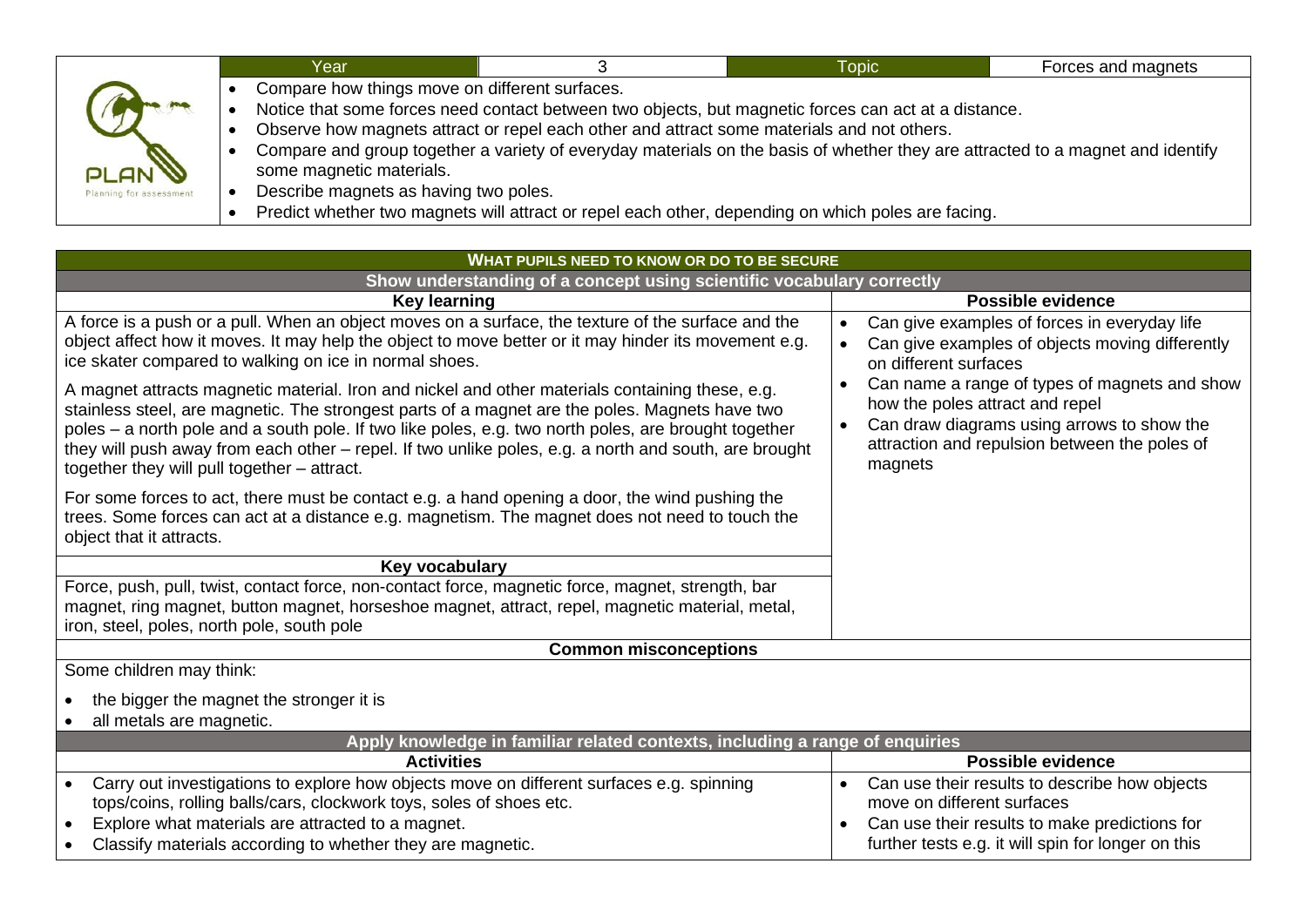| Explore the way that magnets behave in relation to each other.<br>Use a marked magnet to find the unmarked poles on other types of magnets.<br>Explore how magnets work at a distance e.g. through the table, in water, jumping paper clips up<br>off the table.<br>Devise an investigation to test the strength of magnets. | surface than that, but not as long as it spun on<br>that surface<br>Can use classification evidence to identify that<br>some metals, but not all, are magnetic<br>Through their exploration, they can show how<br>like poles repel and unlike poles attract, and<br>name unmarked poles |
|------------------------------------------------------------------------------------------------------------------------------------------------------------------------------------------------------------------------------------------------------------------------------------------------------------------------------|-----------------------------------------------------------------------------------------------------------------------------------------------------------------------------------------------------------------------------------------------------------------------------------------|
|                                                                                                                                                                                                                                                                                                                              | Can use test data to rank magnets                                                                                                                                                                                                                                                       |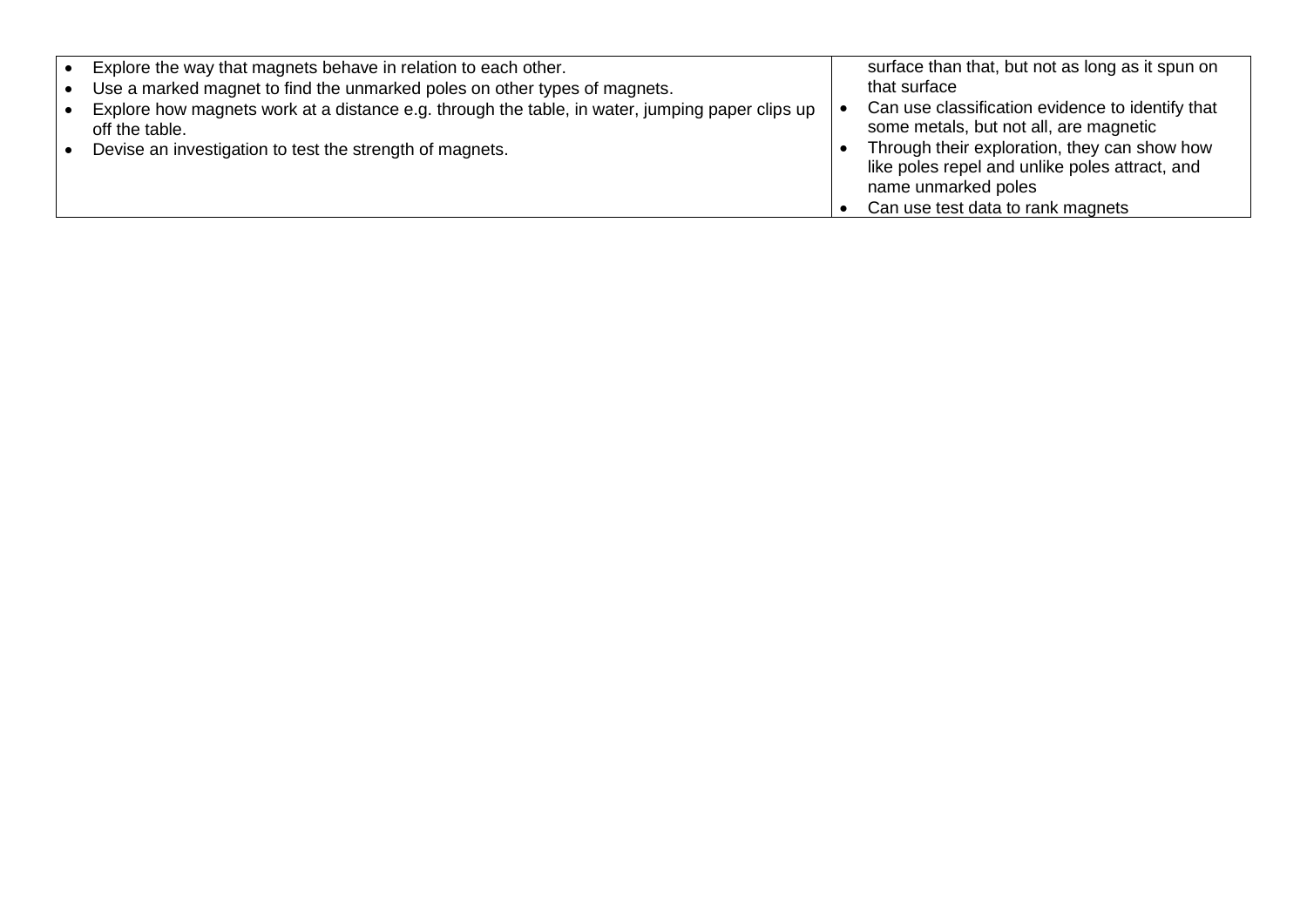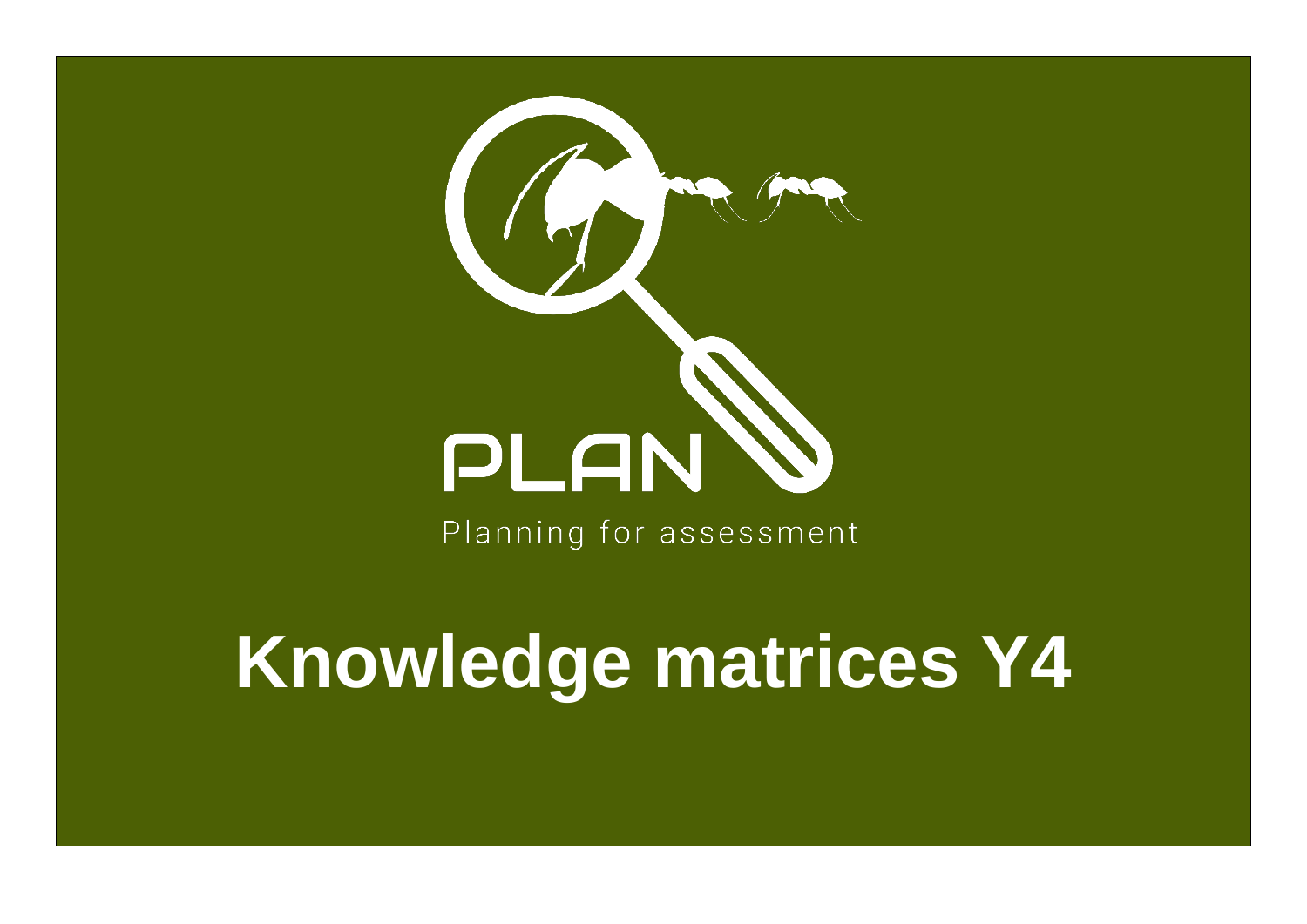| Recognise that living things can be grouped in a variety of ways.<br>Explore and use classification keys to help group, identify and name a variety of living things in their local and wider environment.<br>Recognise that environments can change and that this can sometimes pose dangers to living things. |      | Year | <b>Topic</b> | Living things and their habitats |
|-----------------------------------------------------------------------------------------------------------------------------------------------------------------------------------------------------------------------------------------------------------------------------------------------------------------|------|------|--------------|----------------------------------|
|                                                                                                                                                                                                                                                                                                                 |      |      |              |                                  |
| Planning for assessment                                                                                                                                                                                                                                                                                         | PLAN |      |              |                                  |

| <b>WHAT PUPILS NEED TO KNOW OR DO TO BE SECURE</b>                                                                                                                                                                                                                                                                                                                                                                                                                                                                                                                                                                                                                                                                         |                                                                                                                                                                                                                                       |  |  |  |
|----------------------------------------------------------------------------------------------------------------------------------------------------------------------------------------------------------------------------------------------------------------------------------------------------------------------------------------------------------------------------------------------------------------------------------------------------------------------------------------------------------------------------------------------------------------------------------------------------------------------------------------------------------------------------------------------------------------------------|---------------------------------------------------------------------------------------------------------------------------------------------------------------------------------------------------------------------------------------|--|--|--|
| Show understanding of a concept using scientific vocabulary correctly                                                                                                                                                                                                                                                                                                                                                                                                                                                                                                                                                                                                                                                      |                                                                                                                                                                                                                                       |  |  |  |
| Key learning                                                                                                                                                                                                                                                                                                                                                                                                                                                                                                                                                                                                                                                                                                               | <b>Possible evidence</b>                                                                                                                                                                                                              |  |  |  |
| Living things can be grouped (classified) in different ways according to their features. Classification keys<br>can be used to identify and name living things.<br>Living things live in a habitat which provides an environment to which they are suited (Year 2 learning).<br>These environments may change naturally e.g. through flooding, fire, earthquakes etc. Humans also cause<br>the environment to change. This can be in a good way (i.e. positive human impact, such as setting up<br>nature reserves) or in a bad way (i.e. negative human impact, such as littering). These environments also<br>change with the seasons; different living things can be found in a habitat at different times of the year. | Can name living things living in a range of<br>$\bullet$<br>habitats, giving the key features that<br>helped them to identify them<br>Can give examples of how an environment<br>may change both naturally and due to<br>human impact |  |  |  |
| Key vocabulary                                                                                                                                                                                                                                                                                                                                                                                                                                                                                                                                                                                                                                                                                                             |                                                                                                                                                                                                                                       |  |  |  |
| Classification, classification keys, environment, habitat, human impact, positive, negative, migrate,<br>hibernate                                                                                                                                                                                                                                                                                                                                                                                                                                                                                                                                                                                                         |                                                                                                                                                                                                                                       |  |  |  |
| <b>Common misconceptions</b>                                                                                                                                                                                                                                                                                                                                                                                                                                                                                                                                                                                                                                                                                               |                                                                                                                                                                                                                                       |  |  |  |
| Some children may think:                                                                                                                                                                                                                                                                                                                                                                                                                                                                                                                                                                                                                                                                                                   |                                                                                                                                                                                                                                       |  |  |  |
| the death of one of the parts of a food chain or web has no or limited consequences on the rest of the chain<br>there is always plenty of food for wild animals<br>animals are only land-living creatures<br>animals and plants can adapt to their habitats, however they change<br>all changes to habitats are negative.                                                                                                                                                                                                                                                                                                                                                                                                  |                                                                                                                                                                                                                                       |  |  |  |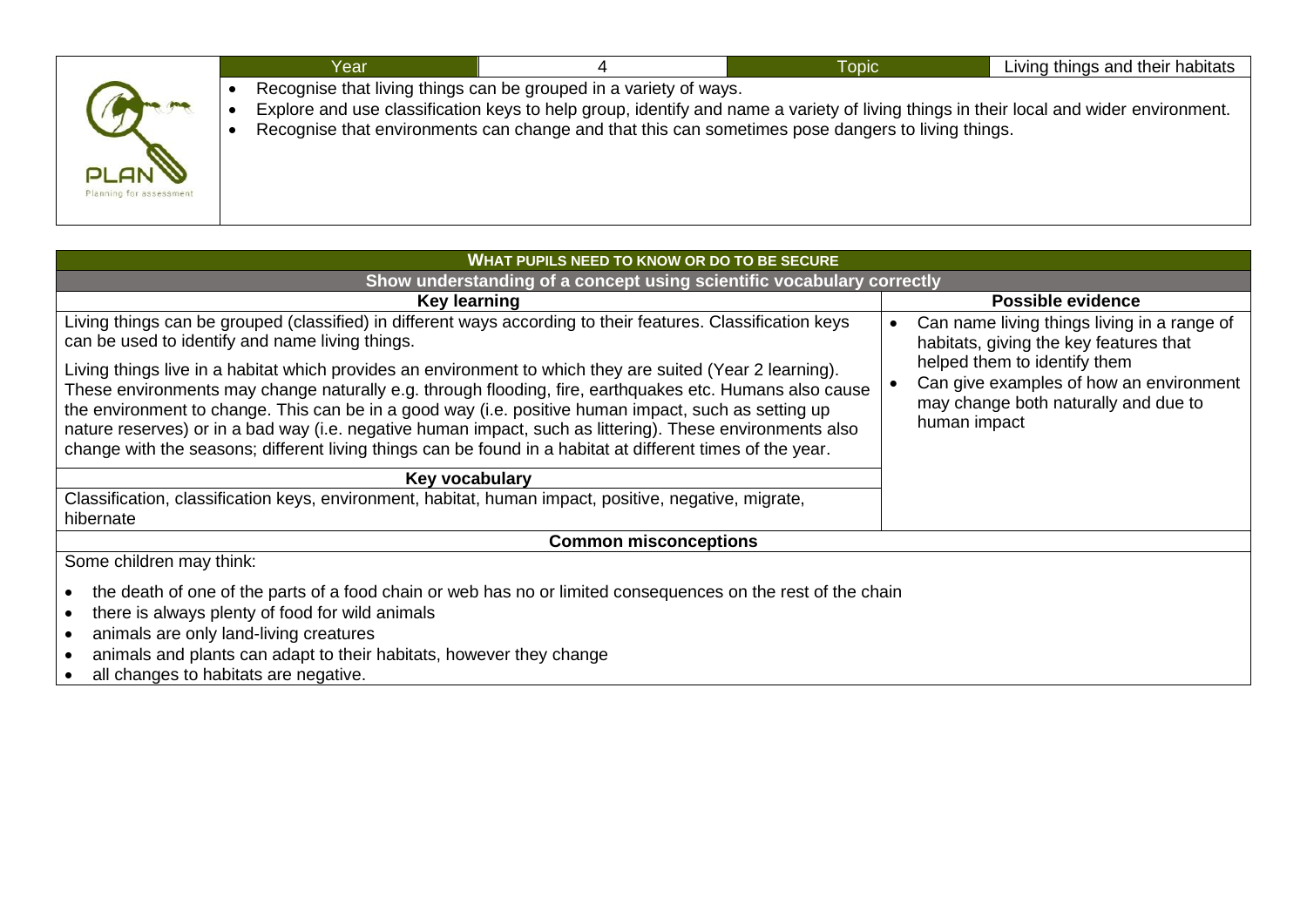| Apply knowledge in familiar related contexts, including a range of enquiries                       |                                            |
|----------------------------------------------------------------------------------------------------|--------------------------------------------|
| <b>Activities</b>                                                                                  | <b>Possible evidence</b>                   |
| Observe plants and animals in different habitats throughout the year.                              | Can keep a careful record of living things |
| Compare and contrast the living things observed.                                                   | found in different habitats throughout the |
| Use classification keys to name unknown living things.                                             | year (diagrams, tally charts etc.)         |
| Classify living things found in different habitats based on their features.                        | Can use classification keys to identify    |
| Create a simple identification key based on observable features.                                   | unknown plants and animals                 |
| Use fieldwork to explore human impact on the local environment e.g. litter, tree planting.         | Can present their learning about changes   |
| Use secondary sources to find out about how environments may naturally change.                     | to the environment in different ways e.g.  |
| Use secondary sources to find out about human impact, both positive and negative, on environments. | campaign video, persuasive letter          |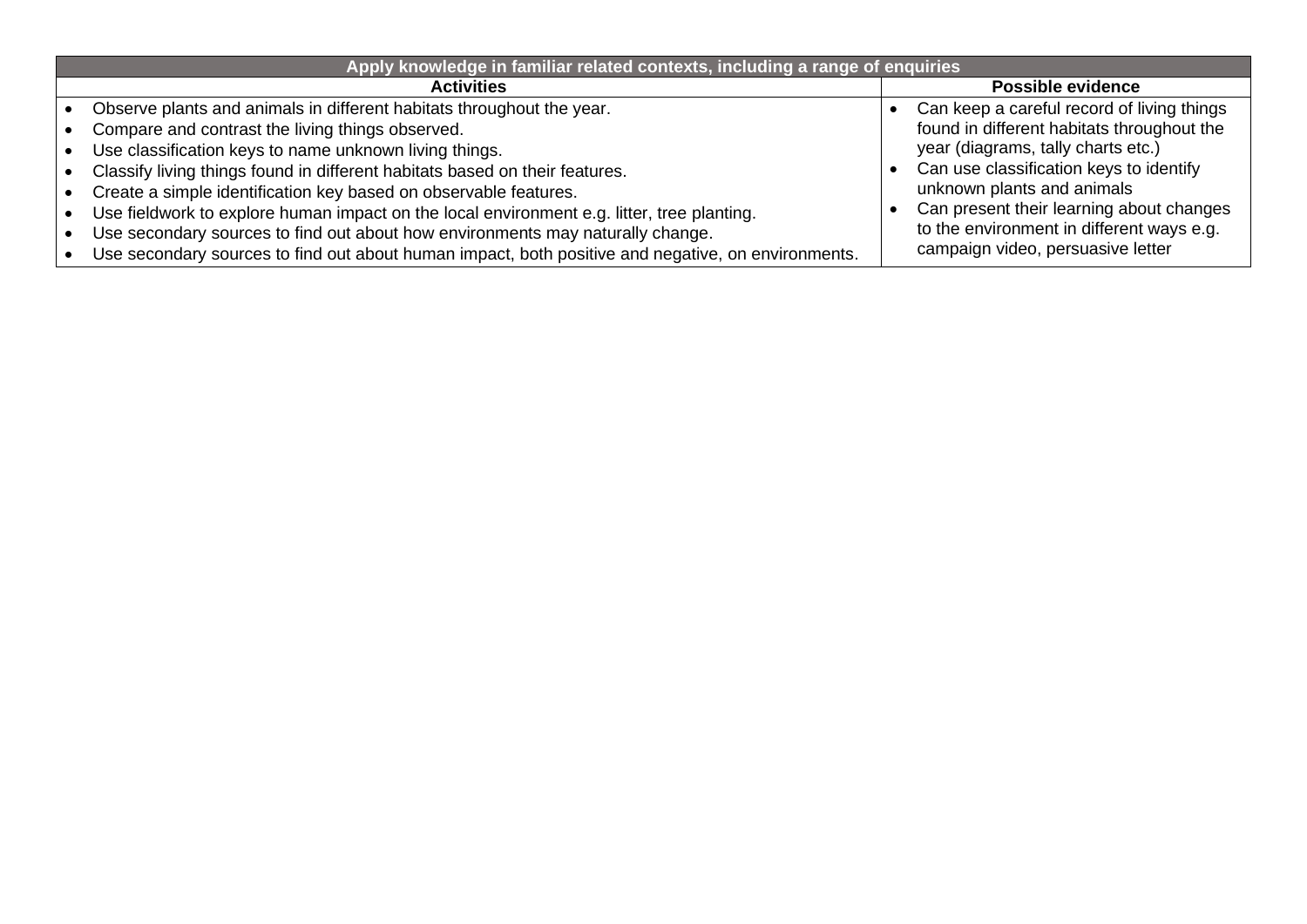| Describe the simple functions of the basic parts of the digestive system in humans.<br>Identify the different types of teeth in humans and their simple functions.<br>Construct and interpret a variety of food chains, identifying producers, predators and prey.<br>PLAN<br>Planning for assessment | Year |  | <b>Topic</b> | Animals, including humans |  |  |  |
|-------------------------------------------------------------------------------------------------------------------------------------------------------------------------------------------------------------------------------------------------------------------------------------------------------|------|--|--------------|---------------------------|--|--|--|
|                                                                                                                                                                                                                                                                                                       |      |  |              |                           |  |  |  |
|                                                                                                                                                                                                                                                                                                       |      |  |              |                           |  |  |  |
|                                                                                                                                                                                                                                                                                                       |      |  |              |                           |  |  |  |

| WHAT PUPILS NEED TO KNOW OR DO TO BE SECURE                                                                                                                                                                                                                                                                                                                                                                                                                                                                                                                                                                                                                                                                                                                                                                                                                                                                                                                                                      |                                                                                                                                                                                                                                                                                                                                                                                                                                              |  |  |  |  |
|--------------------------------------------------------------------------------------------------------------------------------------------------------------------------------------------------------------------------------------------------------------------------------------------------------------------------------------------------------------------------------------------------------------------------------------------------------------------------------------------------------------------------------------------------------------------------------------------------------------------------------------------------------------------------------------------------------------------------------------------------------------------------------------------------------------------------------------------------------------------------------------------------------------------------------------------------------------------------------------------------|----------------------------------------------------------------------------------------------------------------------------------------------------------------------------------------------------------------------------------------------------------------------------------------------------------------------------------------------------------------------------------------------------------------------------------------------|--|--|--|--|
| Show understanding of a concept using scientific vocabulary correctly                                                                                                                                                                                                                                                                                                                                                                                                                                                                                                                                                                                                                                                                                                                                                                                                                                                                                                                            |                                                                                                                                                                                                                                                                                                                                                                                                                                              |  |  |  |  |
| <b>Key learning</b>                                                                                                                                                                                                                                                                                                                                                                                                                                                                                                                                                                                                                                                                                                                                                                                                                                                                                                                                                                              | <b>Possible evidence</b>                                                                                                                                                                                                                                                                                                                                                                                                                     |  |  |  |  |
| Food enters the body through the mouth. Digestion starts when the teeth start to break the food down.<br>Saliva is added and the tongue rolls the food into a ball. The food is swallowed and passes down the<br>oesophagus to the stomach. Here the food is broken down further by being churned around and other<br>chemicals are added.<br>The food passes into the small intestine. Here nutrients are removed from the food and leave the digestive<br>system to be used elsewhere in the body. The rest of the food then passes into the large intestine. Here the<br>water is removed for use elsewhere in the body. What is left is then stored in the rectum until it leaves the<br>body through the anus when you go to the toilet.<br>Humans have four types of teeth: incisors for cutting; canines for tearing; and molars and premolars for<br>grinding (chewing).<br>Living things can be classified as producers, predators and prey according to their place in the food chain. | Can sequence the main parts of the<br>digestive system<br>Can draw the main parts of the digestive<br>system onto a human outline<br>Can describe what happens in each part<br>of the digestive system<br>Can point to the three different types of<br>teeth in their mouth and talk about their<br>shape and what they are used for<br>Can name producers, predators and prey<br>within a habitat<br>Can construct food chains<br>$\bullet$ |  |  |  |  |
| Key vocabulary                                                                                                                                                                                                                                                                                                                                                                                                                                                                                                                                                                                                                                                                                                                                                                                                                                                                                                                                                                                   |                                                                                                                                                                                                                                                                                                                                                                                                                                              |  |  |  |  |
| Digestive system, digestion, mouth, teeth, saliva, oesophagus, stomach, small intestine, nutrients, large<br>intestine, rectum, anus, teeth, incisor, canine, molar, premolars, herbivore, carnivore, omnivore, producer,<br>predator, prey, food chain                                                                                                                                                                                                                                                                                                                                                                                                                                                                                                                                                                                                                                                                                                                                          |                                                                                                                                                                                                                                                                                                                                                                                                                                              |  |  |  |  |
| <b>Common misconceptions</b>                                                                                                                                                                                                                                                                                                                                                                                                                                                                                                                                                                                                                                                                                                                                                                                                                                                                                                                                                                     |                                                                                                                                                                                                                                                                                                                                                                                                                                              |  |  |  |  |
| Some children may think:<br>arrows in a food chains mean 'eats'<br>the death of one of the parts of a food chain or web has no, or limited, consequences on the rest of the chain<br>$\bullet$<br>there is always plenty of food for wild animals<br>$\bullet$<br>your stomach is where your belly button is<br>food is digested only in the stomach<br>$\bullet$<br>when you have a meal, your food goes down one tube and your drink down another<br>the food you eat becomes "poo" and the drink becomes "wee".                                                                                                                                                                                                                                                                                                                                                                                                                                                                               |                                                                                                                                                                                                                                                                                                                                                                                                                                              |  |  |  |  |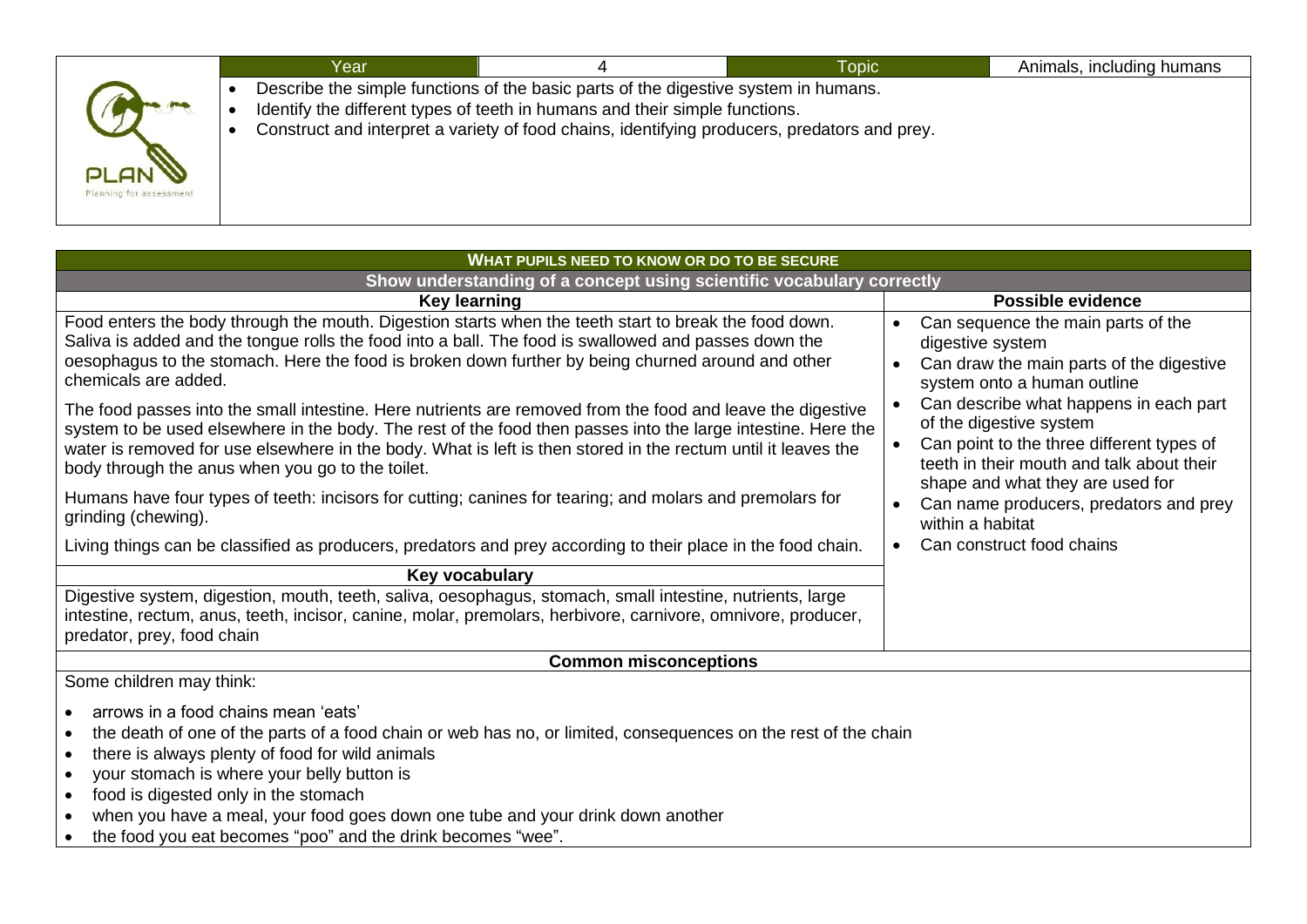| <b>Activities</b>                                                                                                                                                                                                                                                                                                                                                                                                                                                                                                                                            | <b>Possible evidence</b>                                                                                                                                                                                                                                                                                                                                                                              |
|--------------------------------------------------------------------------------------------------------------------------------------------------------------------------------------------------------------------------------------------------------------------------------------------------------------------------------------------------------------------------------------------------------------------------------------------------------------------------------------------------------------------------------------------------------------|-------------------------------------------------------------------------------------------------------------------------------------------------------------------------------------------------------------------------------------------------------------------------------------------------------------------------------------------------------------------------------------------------------|
|                                                                                                                                                                                                                                                                                                                                                                                                                                                                                                                                                              |                                                                                                                                                                                                                                                                                                                                                                                                       |
| Research the function of the parts of the digestive system.<br>Create a model of the digestive system using household objects.<br>Explore eating different types of food to identify which teeth are being used for cutting, tearing and<br>grinding (chewing).<br>Classify animals as herbivores, carnivores or omnivores according to the type of teeth they have in their<br>skulls.<br>Use food chains to identify producers, predators and prey within a habitat.<br>Use secondary sources to identify animals in a habitat and find out what they eat. | Can use diagrams or a model to describe<br>the journey of food through the body<br>explaining what happens in each part<br>Can record the teeth in their mouth (make<br>a dental record)<br>Can explain the role of the different types<br>of teeth<br>Can explain how the teeth in animal skulls<br>show they are carnivores, herbivores or<br>omnivores<br>Can create food chains based on research |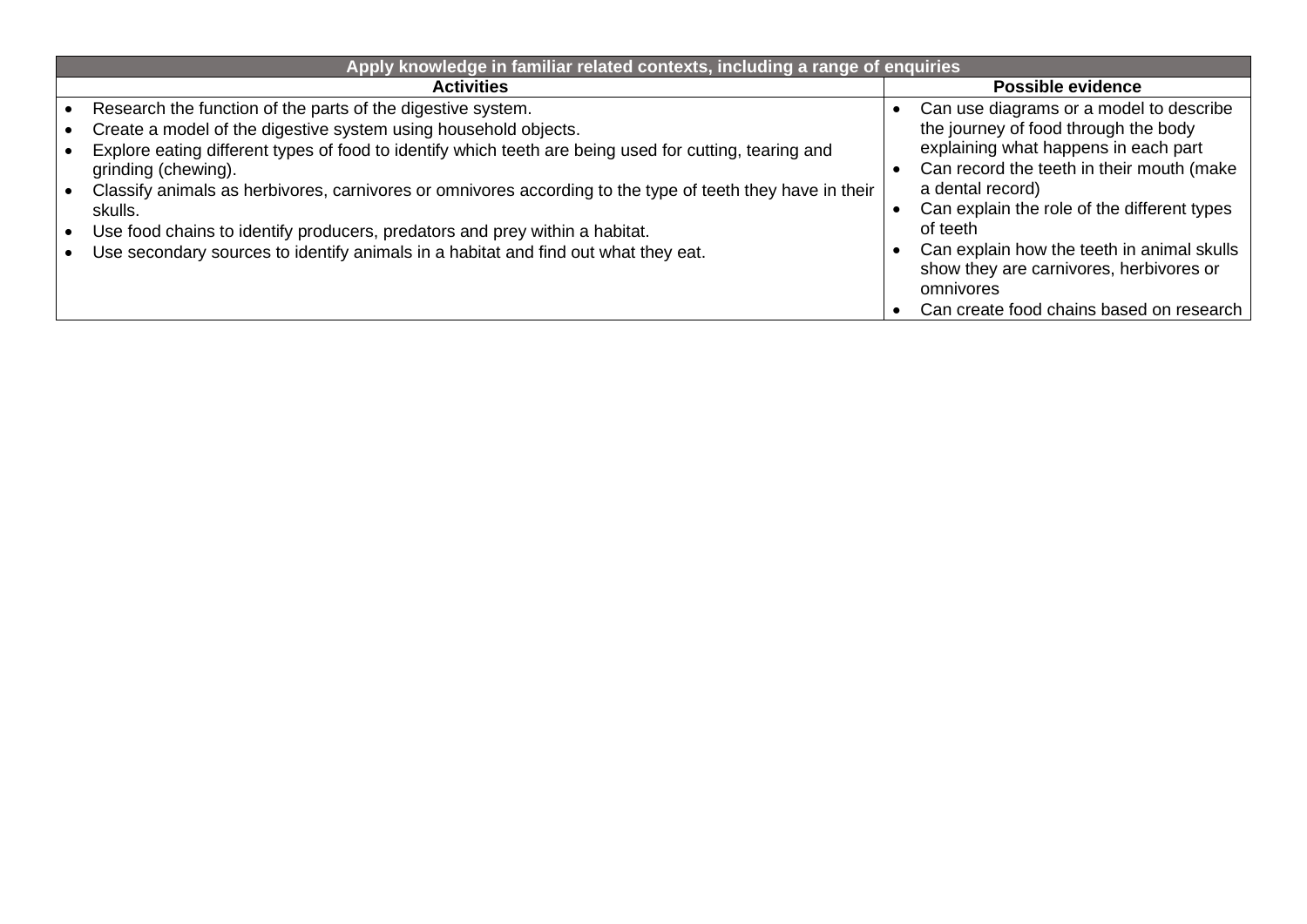|                                        | Year                                                  | <b>Topic</b>                                                                                                                                                                                                                                                                                                                                         | States of matter |
|----------------------------------------|-------------------------------------------------------|------------------------------------------------------------------------------------------------------------------------------------------------------------------------------------------------------------------------------------------------------------------------------------------------------------------------------------------------------|------------------|
| <b>PLAN</b><br>Planning for assessment | this happens in degrees Celsius (°C).<br>temperature. | Compare and group materials together, according to whether they are solids, liquids or gases.<br>Observe that some materials change state when they are heated or cooled, and measure or research the temperature at which<br>Identify the part played by evaporation and condensation in the water cycle and associate the rate of evaporation with |                  |

| WHAT PUPILS NEED TO KNOW OR DO TO BE SECURE                                                                                                                                                                                                                                                                                                                                                                                                                                                                                                                                                                                                                                                                                                                                                                                                                                                                                                                                                                                                                                                                                                                                                                                                                                                                                                                                                                                                                                                                                                                                                                       |                                                                                                                                                                                                                                                                                                                     |  |  |  |
|-------------------------------------------------------------------------------------------------------------------------------------------------------------------------------------------------------------------------------------------------------------------------------------------------------------------------------------------------------------------------------------------------------------------------------------------------------------------------------------------------------------------------------------------------------------------------------------------------------------------------------------------------------------------------------------------------------------------------------------------------------------------------------------------------------------------------------------------------------------------------------------------------------------------------------------------------------------------------------------------------------------------------------------------------------------------------------------------------------------------------------------------------------------------------------------------------------------------------------------------------------------------------------------------------------------------------------------------------------------------------------------------------------------------------------------------------------------------------------------------------------------------------------------------------------------------------------------------------------------------|---------------------------------------------------------------------------------------------------------------------------------------------------------------------------------------------------------------------------------------------------------------------------------------------------------------------|--|--|--|
| Show understanding of a concept using scientific vocabulary correctly                                                                                                                                                                                                                                                                                                                                                                                                                                                                                                                                                                                                                                                                                                                                                                                                                                                                                                                                                                                                                                                                                                                                                                                                                                                                                                                                                                                                                                                                                                                                             |                                                                                                                                                                                                                                                                                                                     |  |  |  |
| <b>Key learning</b>                                                                                                                                                                                                                                                                                                                                                                                                                                                                                                                                                                                                                                                                                                                                                                                                                                                                                                                                                                                                                                                                                                                                                                                                                                                                                                                                                                                                                                                                                                                                                                                               | <b>Possible evidence</b>                                                                                                                                                                                                                                                                                            |  |  |  |
| A solid keeps its shape and has a fixed volume. A liquid has a fixed volume but changes in shape to fit<br>the container. A liquid can be poured and keeps a level, horizontal surface. A gas fills all available space;<br>it has no fixed shape or volume. Granular and powdery solids like sand can be confused with liquids<br>because they can be poured, but when poured they form a heap and they do not keep a level surface<br>when tipped. Each individual grain demonstrates the properties of a solid.<br>Melting is a state change from solid to liquid. Freezing is a state change from liquid to solid. The freezing<br>point of water is 0°C. Boiling is a change of state from liquid to gas that happens when a liquid is heated<br>to a specific temperature and bubbles of the gas can be seen in the liquid. Water boils when it is heated<br>to 100°C. Evaporation is the same state change as boiling (liquid to gas), but it happens slowly at lower<br>temperatures and only at the surface of the liquid. Evaporation happens more quickly if the temperature is<br>higher, the liquid is spread out or it is windy. Condensation is the change back from a gas to a liquid<br>caused by cooling.<br>Water at the surface of seas, rivers etc. evaporates into water vapour (a gas). This rises, cools and<br>condenses back into a liquid forming clouds. When too much water has condensed, the water droplets in<br>the cloud get too heavy and fall back down as rain, snow, sleet etc. and drain back into rivers etc. This is<br>known as precipitation. This is the water cycle. | Can create a concept map, including arrows<br>linking the key vocabulary<br>Can name properties of solids, liquids and<br>$\bullet$<br>gases<br>Can give everyday examples of melting and<br>freezing<br>Can give everyday examples of evaporation<br>and condensation<br>Can describe the water cycle<br>$\bullet$ |  |  |  |
| Key vocabulary                                                                                                                                                                                                                                                                                                                                                                                                                                                                                                                                                                                                                                                                                                                                                                                                                                                                                                                                                                                                                                                                                                                                                                                                                                                                                                                                                                                                                                                                                                                                                                                                    |                                                                                                                                                                                                                                                                                                                     |  |  |  |
| Solid, liquid, gas, state change, melting, freezing, melting point, boiling point, evaporation, temperature,<br>water cycle                                                                                                                                                                                                                                                                                                                                                                                                                                                                                                                                                                                                                                                                                                                                                                                                                                                                                                                                                                                                                                                                                                                                                                                                                                                                                                                                                                                                                                                                                       |                                                                                                                                                                                                                                                                                                                     |  |  |  |
| <b>Common misconceptions</b>                                                                                                                                                                                                                                                                                                                                                                                                                                                                                                                                                                                                                                                                                                                                                                                                                                                                                                                                                                                                                                                                                                                                                                                                                                                                                                                                                                                                                                                                                                                                                                                      |                                                                                                                                                                                                                                                                                                                     |  |  |  |
| Some children may think:<br>'solid' is another word for hard or opaque<br>$\bullet$<br>solids are hard and cannot break or change shape easily and are often in one piece<br>substances made of very small particles like sugar or sand cannot be solids<br>$\bullet$<br>particles in liquids are further apart than in solids and they take up more space<br>$\bullet$<br>when air is pumped into balloons, they become lighter<br>$\bullet$<br>water in different forms - steam, water, ice - are all different substances                                                                                                                                                                                                                                                                                                                                                                                                                                                                                                                                                                                                                                                                                                                                                                                                                                                                                                                                                                                                                                                                                      |                                                                                                                                                                                                                                                                                                                     |  |  |  |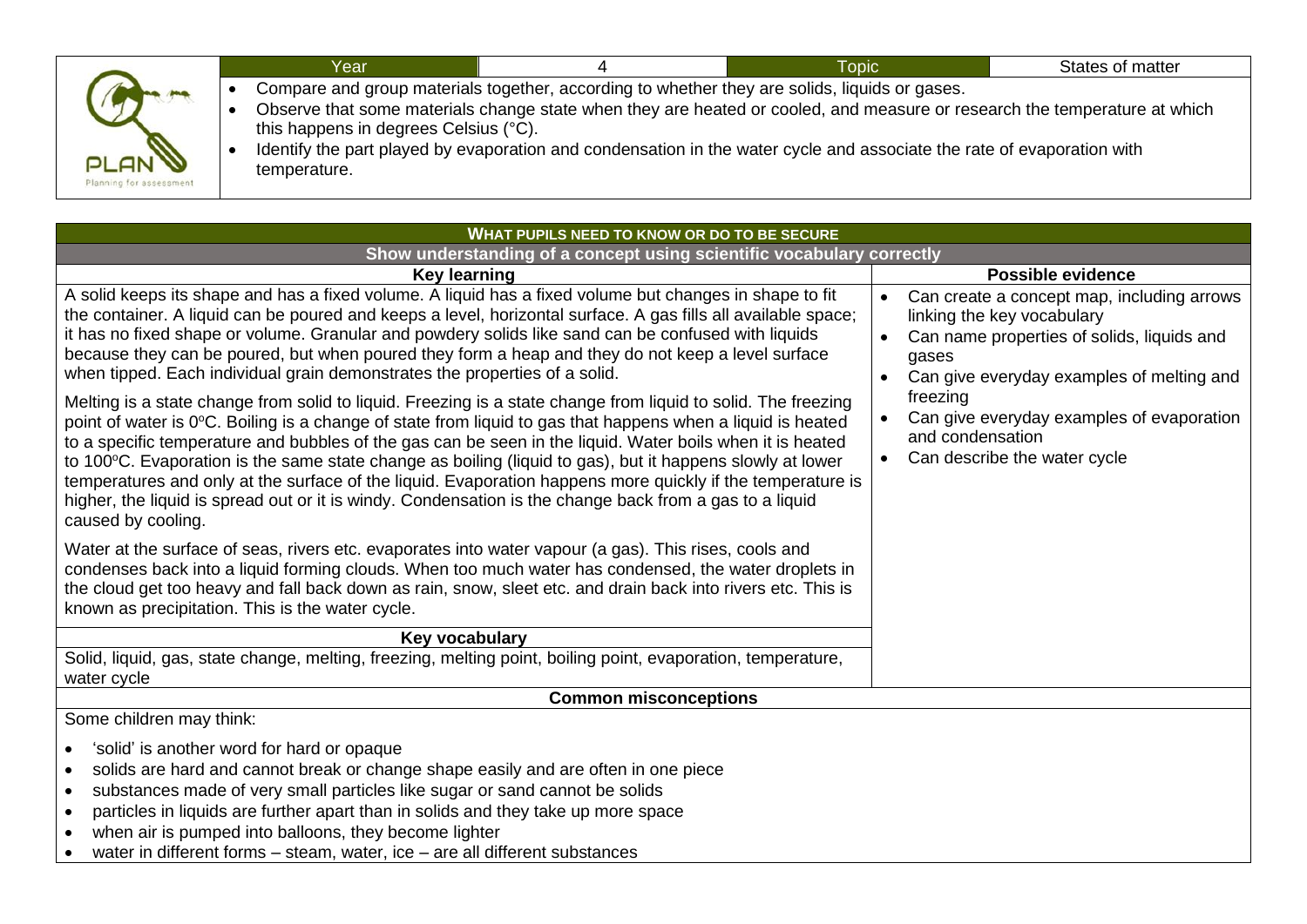|           | all liquids boil at the same temperature as water (100 degrees)                                        |                                            |
|-----------|--------------------------------------------------------------------------------------------------------|--------------------------------------------|
|           | melting, as a change of state, is the same as dissolving                                               |                                            |
|           | steam is visible water vapour (only the condensing water droplets can be seen)                         |                                            |
| $\bullet$ | clouds are made of water vapour or steam                                                               |                                            |
|           | the substance on windows etc. is condensation rather than water                                        |                                            |
|           | the changing states of water (illustrated by the water cycle) are irreversible                         |                                            |
|           | evaporating or boiling water makes it vanish                                                           |                                            |
|           | evaporation is when the Sun sucks up the water, or when water is absorbed into a surface/material.     |                                            |
|           | Apply knowledge in familiar related contexts, including a range of enquiries                           |                                            |
|           | <b>Activities</b>                                                                                      | Possible evidence                          |
|           | Observe closely and classify a range of solids. Observe closely and classify a range of liquids.       | Can give reasons to justify why something  |
|           | Explore making gases visible e.g. squeezing sponges under water to see bubbles, and showing their      | is a solid liquid or gas                   |
|           | effect e.g. using straws to blow objects, trees moving in the wind.                                    | Can give examples of things that           |
| $\bullet$ | Classify materials according to whether they are solids, liquids and gases.                            | melt/freeze and how their melting points   |
|           | Observe a range of materials melting e.g. ice, chocolate, butter.                                      | vary                                       |
| $\bullet$ | Investigate how to melt ice more quickly.                                                              | From their observations, can give the      |
| $\bullet$ | Observe the changes when making rocky road cakes or ice-cream.                                         | melting points of some materials           |
|           | Investigate the melting point of different materials e.g. ice, margarine, butter and chocolate.        | Using their data, can explain what affects |
|           | Explore freezing different liquids e.g. tomato ketchup, oil, shampoo.                                  | how quickly a solid melts                  |
|           | Use a thermometer to measure temperatures e.g. icy water (melting), tap water, hot water, boiling      | Can measure temperatures using a           |
|           | water (demonstration).                                                                                 | thermometer                                |
|           | Observe water evaporating and condensing e.g. on cups of icy water and hot water.                      | Can explain why there is condensation on   |
|           | Set up investigations to explore changing the rate of evaporation e.g. washing, puddles, handprints on | the inside the hot water cup but on the    |
|           | paper towels, liquids in containers.                                                                   | outside of the icy water cup               |
|           | Use secondary sources to find out about the water cycle.                                               | From their data, can explain how to speed  |
|           |                                                                                                        | up or slow down evaporation                |
|           |                                                                                                        | Can present their learning about the water |
|           |                                                                                                        | cycle in a range of ways e.g. diagrams,    |
|           |                                                                                                        | explanation text, story of a water droplet |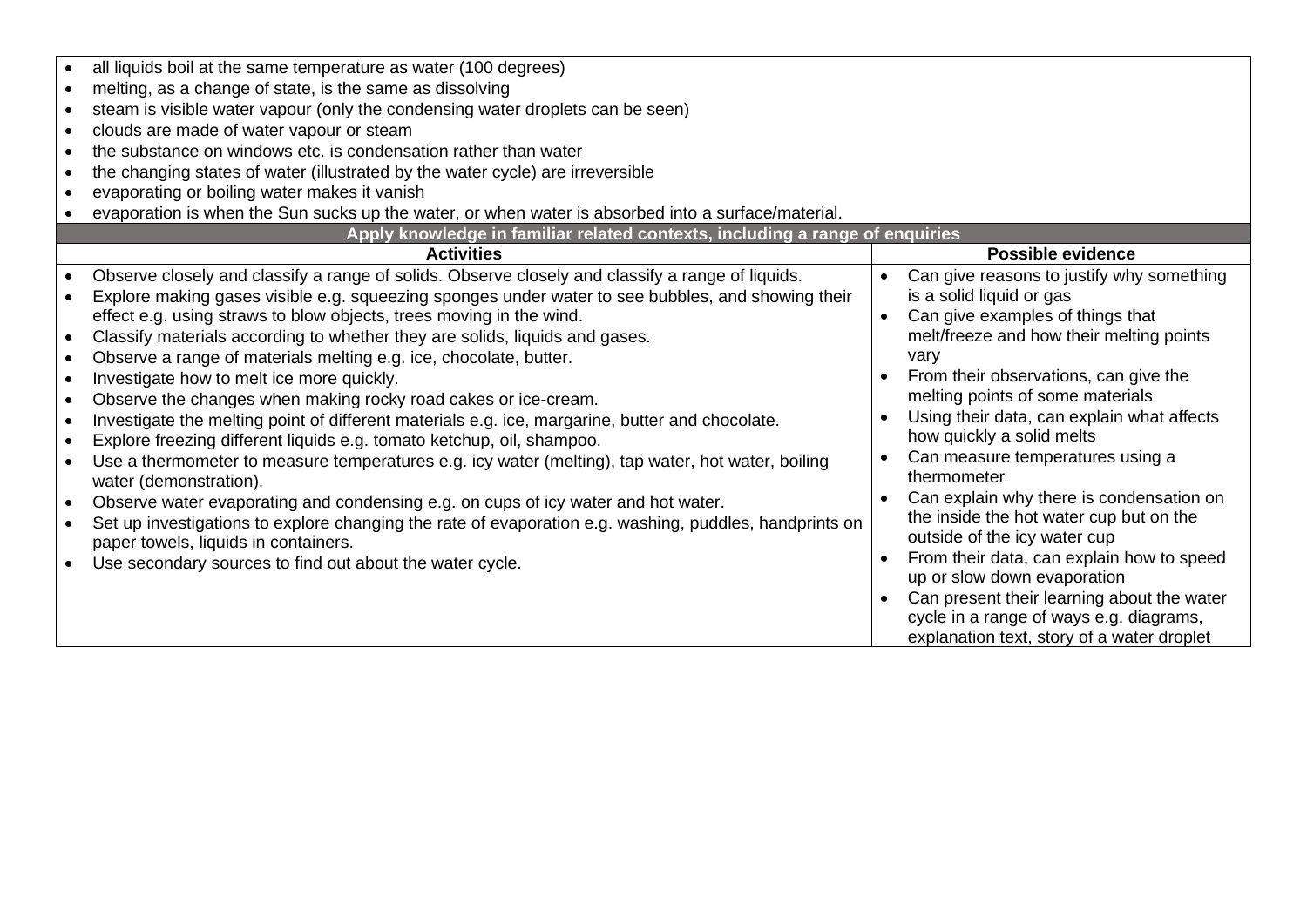|                                          | Year |                                                                                                                                                                                                                                                                                                                                                | <b>Topic</b>                                                                                     | Sound |
|------------------------------------------|------|------------------------------------------------------------------------------------------------------------------------------------------------------------------------------------------------------------------------------------------------------------------------------------------------------------------------------------------------|--------------------------------------------------------------------------------------------------|-------|
| <b>PLAN W</b><br>Planning for assessment |      | Identify how sounds are made, associating some of them with something vibrating.<br>Recognise that vibrations from sounds travel through a medium to the ear.<br>Find patterns between the pitch of a sound and features of the object that produced it.<br>Recognise that sounds get fainter as the distance from the sound source increases. | Find patterns between the volume of a sound and the strength of the vibrations that produced it. |       |

| WHAT PUPILS NEED TO KNOW OR DO TO BE SECURE                                                                                                                                                                                                                                                                                                        |                                                                                                                                                                                                 |
|----------------------------------------------------------------------------------------------------------------------------------------------------------------------------------------------------------------------------------------------------------------------------------------------------------------------------------------------------|-------------------------------------------------------------------------------------------------------------------------------------------------------------------------------------------------|
| Show understanding of a concept using scientific vocabulary correctly                                                                                                                                                                                                                                                                              |                                                                                                                                                                                                 |
| <b>Key learning</b>                                                                                                                                                                                                                                                                                                                                | Possible evidence                                                                                                                                                                               |
| A sound produces vibrations which travel through a medium from the source to our ears. Different<br>mediums such as solids, liquids and gases can carry sound, but sound cannot travel through a<br>vacuum (an area empty of matter). The vibrations cause parts of our body inside our ears to vibrate,<br>allowing us to hear (sense) the sound. | Can name sound sources and state that sounds<br>are produced by the vibration of the object<br>Can state that sounds travel through different<br>$\bullet$<br>mediums such as air, water, metal |
| The loudness (volume) of the sound depends on the strength (size) of vibrations which decreases as<br>they travel through the medium. Therefore, sounds decrease in volume as you move away from the<br>source. A sound insulator is a material which blocks sound effectively.                                                                    | Can give examples to demonstrate how the<br>pitch of a sound are linked to the features of the<br>object that produced it                                                                       |
| Pitch is the highness or lowness of a sound and is affected by features of objects producing the<br>sounds. For example, smaller objects usually produce higher pitched sounds.                                                                                                                                                                    | Can give examples of how to change the<br>volume of a sound e.g. increase the size of<br>vibrations by hitting or blowing harder                                                                |
| Key vocabulary                                                                                                                                                                                                                                                                                                                                     | Can give examples to demonstrate that sounds                                                                                                                                                    |
| Sound, source, vibrate, vibration, travel, pitch (high, low), volume, faint, loud, insulation                                                                                                                                                                                                                                                      | get fainter as the distance from the sound<br>source increases                                                                                                                                  |
| <b>Common misconceptions</b>                                                                                                                                                                                                                                                                                                                       |                                                                                                                                                                                                 |
| Pitch and volume are frequently confused, as both can be described as high or low.                                                                                                                                                                                                                                                                 |                                                                                                                                                                                                 |
| Some children may think:                                                                                                                                                                                                                                                                                                                           |                                                                                                                                                                                                 |
| sound is only heard by the listener<br>sound only travels in one direction from the source<br>sound can't travel through solids and liquids<br>high sounds are load and low sounds are quiet.                                                                                                                                                      |                                                                                                                                                                                                 |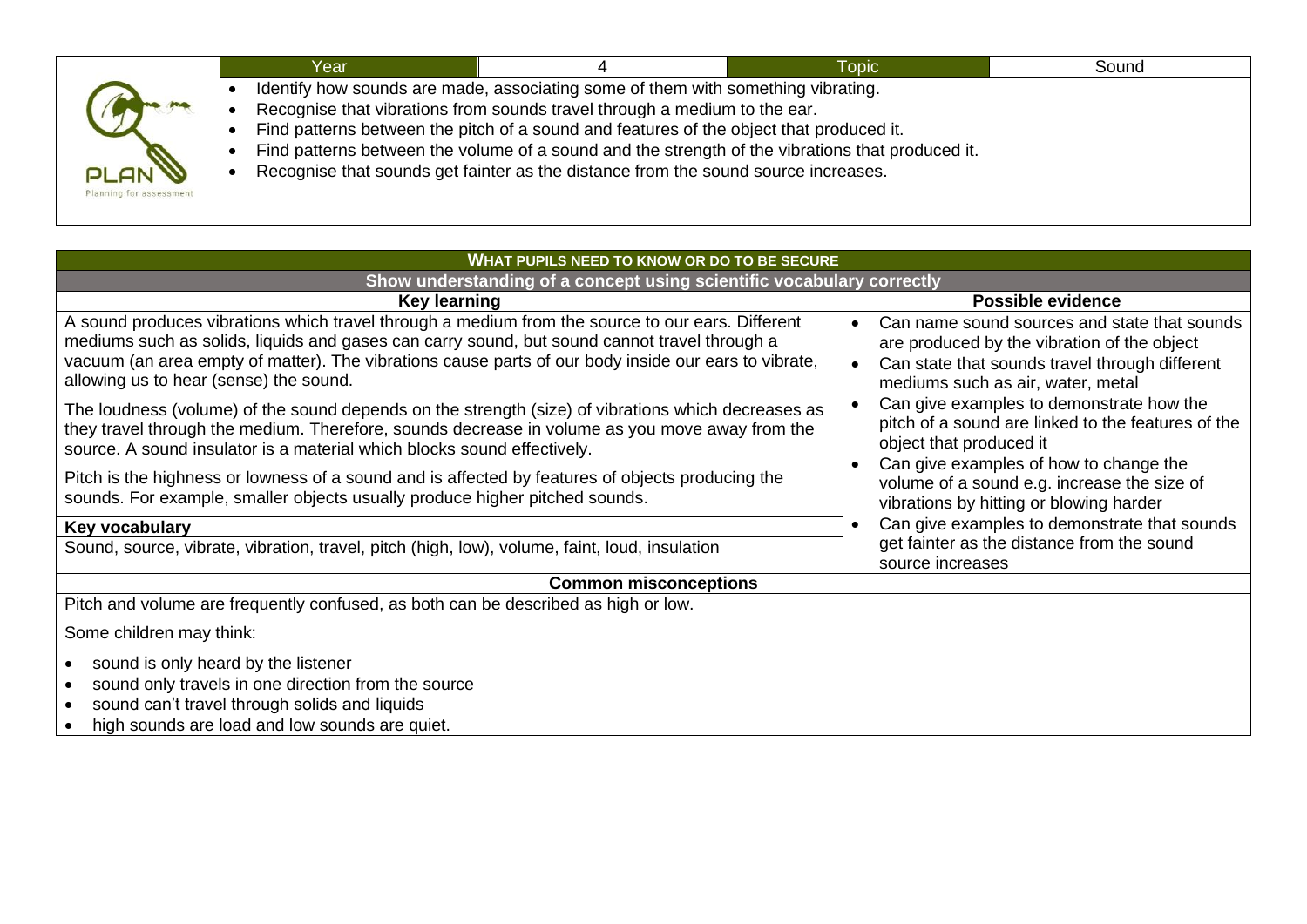| Apply knowledge in familiar related contexts, including a range of enquiries                                                                                                             |  |                                                                                                                                                                 |  |  |
|------------------------------------------------------------------------------------------------------------------------------------------------------------------------------------------|--|-----------------------------------------------------------------------------------------------------------------------------------------------------------------|--|--|
| <b>Activities</b>                                                                                                                                                                        |  | <b>Possible evidence</b>                                                                                                                                        |  |  |
| Classify sound sources.<br>Explore making sounds with a range of objects, such as musical instruments and other household<br>objects.                                                    |  | Can explain what happens when you strike a<br>drum or pluck a string and use a diagram to<br>show how sounds travel from an object to the                       |  |  |
| Explore how string telephones or ear gongs work.                                                                                                                                         |  | ear                                                                                                                                                             |  |  |
| Explore altering the pitch or volume of objects, such as the length of a guitar string, amount of<br>water in bottles, size of tuning forks.<br>Measure sounds over different distances. |  | Can demonstrate how to increase or decrease<br>pitch and volume using musical instruments or<br>other objects<br>Can use data to identify patterns in pitch and |  |  |
| Measure sounds through different insulation materials.                                                                                                                                   |  | volume                                                                                                                                                          |  |  |
|                                                                                                                                                                                          |  | Can explain how loudness can be reduced by<br>moving further from the sound source or by<br>using a sound insulating medium                                     |  |  |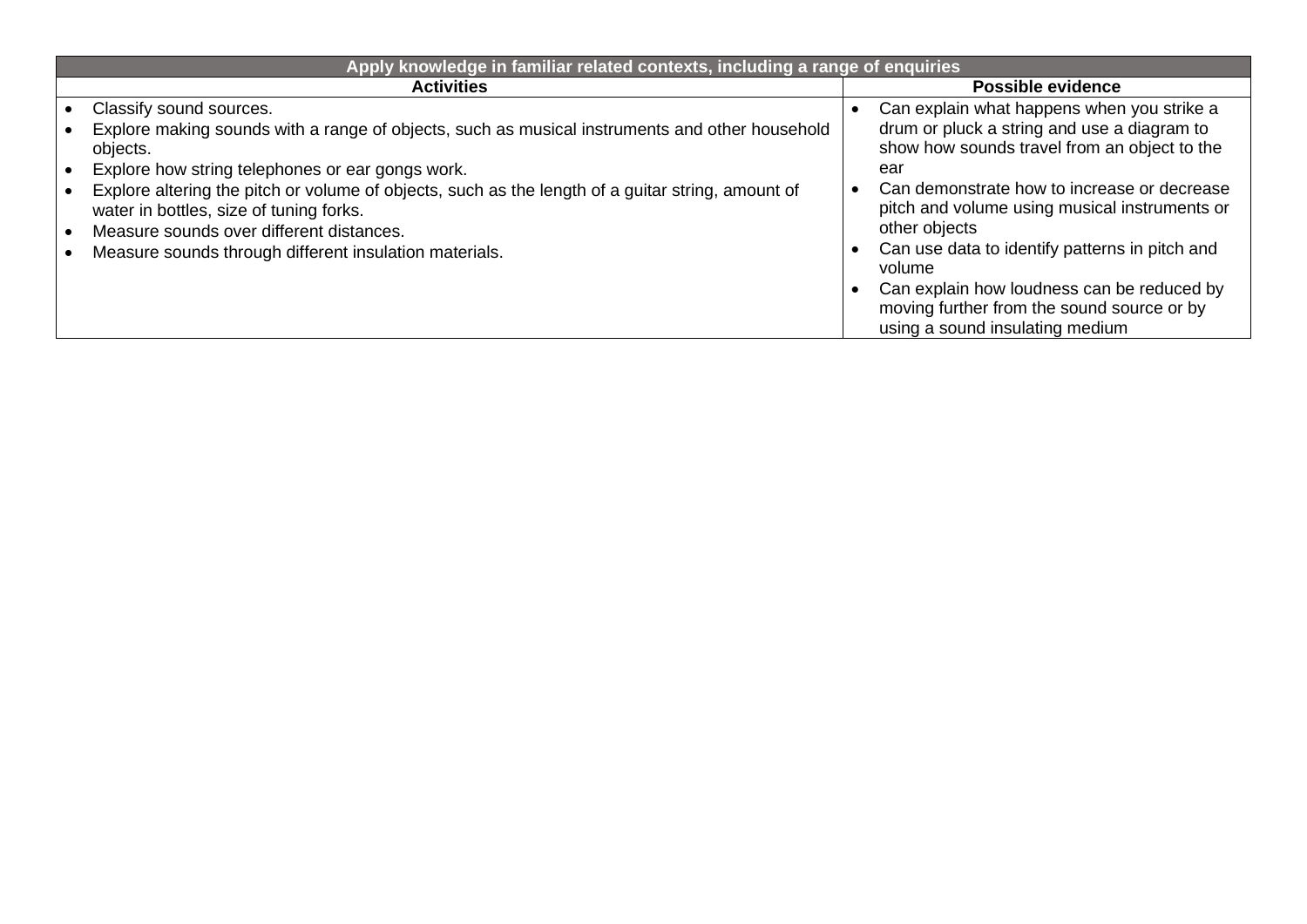|                                                                                                                                                                       | Year. |  | Topic                                                                                                                                                                                                                                    | Electricity |  |
|-----------------------------------------------------------------------------------------------------------------------------------------------------------------------|-------|--|------------------------------------------------------------------------------------------------------------------------------------------------------------------------------------------------------------------------------------------|-------------|--|
| Identify common appliances that run on electricity.                                                                                                                   |       |  |                                                                                                                                                                                                                                          |             |  |
| Construct a simple series electrical circuit, identifying and naming its basic parts, including cells, wires, bulbs, switches and<br>buzzers.                         |       |  |                                                                                                                                                                                                                                          |             |  |
| Identify whether or not a lamp will light in a simple series circuit, based on whether or not the lamp is part of a complete loop with a  <br><b>PLAN</b><br>battery. |       |  |                                                                                                                                                                                                                                          |             |  |
| Planning for assessment                                                                                                                                               |       |  | Recognise that a switch opens and closes a circuit and associate this with whether or not a lamp lights in a simple series circuit.<br>Recognise some common conductors and insulators, and associate metals with being good conductors. |             |  |

| WHAT PUPILS NEED TO KNOW OR DO TO BE SECURE                                                                                                                                                                                                                                                                                                                                                        |                                                                                                                                                          |
|----------------------------------------------------------------------------------------------------------------------------------------------------------------------------------------------------------------------------------------------------------------------------------------------------------------------------------------------------------------------------------------------------|----------------------------------------------------------------------------------------------------------------------------------------------------------|
| Show understanding of a concept using scientific vocabulary correctly                                                                                                                                                                                                                                                                                                                              |                                                                                                                                                          |
| <b>Key learning</b>                                                                                                                                                                                                                                                                                                                                                                                | Possible evidence                                                                                                                                        |
| Many household devices and appliances run on electricity. Some plug in to the mains and others run on<br>batteries. An electrical circuit consists of a cell or battery connected to a component using wires. If there is a<br>break in the circuit, a loose connection or a short circuit, the component will not work. A switch can be added<br>to the circuit to turn the component on and off. | Can name the components in a circuit<br>Can make electric circuits<br>Can control a circuit using a switch<br>$\bullet$<br>Can name some metals that are |
| Metals are good conductors so they can be used as wires in a circuit. Non-metallic solids are insulators<br>except for graphite (pencil lead). Water, if not completely pure, also conducts electricity.                                                                                                                                                                                           | conductors<br>Can name materials that are insulators                                                                                                     |
| Key vocabulary                                                                                                                                                                                                                                                                                                                                                                                     |                                                                                                                                                          |
| Electricity, electrical appliance/device, mains, plug, electrical circuit, complete circuit, component, cell, battery,<br>positive, negative, connect/connections, loose connection, short circuit, crocodile clip, bulb, switch, buzzer,<br>motor, conductor, insulator, metal, non-metal, symbol                                                                                                 |                                                                                                                                                          |
| N.B.                                                                                                                                                                                                                                                                                                                                                                                               |                                                                                                                                                          |
| Children in Year 4 do not need to use standard symbols for electrical components, as this is taught in Year 6.                                                                                                                                                                                                                                                                                     |                                                                                                                                                          |
| <b>Common misconceptions</b>                                                                                                                                                                                                                                                                                                                                                                       |                                                                                                                                                          |
| Some children may think:                                                                                                                                                                                                                                                                                                                                                                           |                                                                                                                                                          |
| electricity flows to bulbs, not through them<br>electricity flows out of both ends of a battery<br>electricity works by simply coming out of one end of a battery into the component.                                                                                                                                                                                                              |                                                                                                                                                          |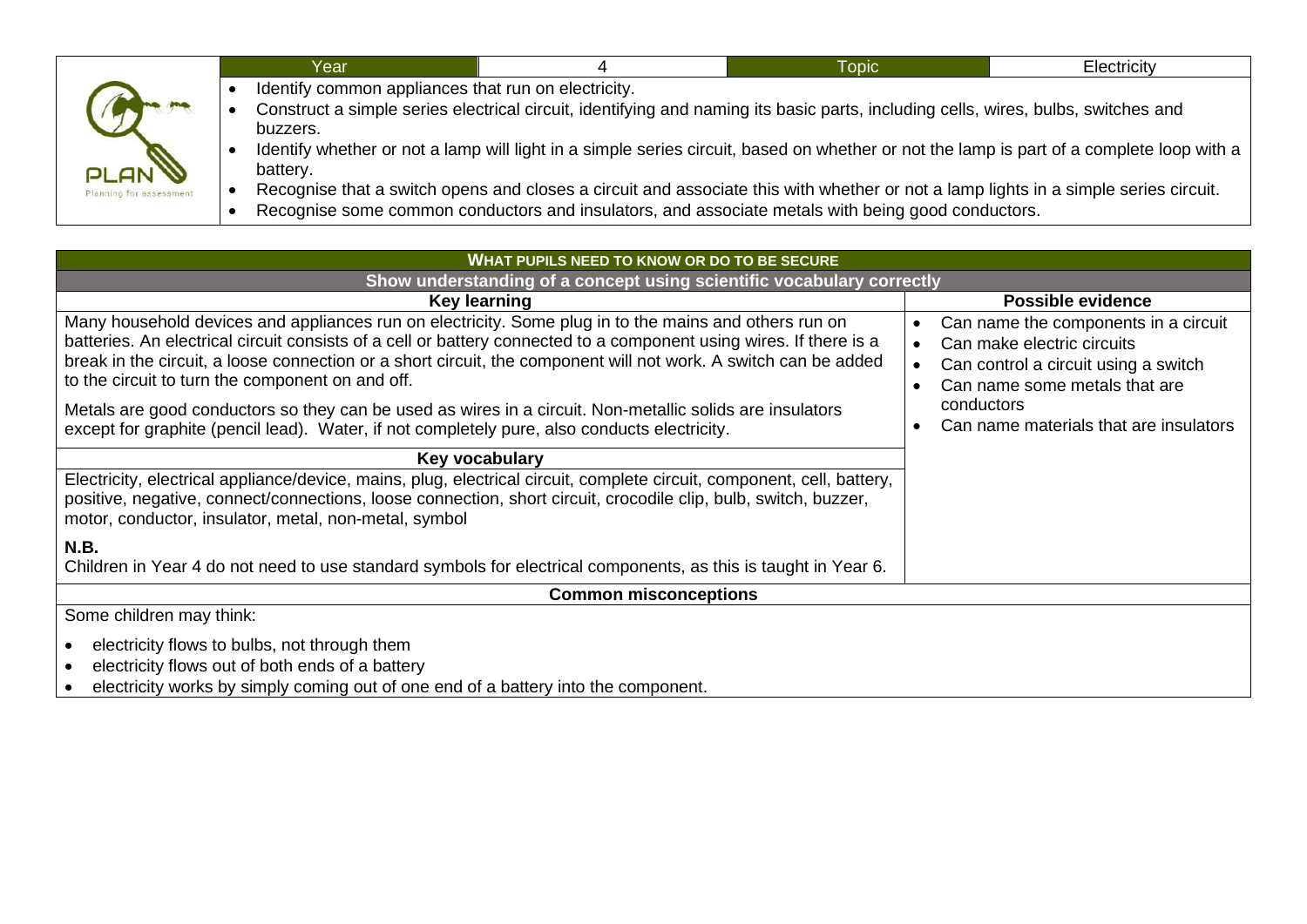| Apply knowledge in familiar related contexts, including a range of enquiries                                                                                      |                                                                             |  |  |  |
|-------------------------------------------------------------------------------------------------------------------------------------------------------------------|-----------------------------------------------------------------------------|--|--|--|
| <b>Activities</b>                                                                                                                                                 | Possible evidence                                                           |  |  |  |
| Construct a range of circuits.                                                                                                                                    | Can communicate structures of circuits                                      |  |  |  |
| Explore which materials can be used instead of wires to make a circuit.                                                                                           | using drawings which show how the                                           |  |  |  |
| Classify the materials that were suitable/not suitable for wires.                                                                                                 | components are connected                                                    |  |  |  |
| Explore how to connect a range of different switches and investigate how they function in different ways.                                                         | Use classification evidence to identify                                     |  |  |  |
| Choose switches to add to circuits to solve particular problems, such as a pressure switch for a burglar<br>alarm.                                                | that metals are good conductors and<br>non-metals are insulators            |  |  |  |
| Apply their knowledge of conductors and insulators to design and make different types of switch.<br>Make circuits that can be controlled as part of a DT project. | Can incorporate a switch into a circuit<br>to turn it on and off            |  |  |  |
| N.B.                                                                                                                                                              | Can connect a range of different<br>switches identifying the parts that are |  |  |  |
| Children should be given one component at a time to add to circuits.                                                                                              | insulators and conductors                                                   |  |  |  |
|                                                                                                                                                                   | Can add a circuit with a switch to a DT                                     |  |  |  |
|                                                                                                                                                                   | project and can demonstrate how it<br>works                                 |  |  |  |
|                                                                                                                                                                   | Can give reasons for choice of                                              |  |  |  |
|                                                                                                                                                                   | materials for making different parts of a<br>switch                         |  |  |  |
|                                                                                                                                                                   | Can describe how their switch works                                         |  |  |  |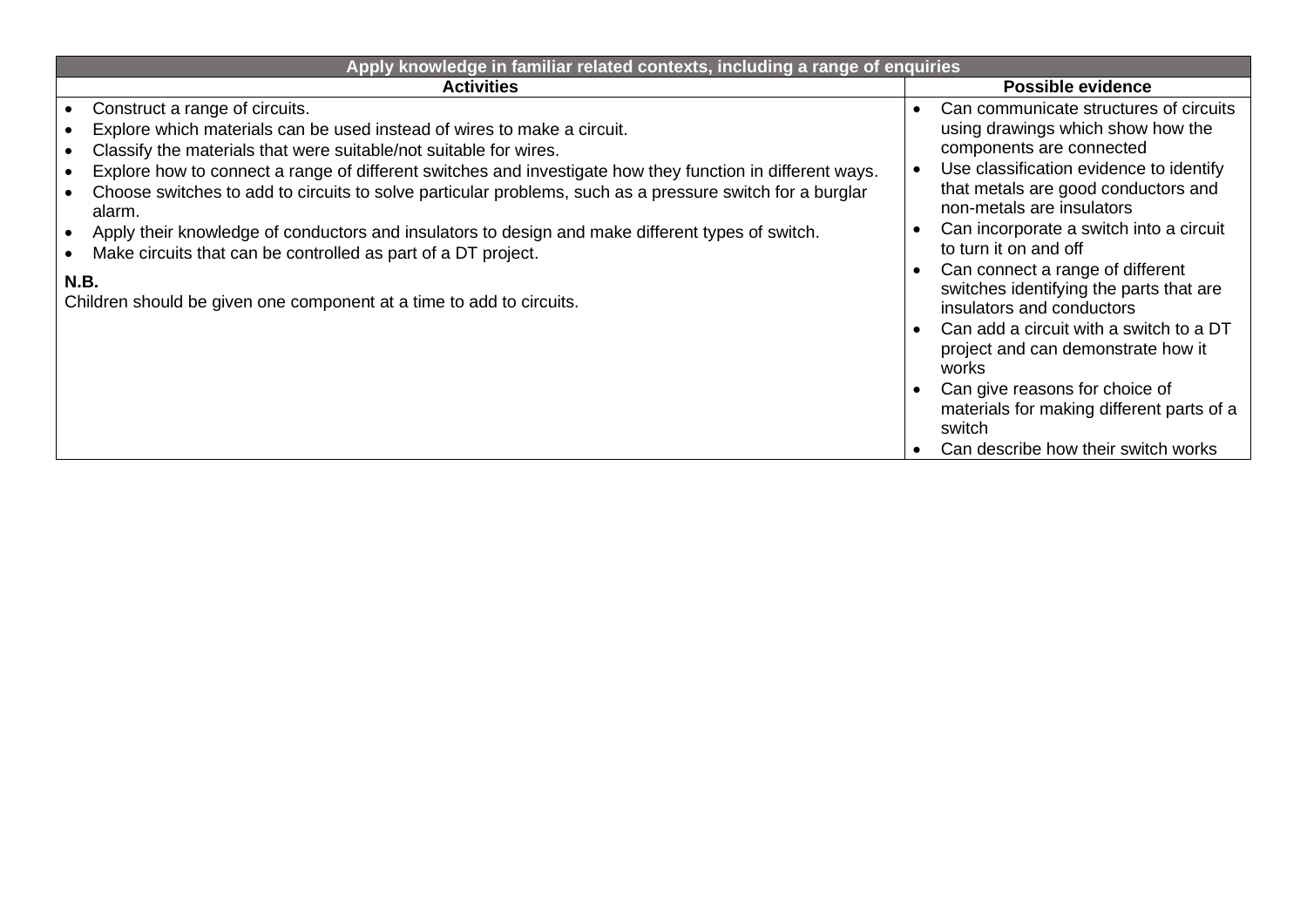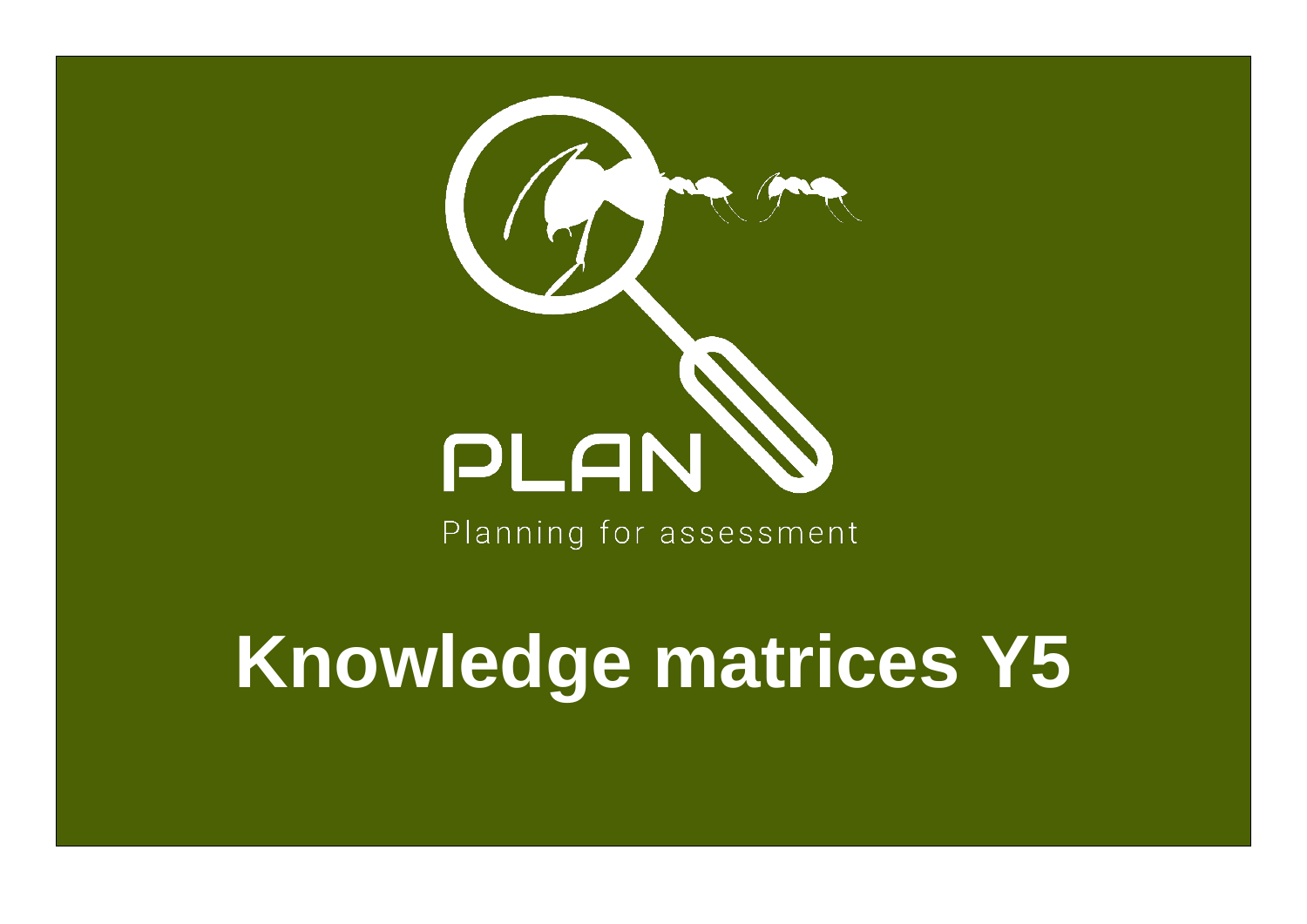|                                 | Year |                                                                                                                                                                       | <b>Topic</b> | Living things and their habitats |
|---------------------------------|------|-----------------------------------------------------------------------------------------------------------------------------------------------------------------------|--------------|----------------------------------|
|                                 |      | Describe the differences in the life cycles of a mammal, an amphibian, an insect and a bird.<br>Describe the life process of reproduction in some plants and animals. |              |                                  |
|                                 |      |                                                                                                                                                                       |              |                                  |
| PLAN<br>Planning for assessment |      |                                                                                                                                                                       |              |                                  |
|                                 |      |                                                                                                                                                                       |              |                                  |

| <b>WHAT PUPILS NEED TO KNOW OR DO TO BE SECURE</b>                                                                                                                                                                                                                                                                                                                                                                                                                                                                                                                                                                                       |                                                                                                                                                                                                                                                                      |  |  |  |
|------------------------------------------------------------------------------------------------------------------------------------------------------------------------------------------------------------------------------------------------------------------------------------------------------------------------------------------------------------------------------------------------------------------------------------------------------------------------------------------------------------------------------------------------------------------------------------------------------------------------------------------|----------------------------------------------------------------------------------------------------------------------------------------------------------------------------------------------------------------------------------------------------------------------|--|--|--|
| Show understanding of a concept using scientific vocabulary correctly                                                                                                                                                                                                                                                                                                                                                                                                                                                                                                                                                                    |                                                                                                                                                                                                                                                                      |  |  |  |
| <b>Key learning</b>                                                                                                                                                                                                                                                                                                                                                                                                                                                                                                                                                                                                                      | <b>Possible evidence</b>                                                                                                                                                                                                                                             |  |  |  |
| As part of their life cycle, plants and animals reproduce. Most animals reproduce sexually. This<br>involves two parents where the sperm from the male fertilises the female egg. Animals, including<br>humans, have offspring which grow into adults. In humans and some animals, these offspring will<br>be born live, such as babies or kittens, and then grow into adults. In other animals, such as<br>chickens or snakes, there may be eggs laid that hatch to young which then grow to adults. Some<br>young undergo a further change before becoming adults e.g. caterpillars to butterflies. This is<br>called a metamorphosis. | Can draw the life cycle of a range of animals<br>$\bullet$<br>identifying similarities and differences between the<br>life cycles<br>Can explain the difference between sexual and<br>asexual reproduction and give examples of how<br>plants reproduce in both ways |  |  |  |
| Plants reproduce both sexually and asexually. Bulbs, tubers, runners and plantlets are examples of<br>asexual plant reproduction which involves only one parent. Gardeners may force plants to<br>reproduce asexually by taking cuttings. Sexual reproduction occurs through pollination, usually<br>involving wind or insects.                                                                                                                                                                                                                                                                                                          |                                                                                                                                                                                                                                                                      |  |  |  |
| Key vocabulary                                                                                                                                                                                                                                                                                                                                                                                                                                                                                                                                                                                                                           |                                                                                                                                                                                                                                                                      |  |  |  |
| Life cycle, reproduce, sexual, sperm, fertilises, egg, live young, metamorphosis, asexual, plantlets,<br>runners, bulbs, cuttings                                                                                                                                                                                                                                                                                                                                                                                                                                                                                                        |                                                                                                                                                                                                                                                                      |  |  |  |
| <b>Common misconceptions</b>                                                                                                                                                                                                                                                                                                                                                                                                                                                                                                                                                                                                             |                                                                                                                                                                                                                                                                      |  |  |  |
| Some children may think:                                                                                                                                                                                                                                                                                                                                                                                                                                                                                                                                                                                                                 |                                                                                                                                                                                                                                                                      |  |  |  |
| all plants start out as seeds<br>all plants have flowers<br>plants that grow from bulbs do not have seeds<br>only birds lay eggs.                                                                                                                                                                                                                                                                                                                                                                                                                                                                                                        |                                                                                                                                                                                                                                                                      |  |  |  |
| Apply knowledge in familiar related contexts, including a range of enquiries                                                                                                                                                                                                                                                                                                                                                                                                                                                                                                                                                             |                                                                                                                                                                                                                                                                      |  |  |  |
| <b>Activities</b>                                                                                                                                                                                                                                                                                                                                                                                                                                                                                                                                                                                                                        | <b>Possible evidence</b>                                                                                                                                                                                                                                             |  |  |  |
| Use secondary sources and, where possible, first-hand observations to find out about the life<br>cycle of a range of animals.<br>Compare the gestation times for mammals and look for patterns e.g. in relation to size of animal                                                                                                                                                                                                                                                                                                                                                                                                        | Can present their understanding of the life cycle of<br>a range of animals in different ways e.g. drama,<br>pictorially, chronological reports, creating a game                                                                                                      |  |  |  |
| or length of dependency after birth.                                                                                                                                                                                                                                                                                                                                                                                                                                                                                                                                                                                                     | Can identify patterns in life cycles<br>$\bullet$                                                                                                                                                                                                                    |  |  |  |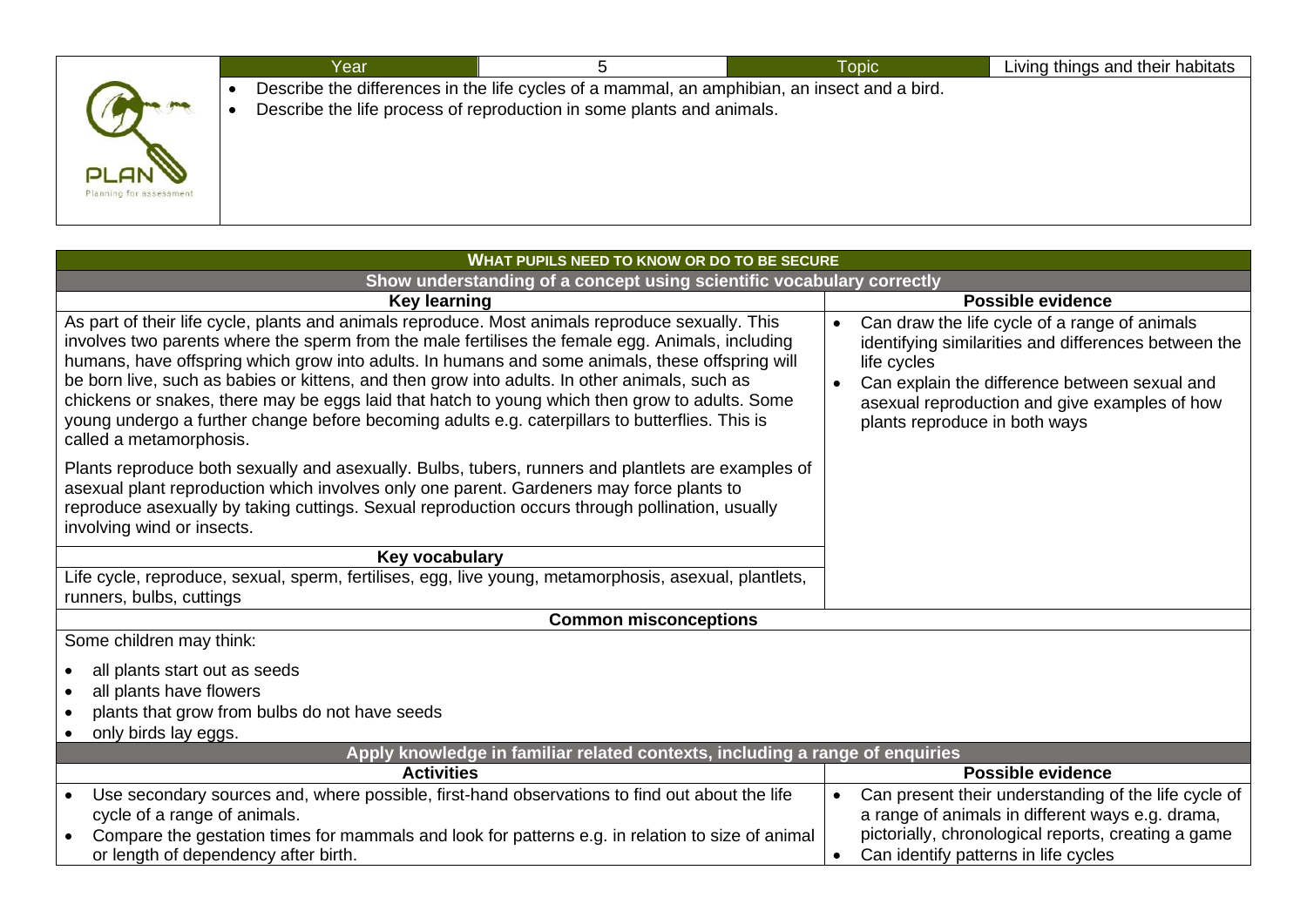| Look for patterns between the size of an animal and its expected life span.                  | Can compare two or more animal life cycles they |
|----------------------------------------------------------------------------------------------|-------------------------------------------------|
| Grow and observe plants that reproduce asexually e.g. strawberries, spider plants, potatoes. | have studied                                    |
| Take cuttings from a range of plants e.g. African violet, mint.                              | Can explain how a range of plants reproduce     |
| Plant bulbs and then harvest to see how they multiply.                                       | asexually                                       |
| Use secondary sources to find out about pollination.                                         |                                                 |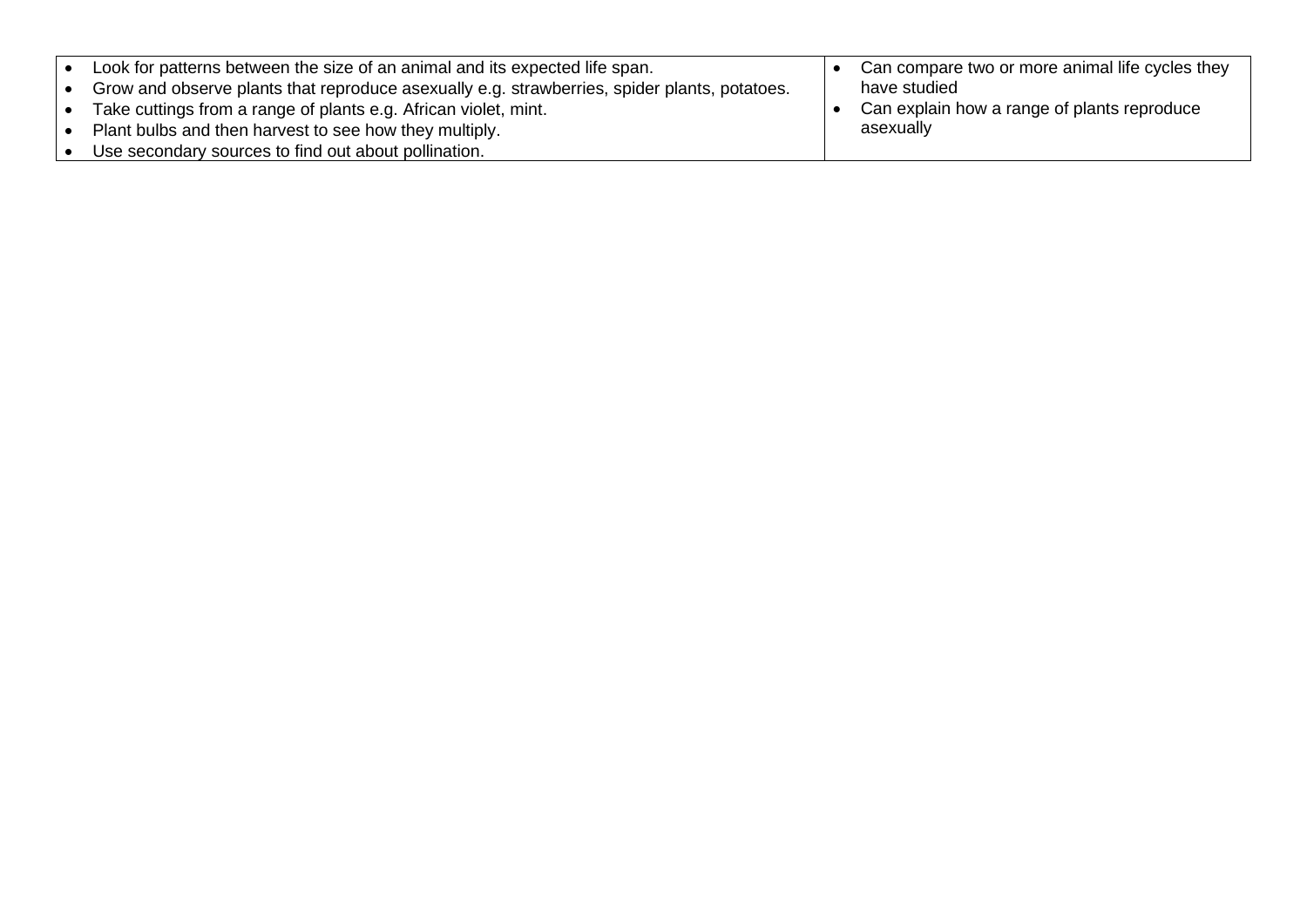|                                  | Year                                               | Topic <sup>1</sup> | Animals, including humans |
|----------------------------------|----------------------------------------------------|--------------------|---------------------------|
| PLAN'<br>Planning for assessment | Describe the changes as humans develop to old age. |                    |                           |

| WHAT PUPILS NEED TO KNOW OR DO TO BE SECURE                                                                                                                                                                                                                              |                                                                                                                                                                                    |  |  |  |
|--------------------------------------------------------------------------------------------------------------------------------------------------------------------------------------------------------------------------------------------------------------------------|------------------------------------------------------------------------------------------------------------------------------------------------------------------------------------|--|--|--|
|                                                                                                                                                                                                                                                                          | Show understanding of a concept using scientific vocabulary correctly                                                                                                              |  |  |  |
| <b>Key learning</b>                                                                                                                                                                                                                                                      | <b>Possible evidence</b>                                                                                                                                                           |  |  |  |
| When babies are young, they grow rapidly. They are very dependent on<br>their parents. As they develop, they learn many skills. At puberty, a child's<br>body changes and develops primary and secondary sexual characteristics.<br>This enables the adult to reproduce. | Can explain the changes that takes place in boys and girls during puberty<br>$\bullet$<br>Can explain how a baby changes physically as it grows, and also what it is<br>able to do |  |  |  |
| This needs to be taught alongside PSHE. The new statutory requirements<br>for relationships and health education can be found below:                                                                                                                                     |                                                                                                                                                                                    |  |  |  |
| statutory guidance on Physical health and mental wellbeing (primary<br>and secondary).                                                                                                                                                                                   |                                                                                                                                                                                    |  |  |  |
| Other useful guidance includes:                                                                                                                                                                                                                                          |                                                                                                                                                                                    |  |  |  |
| Joint briefing on teaching about puberty in KS2 from PHSE Association<br>and Association for Science Education<br>Briefing on humans development and reproduction in the Primary<br><b>Curriculum from PHSE Association and Association for Science</b><br>Education.    |                                                                                                                                                                                    |  |  |  |
| Key vocabulary                                                                                                                                                                                                                                                           |                                                                                                                                                                                    |  |  |  |
| Puberty - the vocabulary to describe sexual characteristics                                                                                                                                                                                                              |                                                                                                                                                                                    |  |  |  |
|                                                                                                                                                                                                                                                                          | <b>Common misconceptions</b>                                                                                                                                                       |  |  |  |
| Some children may think:                                                                                                                                                                                                                                                 |                                                                                                                                                                                    |  |  |  |
| a baby grows in a mother's tummy                                                                                                                                                                                                                                         |                                                                                                                                                                                    |  |  |  |
| a baby is "made".                                                                                                                                                                                                                                                        |                                                                                                                                                                                    |  |  |  |
|                                                                                                                                                                                                                                                                          | Apply knowledge in familiar related contexts, including a range of enquiries                                                                                                       |  |  |  |
| <b>Activities</b>                                                                                                                                                                                                                                                        | <b>Possible evidence</b>                                                                                                                                                           |  |  |  |
| This unit is likely to be taught through direct instruction due to its sensitive<br>nature, although children can carry out a research enquiry by asking an                                                                                                              | Can present information about the changes occurring during puberty as an<br>information leaflet for other Y5 children or answers to 'problem page<br>questions'                    |  |  |  |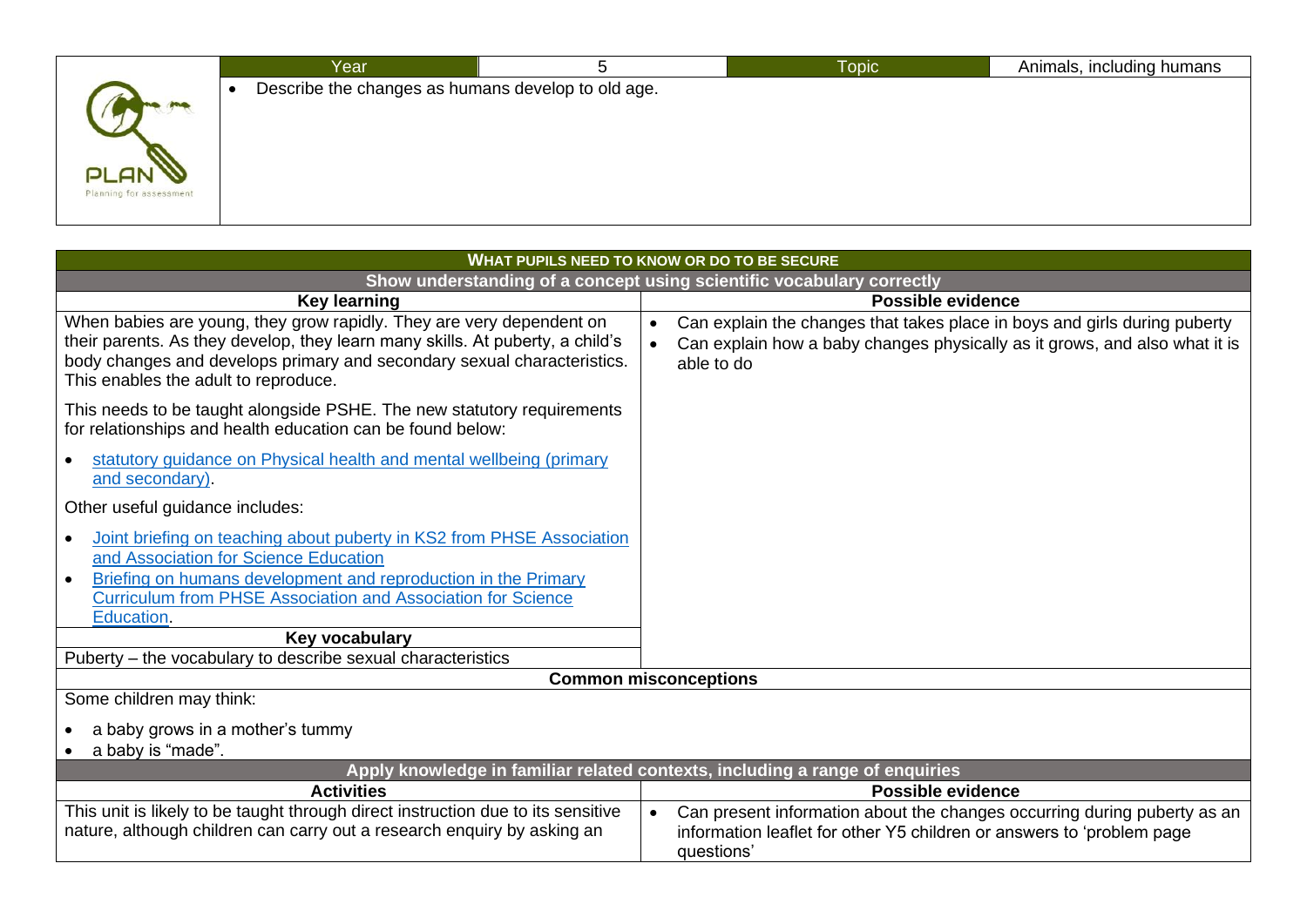| that have been ،<br>question<br>exper<br>school nurse to provide answers to the<br>v.u. |  |
|-----------------------------------------------------------------------------------------|--|
| filtered<br>teacher<br>⊺the<br>n.<br>ັບ                                                 |  |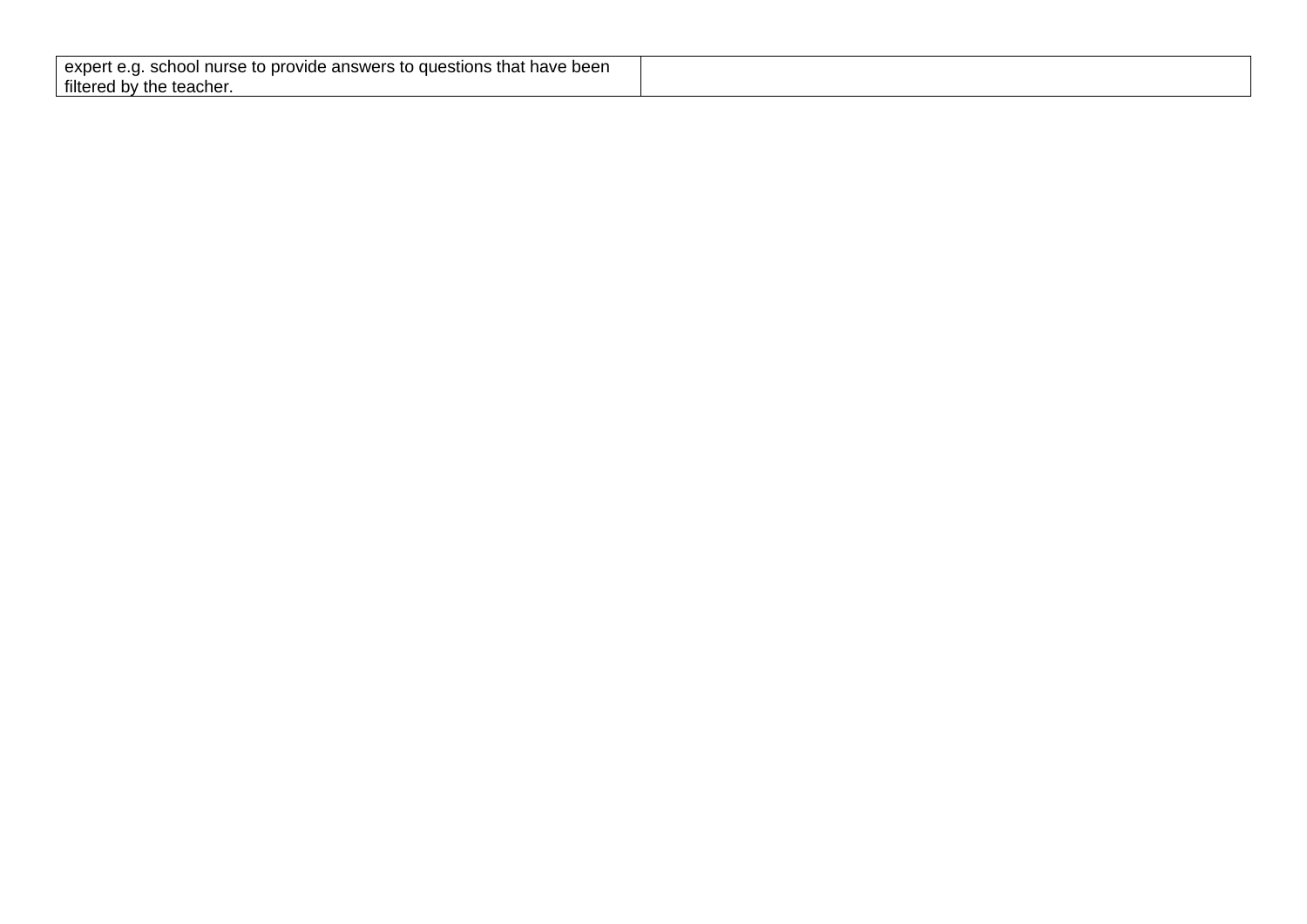|                                  | Year                                                                                                                                                                                                                                                                                                                                                                                                                                                                         | <b>Topic</b> | Properties and changes of<br>materials |
|----------------------------------|------------------------------------------------------------------------------------------------------------------------------------------------------------------------------------------------------------------------------------------------------------------------------------------------------------------------------------------------------------------------------------------------------------------------------------------------------------------------------|--------------|----------------------------------------|
| <b>PLAN</b><br>ng for assessment | • Compare and group together everyday materials on the basis of their properties, including their hardness, solubility, transparency,<br>conductivity (electrical and thermal), and response to magnets.<br>• Know that some materials will dissolve in liquid to form a solution and describe how to recover a substance from a solution.<br>Use knowledge of solids, liquids and gases to decide how mixtures might be separated, including through filtering, sieving and |              |                                        |
|                                  | evaporating.<br>• Give reasons, based on evidence from comparative and fair tests, for the particular uses of everyday materials, including metals,<br>wood and plastic.<br>• Demonstrate that dissolving, mixing and changes of state are reversible changes.                                                                                                                                                                                                               |              |                                        |
|                                  | • Explain that some changes result in the formation of new materials, and that this kind of change is not usually reversible, including<br>changes associated with burning and the action of acid on bicarbonate of soda.                                                                                                                                                                                                                                                    |              |                                        |

| <b>WHAT PUPILS NEED TO KNOW OR DO TO BE SECURE</b>                                                                                                                                                                                                                                                                                                                                                                                                                                                                                                                                                                                                                 |                                                                                                                                                                                                                                                                                                                                                                                                                                             |  |  |  |
|--------------------------------------------------------------------------------------------------------------------------------------------------------------------------------------------------------------------------------------------------------------------------------------------------------------------------------------------------------------------------------------------------------------------------------------------------------------------------------------------------------------------------------------------------------------------------------------------------------------------------------------------------------------------|---------------------------------------------------------------------------------------------------------------------------------------------------------------------------------------------------------------------------------------------------------------------------------------------------------------------------------------------------------------------------------------------------------------------------------------------|--|--|--|
| Show understanding of a concept using scientific vocabulary correctly                                                                                                                                                                                                                                                                                                                                                                                                                                                                                                                                                                                              |                                                                                                                                                                                                                                                                                                                                                                                                                                             |  |  |  |
| <b>Key learning</b>                                                                                                                                                                                                                                                                                                                                                                                                                                                                                                                                                                                                                                                | <b>Possible evidence</b>                                                                                                                                                                                                                                                                                                                                                                                                                    |  |  |  |
| Materials have different uses depending on their properties and state (liquid, solid, gas).<br>Properties include hardness, transparency, electrical and thermal conductivity and attraction to<br>magnets. Some materials will dissolve in a liquid and form a solution while others are insoluble<br>and form sediment.<br>Mixtures can be separated by filtering, sieving and evaporation.<br>Some changes to materials such as dissolving, mixing and changes of state are reversible, but<br>some changes such as burning wood, rusting and mixing vinegar with bicarbonate of soda<br>result in the formation of new materials and these are not reversible. | • Can use understanding of properties to explain<br>everyday uses of materials, for example, how bricks,<br>wood, glass and metals are used in buildings<br>• Can explain what dissolving means, giving examples<br>• Can name equipment used for filtering and sieving<br>• Can use knowledge of liquids, gases and solids to<br>suggest how materials can be recovered from solutions<br>or mixtures by evaporation, filtering or sieving |  |  |  |
| Key vocabulary                                                                                                                                                                                                                                                                                                                                                                                                                                                                                                                                                                                                                                                     | • Can describe some simple reversible and non-<br>reversible changes to materials, giving examples                                                                                                                                                                                                                                                                                                                                          |  |  |  |
| Thermal/electrical insulator/conductor, change of state, mixture, dissolve, solution, soluble,<br>insoluble, filter, sieve, reversible/non-reversible change, burning, rusting, new material                                                                                                                                                                                                                                                                                                                                                                                                                                                                       |                                                                                                                                                                                                                                                                                                                                                                                                                                             |  |  |  |
| <b>Common misconceptions</b>                                                                                                                                                                                                                                                                                                                                                                                                                                                                                                                                                                                                                                       |                                                                                                                                                                                                                                                                                                                                                                                                                                             |  |  |  |

Lots of misconceptions exist around reversible and irreversible changes, including around the permanence or impermanence of the change. There is confusion between physical/chemical changes and reversible and irreversible changes. They do not correlate simply. Chemical changes result in a new material being formed. These are mostly irreversible. Physical changes are often reversible but may be permanent. These do not result in new materials e.g. cutting a loaf of bread. It is still bread, but it is no longer a loaf. The shape, but not the material, has been changed.

Some children may think:

- thermal insulators keep cold in or out
- thermal insulators warm things up
- solids dissolved in liquids have vanished and so you cannot get them back
- lit candles only melt, which is a reversible change.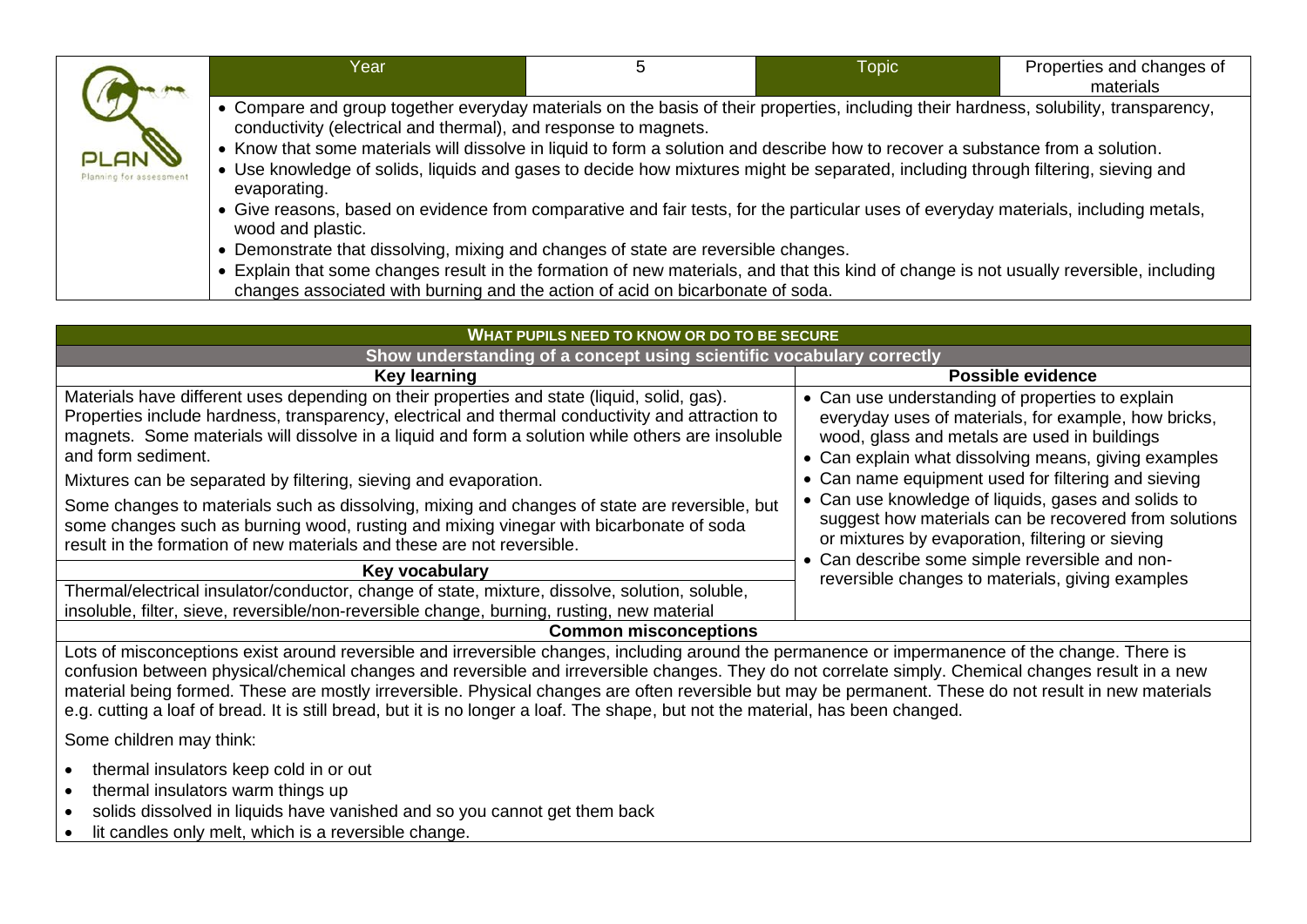| Apply knowledge in familiar related contexts, including a range of enquiries                                                                                                                                                                                                                   |                                                                                                                                                    |
|------------------------------------------------------------------------------------------------------------------------------------------------------------------------------------------------------------------------------------------------------------------------------------------------|----------------------------------------------------------------------------------------------------------------------------------------------------|
| <b>Activities</b>                                                                                                                                                                                                                                                                              | <b>Possible evidence</b>                                                                                                                           |
| Investigate the properties of different materials in order to recommend materials for<br>particular functions depending on these properties e.g. test waterproofness and thermal<br>insulation to identify a suitable fabric for a coat.                                                       | • Can create a chart or table grouping/comparing<br>everyday materials by different properties<br>• Can use test evidence gathered about different |
| Explore adding a range of solids to water and other liquids e.g. cooking oil, as appropriate.<br>Investigate rates of dissolving by carrying out comparative and fair test.<br>Separate mixtures by sieving, filtering and evaporation, choosing the most suitable method                      | properties to suggest an appropriate material for a<br>particular purpose<br>• Can group solids based on their observations when                   |
| and equipment for each mixture.<br>Explore a range of non-reversible changes e.g. rusting, adding fizzy tablets to water,<br>burning.                                                                                                                                                          | mixing them with water<br>• Can give reasons for choice of equipment and methods<br>to separate a given solution or mixture such as salt or        |
| Carry out comparative and fair tests involving non-reversible changes e.g. What affects the<br>rate of rusting? What affects the amount of gas produced?<br>Research new materials produced by chemists e.g. Spencer Silver (glue of sticky notes)<br>and Ruth Benerito (wrinkle free cotton). | sand in water<br>• Can explain the results from their investigations                                                                               |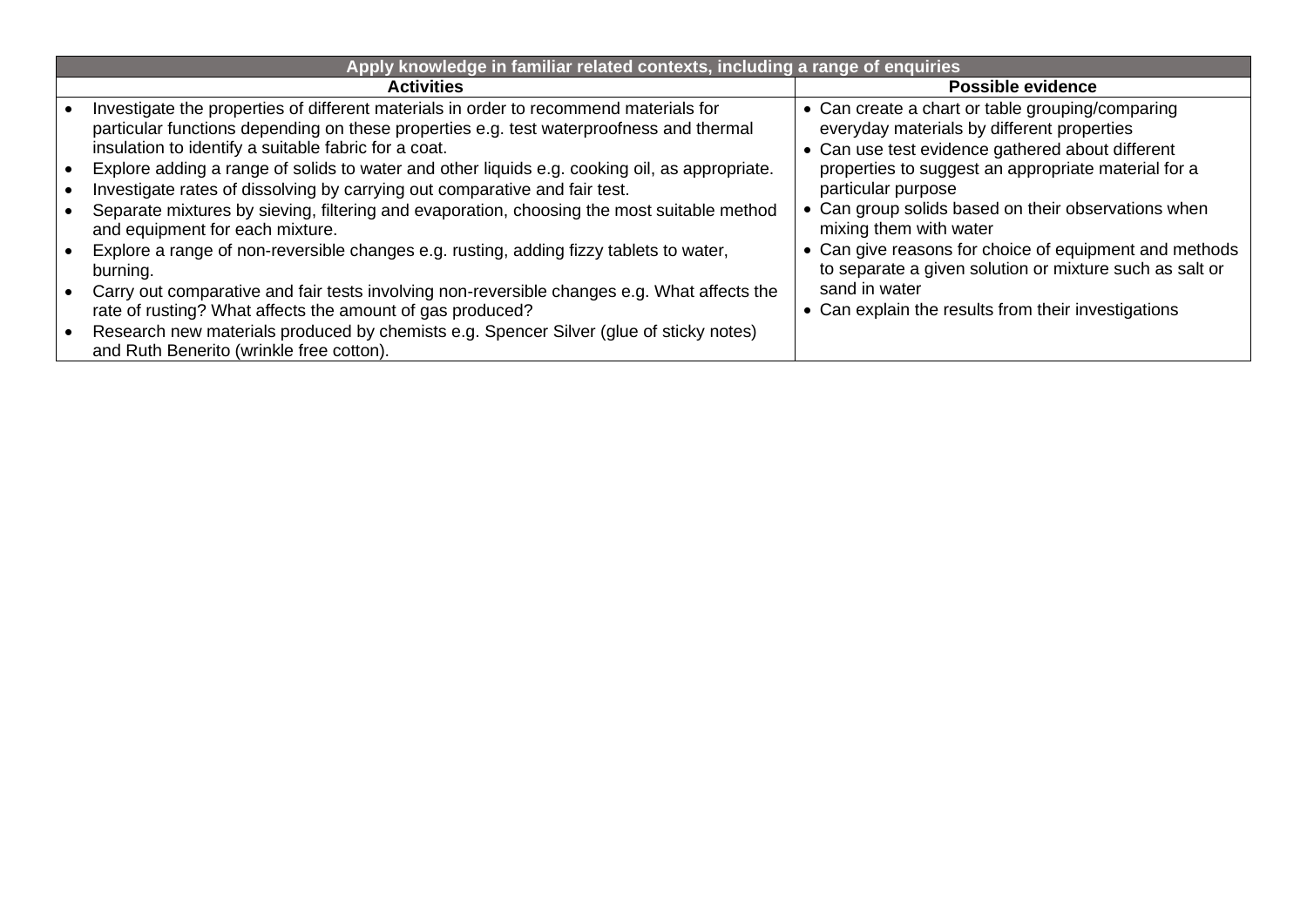|                                        | Year                                                     |                                                                     | Topic                                                                                                                                                                                                                 | Earth and space |
|----------------------------------------|----------------------------------------------------------|---------------------------------------------------------------------|-----------------------------------------------------------------------------------------------------------------------------------------------------------------------------------------------------------------------|-----------------|
| <b>PLAN</b><br>Planning for assessment | Describe the movement of the Moon relative to the Earth. | Describe the Sun, Earth and Moon as approximately spherical bodies. | Describe the movement of the Earth, and other planets, relative to the Sun in the solar system.<br>Use the idea of the Earth's rotation to explain day and night and the apparent movement of the Sun across the sky. |                 |

| WHAT PUPILS NEED TO KNOW OR DO TO BE SECURE                                                                                                                                                                                                                                                                                                                                                                                                                                                                                                                                                     |                                                                                                                                                                                  |  |  |  |  |
|-------------------------------------------------------------------------------------------------------------------------------------------------------------------------------------------------------------------------------------------------------------------------------------------------------------------------------------------------------------------------------------------------------------------------------------------------------------------------------------------------------------------------------------------------------------------------------------------------|----------------------------------------------------------------------------------------------------------------------------------------------------------------------------------|--|--|--|--|
| Show understanding of a concept using scientific vocabulary correctly                                                                                                                                                                                                                                                                                                                                                                                                                                                                                                                           |                                                                                                                                                                                  |  |  |  |  |
| <b>Key learning</b>                                                                                                                                                                                                                                                                                                                                                                                                                                                                                                                                                                             | Possible evidence                                                                                                                                                                |  |  |  |  |
| The Sun is a star. It is at the centre of our solar system. There are 8 planets (can choose to name them,<br>but not essential). These travel around the Sun in fixed orbits. Earth takes 365¼ days to complete its<br>orbit around the Sun. The Earth rotates (spins) on its axis every 24 hours. As Earth rotates half faces<br>the Sun (day) and half is facing away from the Sun (night). As the Earth rotates, the Sun appears to<br>move across the sky. The Moon orbits the Earth. It takes about 28 days to complete its orbit. The Sun,<br>Earth and Moon are approximately spherical. | Can create a voice over for a video clip or<br>animation<br>Can show, using diagrams, the movement of<br>the Earth and Moon<br>Can explain the movement of the Earth and<br>Moon |  |  |  |  |
| Key vocabulary                                                                                                                                                                                                                                                                                                                                                                                                                                                                                                                                                                                  | Can show using diagrams the rotation of the                                                                                                                                      |  |  |  |  |
| Earth, Sun, Moon, (Mercury, Jupiter, Saturn, Venus, Mars, Uranus, Neptune), spherical, solar system,<br>rotates, star, orbit, planets                                                                                                                                                                                                                                                                                                                                                                                                                                                           | Earth and how this causes day and night<br>Can explain what causes day and night                                                                                                 |  |  |  |  |
| <b>Common misconceptions</b>                                                                                                                                                                                                                                                                                                                                                                                                                                                                                                                                                                    |                                                                                                                                                                                  |  |  |  |  |
| Some children may think:                                                                                                                                                                                                                                                                                                                                                                                                                                                                                                                                                                        |                                                                                                                                                                                  |  |  |  |  |
| the Earth is flat<br>the Sun is a planet<br>the Sun rotates around the Earth<br>the Sun moves across the sky during the day<br>the Sun rises in the morning and sets in the evening<br>the Moon appears only at night<br>night is caused by the Moon getting in the way of the Sun or the Sun moving further away from the Earth.                                                                                                                                                                                                                                                               |                                                                                                                                                                                  |  |  |  |  |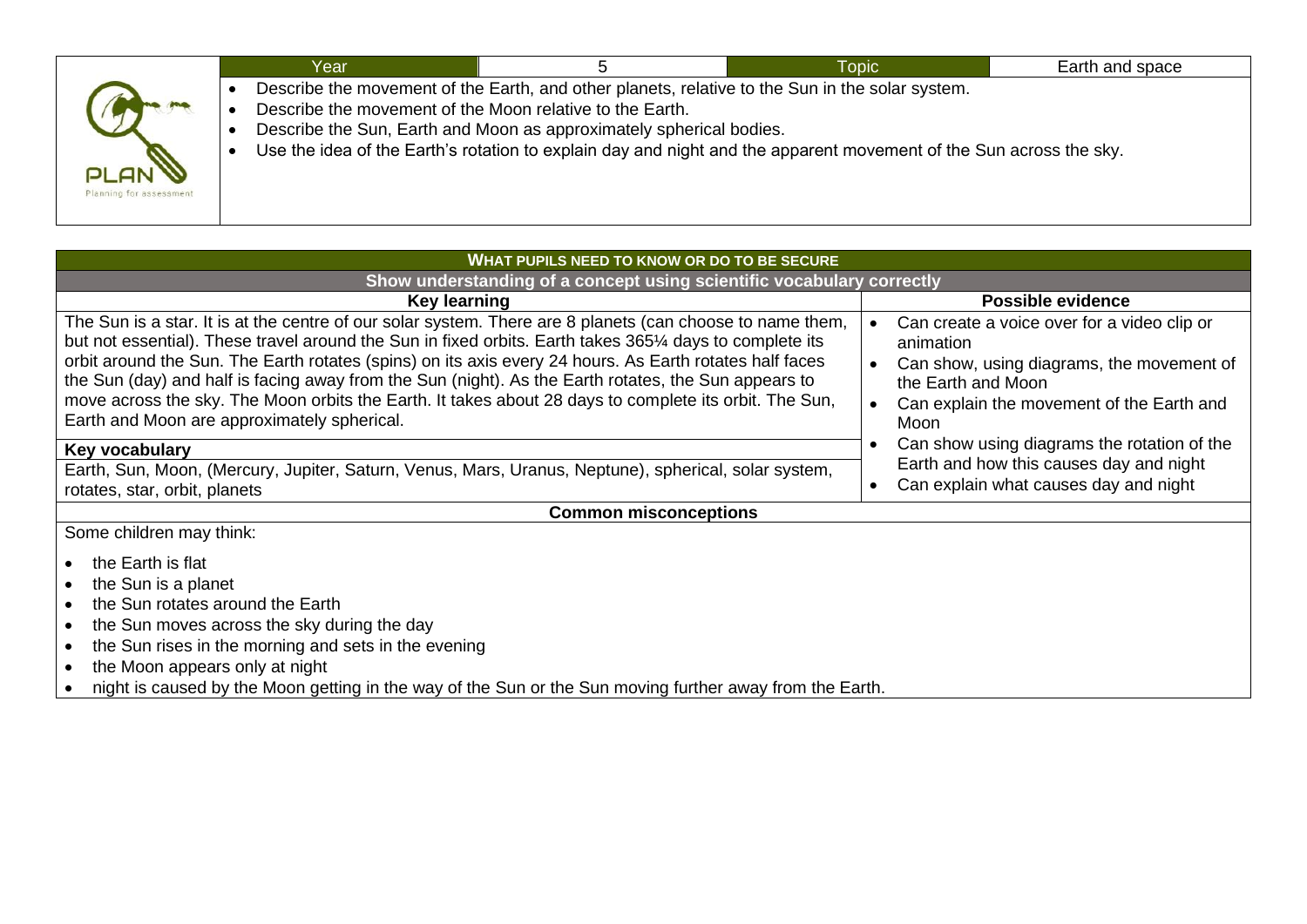| Apply knowledge in familiar related contexts, including a range of enquiries                                                                                                                                                                                                                                                                                                                                                                                                                                                             |                                                                                                                                                                                                                                                                                                                                                                                                                                                                                                                      |  |  |  |
|------------------------------------------------------------------------------------------------------------------------------------------------------------------------------------------------------------------------------------------------------------------------------------------------------------------------------------------------------------------------------------------------------------------------------------------------------------------------------------------------------------------------------------------|----------------------------------------------------------------------------------------------------------------------------------------------------------------------------------------------------------------------------------------------------------------------------------------------------------------------------------------------------------------------------------------------------------------------------------------------------------------------------------------------------------------------|--|--|--|
| <b>Activities</b>                                                                                                                                                                                                                                                                                                                                                                                                                                                                                                                        | Possible evidence                                                                                                                                                                                                                                                                                                                                                                                                                                                                                                    |  |  |  |
| Use secondary sources to help create a model e.g. role play or using balls to show the movement of<br>the Earth around the Sun and the Moon around the Earth.<br>Use secondary sources to help make a model to show why day and night occur.<br>Make first-hand observations of how shadows caused by the Sun change through the day.<br>Make a sundial.<br>Research time zones.<br>Consider the views of scientists in the past and evidence used to deduce shapes and movements of<br>the Earth, Moon and planets before space travel. | Can use the model to explain how the Earth<br>moves in relation to the Sun and the Moon<br>moves in relation to the Earth<br>Can demonstrate and explain verbally how<br>day and night occur<br>Can explain evidence gathered about the<br>position of shadows in term of the movement<br>of the Earth and show this using a model<br>Can explain how a sundial works<br>Can explain verbally, using a model, why we<br>have time zones<br>Can describe the arguments and evidence<br>used by scientists in the past |  |  |  |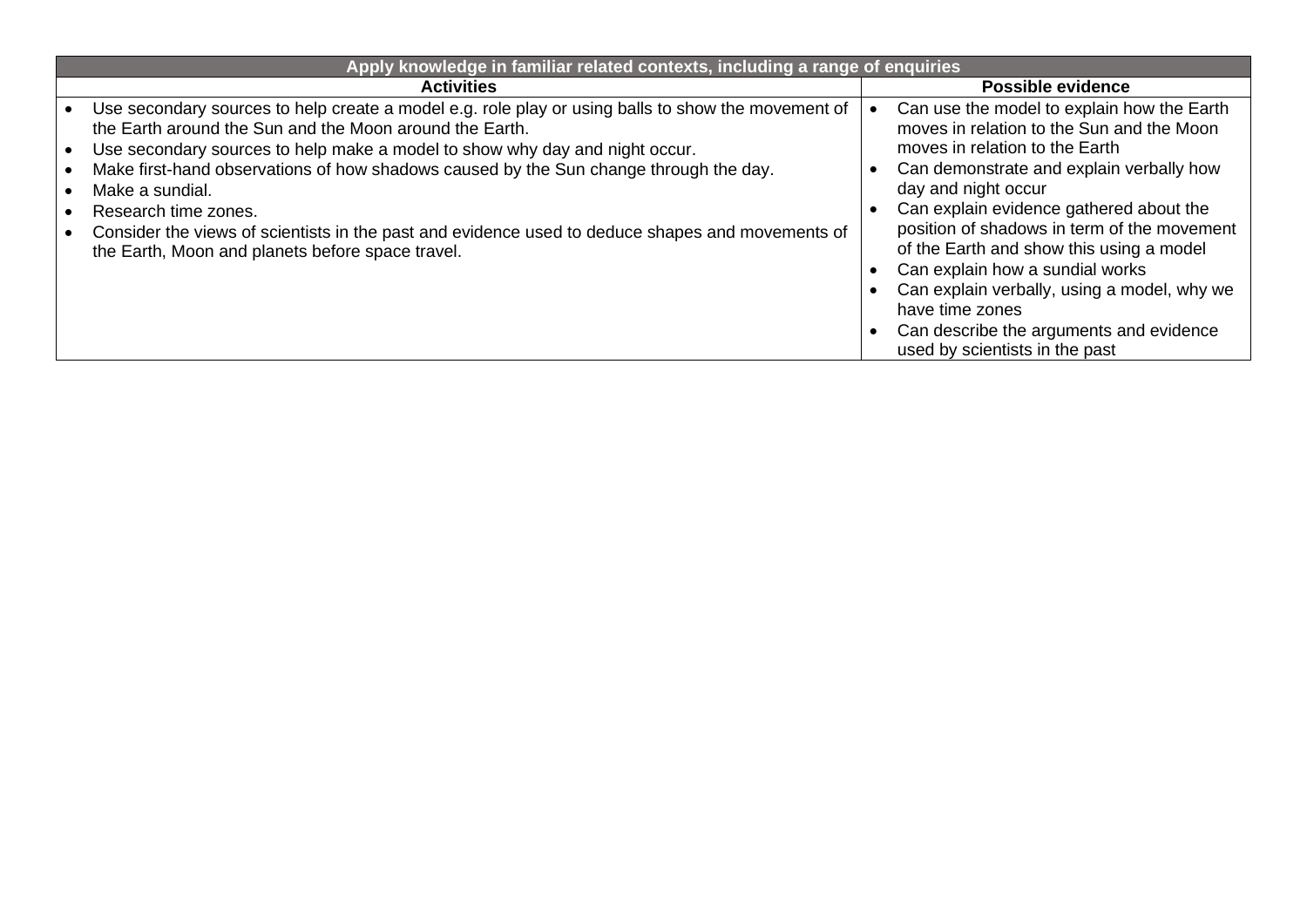|                                        | Year    | <b>Topic</b>                                                                                                                                                                                                                                                                                                                                                        | Forces |
|----------------------------------------|---------|---------------------------------------------------------------------------------------------------------------------------------------------------------------------------------------------------------------------------------------------------------------------------------------------------------------------------------------------------------------------|--------|
| <b>PLAN</b><br>Planning for assessment | object. | Explain that unsupported objects fall towards the Earth because of the force of gravity acting between the Earth and the falling<br>Identify the effects of air resistance, water resistance and friction that act between moving surfaces.<br>Recognise that some mechanisms, including levers, pulleys and gears, allow a smaller force to have a greater effect. |        |

| <b>WHAT PUPILS NEED TO KNOW OR DO TO BE SECURE</b>                                                                                                                                                                                                                                                                                                                                                                                                                  |                                                                                                                                                               |  |  |  |  |
|---------------------------------------------------------------------------------------------------------------------------------------------------------------------------------------------------------------------------------------------------------------------------------------------------------------------------------------------------------------------------------------------------------------------------------------------------------------------|---------------------------------------------------------------------------------------------------------------------------------------------------------------|--|--|--|--|
| Show understanding of a concept using scientific vocabulary correctly                                                                                                                                                                                                                                                                                                                                                                                               |                                                                                                                                                               |  |  |  |  |
| <b>Key learning</b>                                                                                                                                                                                                                                                                                                                                                                                                                                                 | Possible evidence                                                                                                                                             |  |  |  |  |
| A force causes an object to start moving, stop moving, speed up, slow down or<br>change direction. Gravity is a force that acts at a distance. Everything is pulled to the<br>Earth by gravity. This causes unsupported objects to fall.                                                                                                                                                                                                                            | Can demonstrate the effect of gravity acting on an unsupported<br>$\bullet$<br>object<br>Can give examples of friction, water resistance and air<br>$\bullet$ |  |  |  |  |
| Air resistance, water resistance and friction are contact forces that act between<br>moving surfaces. The object may be moving through the air or water, or the air and<br>water may be moving over a stationary object.                                                                                                                                                                                                                                            | resistance<br>Can give examples of when it is beneficial to have high or low<br>friction, water resistance and air resistance                                 |  |  |  |  |
| A mechanism is a device that allows a small force to be increased to a larger force.<br>The pay back is that it requires a greater movement. The small force moves a long<br>distance and the resulting large force moves a small distance, e.g. a crowbar or bottle<br>top remover. Pulleys, levers and gears are all mechanisms, also known as simple<br>machines.                                                                                                | Can demonstrate how pulleys, levers and gears work<br>$\bullet$                                                                                               |  |  |  |  |
| Key vocabulary                                                                                                                                                                                                                                                                                                                                                                                                                                                      |                                                                                                                                                               |  |  |  |  |
| Force, gravity, Earth, air resistance, water resistance, friction, mechanisms, simple<br>machines, levers, pulleys, gears                                                                                                                                                                                                                                                                                                                                           |                                                                                                                                                               |  |  |  |  |
| <b>Common misconceptions</b>                                                                                                                                                                                                                                                                                                                                                                                                                                        |                                                                                                                                                               |  |  |  |  |
| Some children may think:                                                                                                                                                                                                                                                                                                                                                                                                                                            |                                                                                                                                                               |  |  |  |  |
| the heavier the object the faster it falls, because it has more gravity acting on it<br>forces always act in pairs which are equal and opposite<br>smooth surfaces have no friction<br>$\bullet$<br>objects always travel better on smooth surfaces<br>٠<br>a moving object has a force which is pushing it forwards and it stops when the pushing force wears out<br>a non-moving object has no forces acting on it<br>heavy objects sink and light objects float. |                                                                                                                                                               |  |  |  |  |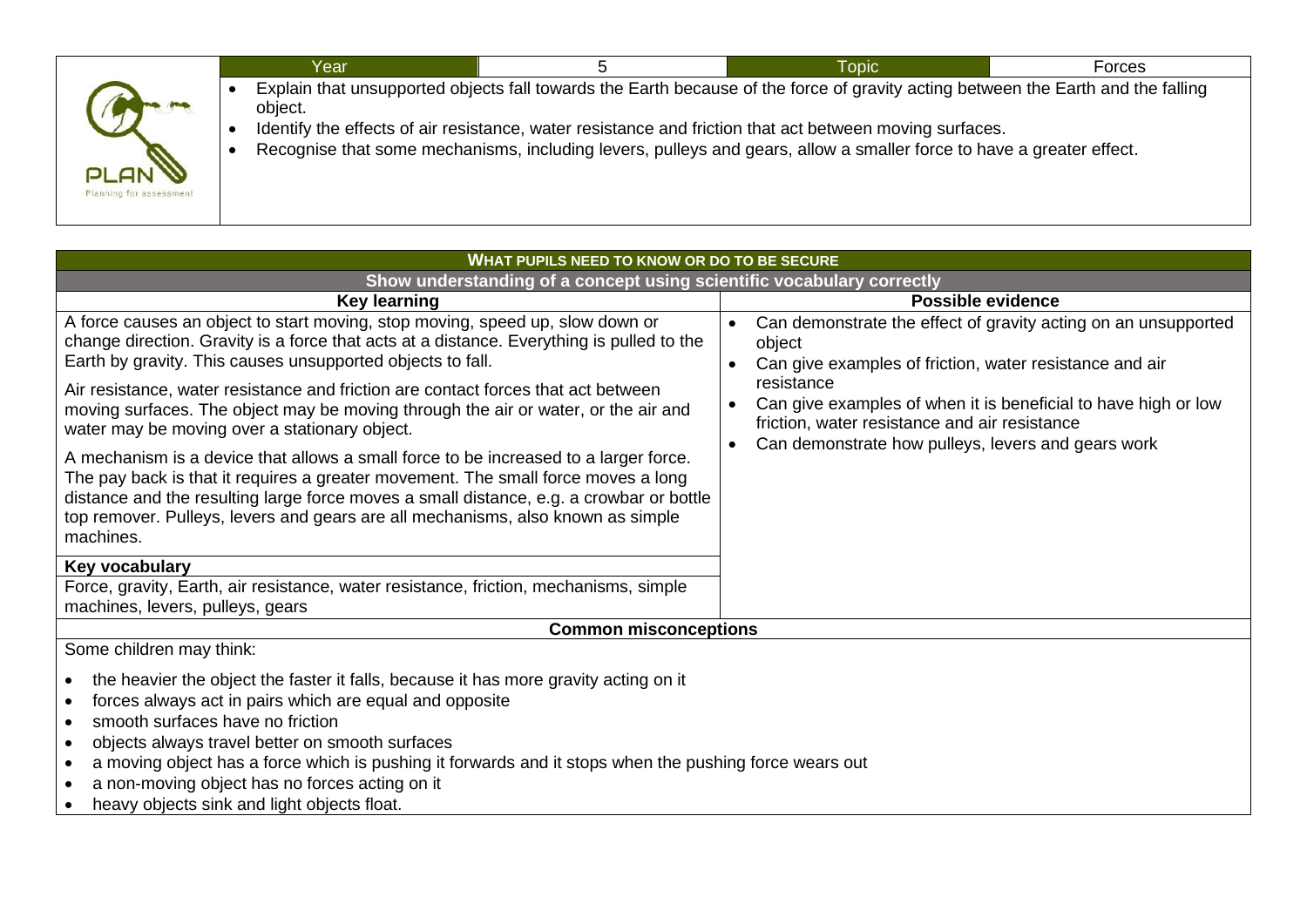|           | Apply knowledge in familiar related contexts, including a range of enquiries                                                                                               |                                                                                                                                                                                           |
|-----------|----------------------------------------------------------------------------------------------------------------------------------------------------------------------------|-------------------------------------------------------------------------------------------------------------------------------------------------------------------------------------------|
|           | <b>Activities</b>                                                                                                                                                          | <b>Possible evidence</b>                                                                                                                                                                  |
|           | Investigate the effect of friction in a range of contexts e.g. trainers, bathmats,<br>mats for a helter-skelter.                                                           | Can explain the results of their investigations in terms of the<br>force, showing a good understanding that as the object tries to                                                        |
| $\bullet$ | Investigate the effects of water resistance in a range of contexts e.g. dropping<br>shapes through water and pulling shapes, such as boats, along the surface of<br>water. | move through the water or air or across the surface the particles<br>in the water, air or on the surface slow it down<br>Can demonstrate clearly the effects of using levers, pulleys and |
|           | Investigate the effects of air resistance in a range of contexts e.g. parachutes,<br>spinners, sails on boats.                                                             | gears                                                                                                                                                                                     |
|           | Explore how levers, pulleys and gears work.                                                                                                                                |                                                                                                                                                                                           |
|           | Make a product that involves a lever, pulley or gear.                                                                                                                      |                                                                                                                                                                                           |
|           | Create a timer that uses gravity to move a ball.                                                                                                                           |                                                                                                                                                                                           |
|           | Research how the work of scientists such as Galileo Galilei and Isaac Newton<br>helped to develop the theory of gravitation.                                               |                                                                                                                                                                                           |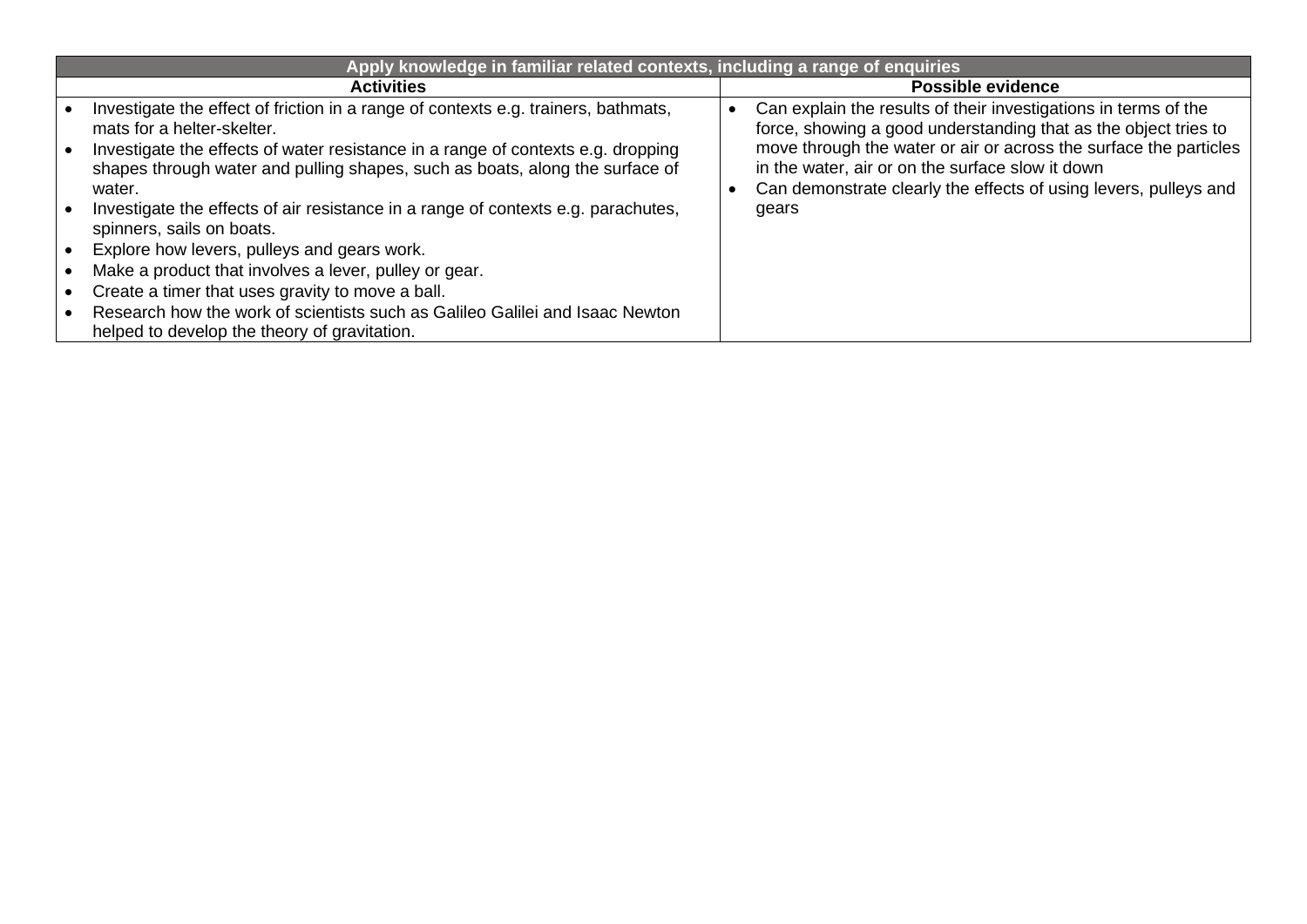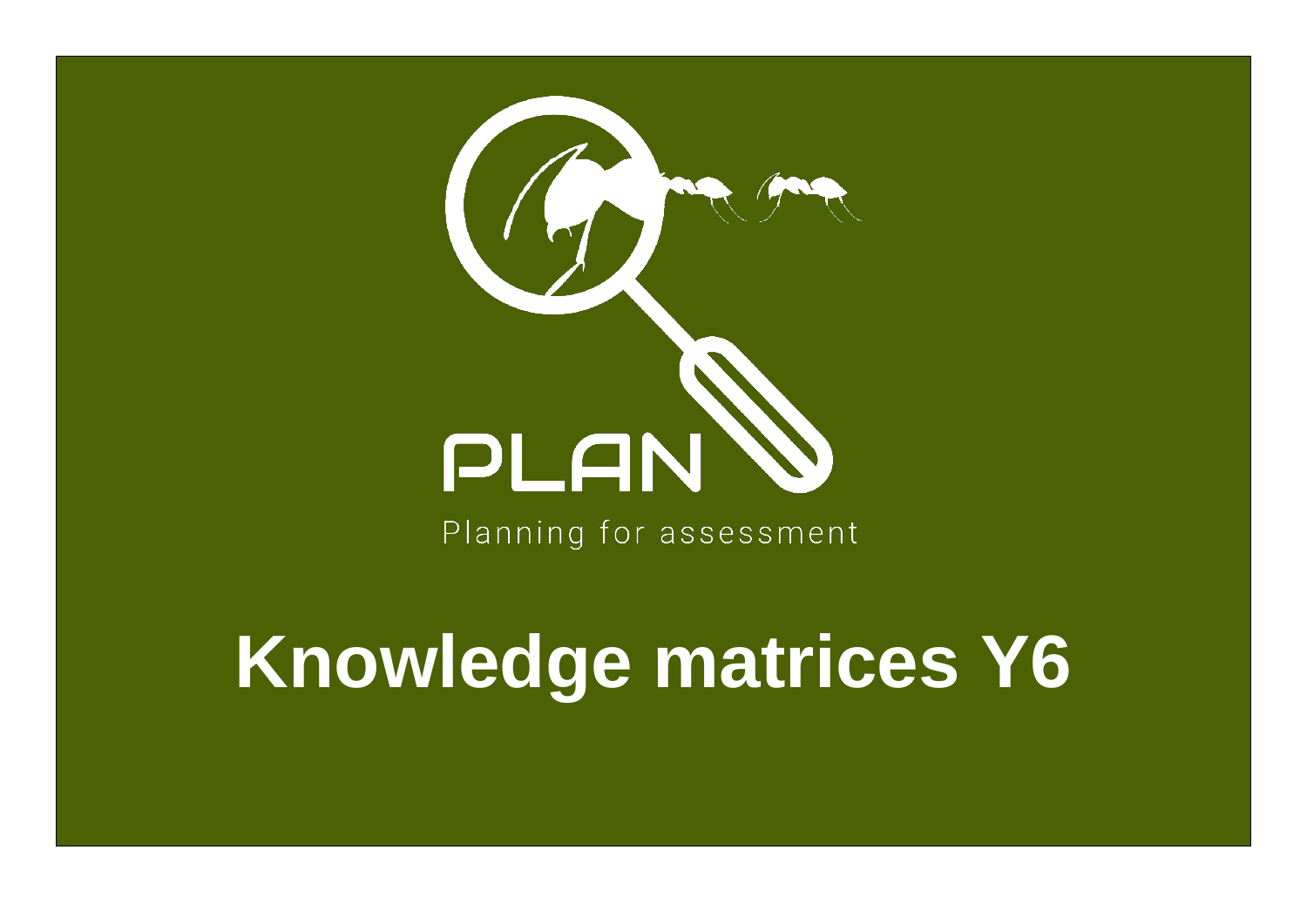| Describe how living things are classified into broad groups according to common observable characteristics and based on<br>similarities and differences, including micro-organisms, plants and animals.<br>Give reasons for classifying plants and animals based on specific characteristics.<br><b>PLAN</b><br>Planning for assessment | Year | <b>Topic</b> | Living things and their habitats |
|-----------------------------------------------------------------------------------------------------------------------------------------------------------------------------------------------------------------------------------------------------------------------------------------------------------------------------------------|------|--------------|----------------------------------|
|                                                                                                                                                                                                                                                                                                                                         |      |              |                                  |

| <b>WHAT PUPILS NEED TO KNOW OR DO TO BE SECURE</b>                                                                                                                                                                                                                                                                                                                                  |                                                                                                                                                                                                  |  |  |  |  |  |
|-------------------------------------------------------------------------------------------------------------------------------------------------------------------------------------------------------------------------------------------------------------------------------------------------------------------------------------------------------------------------------------|--------------------------------------------------------------------------------------------------------------------------------------------------------------------------------------------------|--|--|--|--|--|
| Show understanding of a concept using scientific vocabulary correctly                                                                                                                                                                                                                                                                                                               |                                                                                                                                                                                                  |  |  |  |  |  |
| <b>Key learning</b>                                                                                                                                                                                                                                                                                                                                                                 | <b>Possible evidence</b>                                                                                                                                                                         |  |  |  |  |  |
| Living things can be formally grouped according to characteristics. Plants and animals are two main groups but<br>there are other livings things that do not fit into these groups e.g. micro-organisms such as bacteria and yeast,<br>and toadstools and mushrooms. Plants can make their own food whereas animals cannot.                                                         | Can give examples of animals in the<br>$\bullet$<br>five vertebrate groups and some of the<br>invertebrate groups                                                                                |  |  |  |  |  |
| Animals can be divided into two main groups: those that have backbones (vertebrates); and those that do not<br>(invertebrates). Vertebrates can be divided into five small groups: fish; amphibians; reptiles; birds; and<br>mammals. Each group has common characteristics. Invertebrates can be divided into a number of groups,<br>including insects, spiders, snails and worms. | Can give the key characteristics of the<br>$\bullet$<br>five vertebrate groups and some<br>invertebrate groups<br>Can compare the characteristics of<br>$\bullet$<br>animals in different groups |  |  |  |  |  |
| Plants can be divided broadly into two main groups: flowering plants; and non-flowering plants.                                                                                                                                                                                                                                                                                     | Can give examples of flowering and                                                                                                                                                               |  |  |  |  |  |
| Key vocabulary                                                                                                                                                                                                                                                                                                                                                                      | non-flowering plants                                                                                                                                                                             |  |  |  |  |  |
| Vertebrates, fish, amphibians, reptiles, birds, mammals, invertebrates, insects, spiders, snails, worms,<br>flowering, non-flowering                                                                                                                                                                                                                                                |                                                                                                                                                                                                  |  |  |  |  |  |
| <b>Common misconceptions</b>                                                                                                                                                                                                                                                                                                                                                        |                                                                                                                                                                                                  |  |  |  |  |  |
| Some children may think:                                                                                                                                                                                                                                                                                                                                                            |                                                                                                                                                                                                  |  |  |  |  |  |
| all micro-organisms are harmful                                                                                                                                                                                                                                                                                                                                                     |                                                                                                                                                                                                  |  |  |  |  |  |
| mushrooms are plants.                                                                                                                                                                                                                                                                                                                                                               |                                                                                                                                                                                                  |  |  |  |  |  |
| Apply knowledge in familiar related contexts, including a range of enquiries                                                                                                                                                                                                                                                                                                        |                                                                                                                                                                                                  |  |  |  |  |  |
| <b>Activities</b>                                                                                                                                                                                                                                                                                                                                                                   | <b>Possible evidence</b>                                                                                                                                                                         |  |  |  |  |  |
| Use secondary sources to learn about the formal classification system devised by Carl Linnaeus and why it<br>$\bullet$<br>is important.                                                                                                                                                                                                                                             | Can use classification materials to<br>$\bullet$<br>identify unknown plants and animals                                                                                                          |  |  |  |  |  |
| Use first-hand observation to identify characteristics shared by the animals in a group.<br>$\bullet$                                                                                                                                                                                                                                                                               | Can create classification keys for<br>$\bullet$                                                                                                                                                  |  |  |  |  |  |
| Use secondary sources to research the characteristics of animals that belong to a group.<br>$\bullet$                                                                                                                                                                                                                                                                               | plants and animals                                                                                                                                                                               |  |  |  |  |  |
| Use information about the characteristics of an unknown animal or plant to assign it to a group.<br>$\bullet$                                                                                                                                                                                                                                                                       | Can give a number of characteristics<br>$\bullet$                                                                                                                                                |  |  |  |  |  |
| Classify plants and animals, presenting this in a range of ways e.g. Venn diagrams, Carroll diagrams and<br>$\bullet$<br>keys.                                                                                                                                                                                                                                                      | that explain why an animal belongs to<br>a particular group                                                                                                                                      |  |  |  |  |  |
| Create an imaginary animal which has features from one or more groups.                                                                                                                                                                                                                                                                                                              |                                                                                                                                                                                                  |  |  |  |  |  |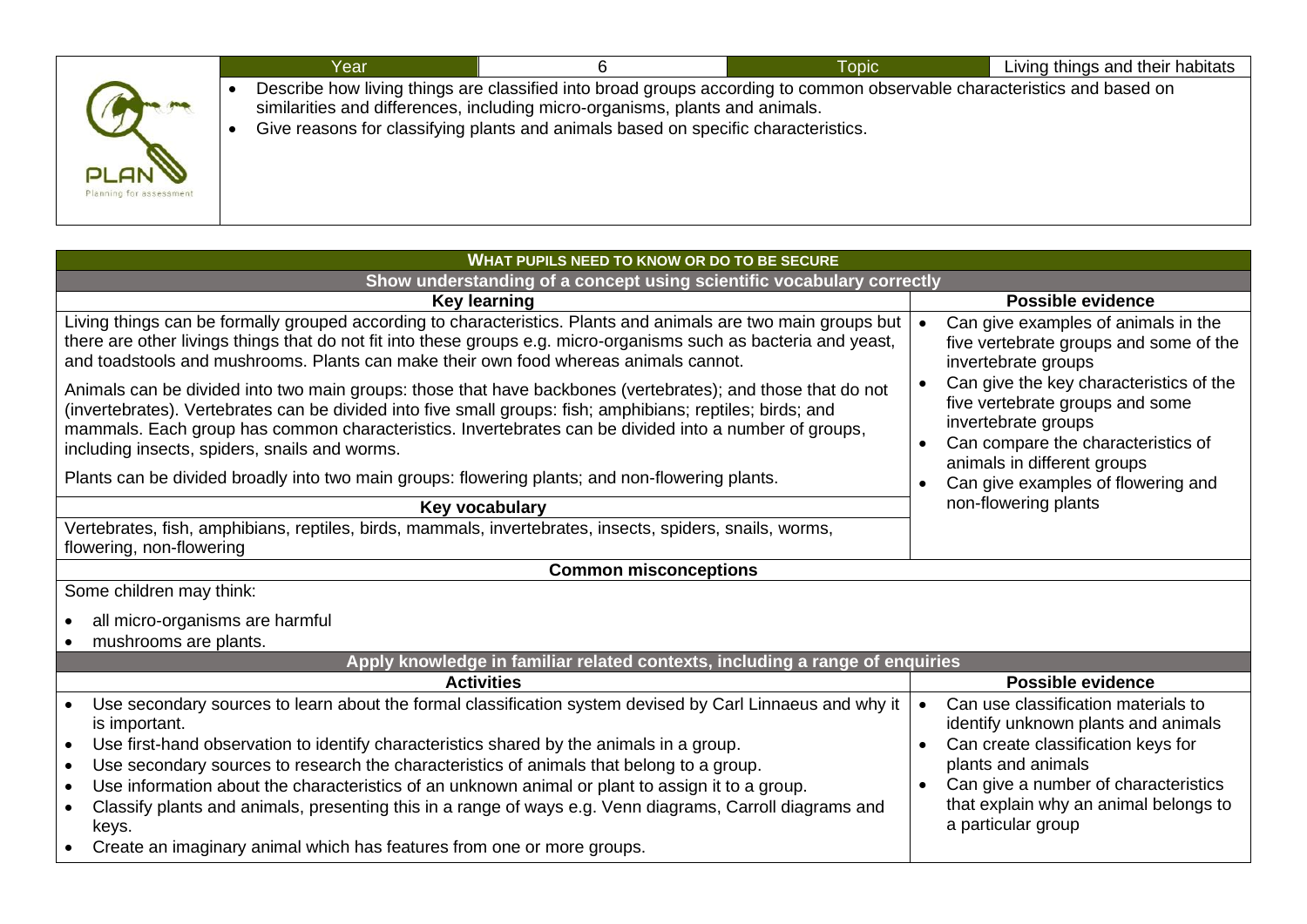|                                        | Year   |                                                                                               | <b>Topic</b>                                                                                                                                                                                                                     | Animals, including humans |
|----------------------------------------|--------|-----------------------------------------------------------------------------------------------|----------------------------------------------------------------------------------------------------------------------------------------------------------------------------------------------------------------------------------|---------------------------|
| <b>PLAN</b><br>Planning for assessment | blood. | Recognise the impact of diet, exercise, drugs and lifestyle on the way their bodies function. | Identify and name the main parts of the human circulatory system, and describe the functions of the heart, blood vessels and<br>Describe the ways in which nutrients and water are transported within animals, including humans. |                           |

| <b>WHAT PUPILS NEED TO KNOW OR DO TO BE SECURE</b>                                                                                                                                                                                                                                                                                                                                                                                                                                                                                                                                                                  |                                                                                                                                                                                                                                                      |  |  |  |  |
|---------------------------------------------------------------------------------------------------------------------------------------------------------------------------------------------------------------------------------------------------------------------------------------------------------------------------------------------------------------------------------------------------------------------------------------------------------------------------------------------------------------------------------------------------------------------------------------------------------------------|------------------------------------------------------------------------------------------------------------------------------------------------------------------------------------------------------------------------------------------------------|--|--|--|--|
| Show understanding of a concept using scientific vocabulary correctly                                                                                                                                                                                                                                                                                                                                                                                                                                                                                                                                               |                                                                                                                                                                                                                                                      |  |  |  |  |
| <b>Key learning</b>                                                                                                                                                                                                                                                                                                                                                                                                                                                                                                                                                                                                 | <b>Possible evidence</b>                                                                                                                                                                                                                             |  |  |  |  |
| The heart pumps blood in the blood vessels around to the lungs. Oxygen goes into the blood and carbon<br>dioxide is removed. The blood goes back to the heart and is then pumped around the body. Nutrients, water<br>and oxygen are transported in the blood to the muscles and other parts of the body where they are needed.<br>As they are used, they produce carbon dioxide and other waste products. Carbon dioxide is carried by the<br>blood back to the heart and then the cycle starts again as it is transported back to the lungs to be removed<br>from the body. This is the human circulatory system. | Can draw a diagram of the circulatory<br>$\bullet$<br>system and label the parts and annotate<br>it to show what the parts do<br>Produces a piece of writing that<br>demonstrates the key knowledge e.g.<br>explanation text, job description of the |  |  |  |  |
| Diet, exercise, drugs and lifestyle have an impact on the way our bodies function. They can affect how well<br>our heart and lungs work, how likely we are to suffer from conditions such as diabetes, how clearly we think,<br>and generally how fit and well we feel. Some conditions are caused by deficiencies in our diet e.g. lack of<br>vitamins. This content is also included in PSHE. The new statutory requirements for relationships and health<br>education can be found below:                                                                                                                        | heart                                                                                                                                                                                                                                                |  |  |  |  |
| statutory quidance on Physical health and mental wellbeing (primary and secondary).                                                                                                                                                                                                                                                                                                                                                                                                                                                                                                                                 |                                                                                                                                                                                                                                                      |  |  |  |  |
| Key vocabulary                                                                                                                                                                                                                                                                                                                                                                                                                                                                                                                                                                                                      |                                                                                                                                                                                                                                                      |  |  |  |  |
| Heart, pulse, rate, pumps, blood, blood vessels, transported, lungs, oxygen, carbon dioxide, nutrients, water,<br>muscles, cycle, circulatory system, diet, exercise, drugs, lifestyle                                                                                                                                                                                                                                                                                                                                                                                                                              |                                                                                                                                                                                                                                                      |  |  |  |  |
| <b>Common misconceptions</b>                                                                                                                                                                                                                                                                                                                                                                                                                                                                                                                                                                                        |                                                                                                                                                                                                                                                      |  |  |  |  |
| Some children may think:                                                                                                                                                                                                                                                                                                                                                                                                                                                                                                                                                                                            |                                                                                                                                                                                                                                                      |  |  |  |  |
| your heart is on the left side of your chest<br>$\bullet$<br>the heart makes blood<br>$\bullet$<br>the blood travels in one loop from the heart to the lungs and around the body<br>$\bullet$<br>when we exercise, our heart beats faster to work the muscles more<br>$\bullet$<br>some blood in our bodies is blue and some blood is red<br>we just eat food for energy<br>all fat is bad for you                                                                                                                                                                                                                  |                                                                                                                                                                                                                                                      |  |  |  |  |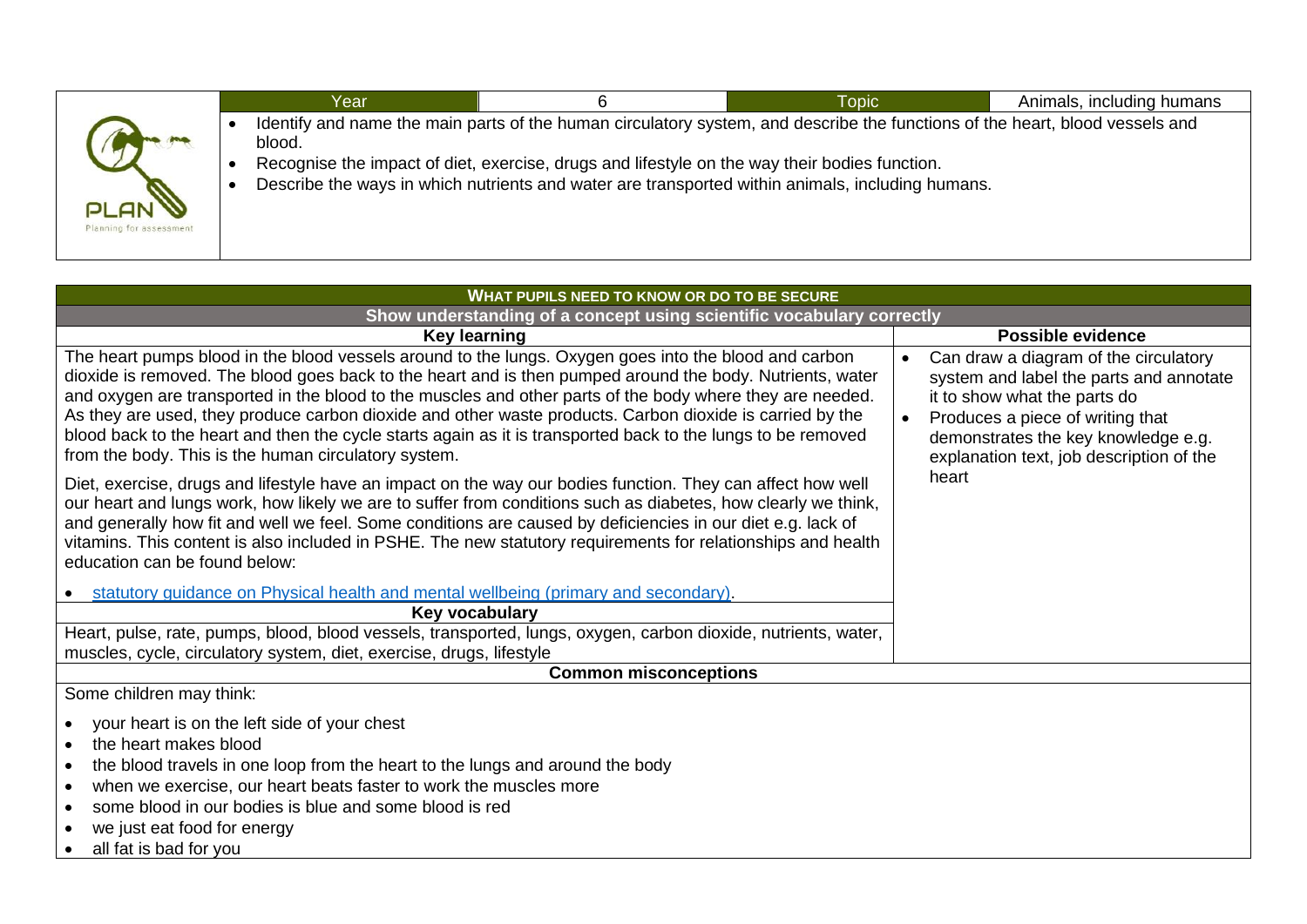- protein is good for you, so you can eat as much as you want
- foods only contain fat if you can see it
- all drugs are bad for you.

| <b>Activities</b><br>Create a role play model for the circulatory system.<br>Carry out a range of pulse rate investigations:<br>fair test - effect of different activities on my pulse rate<br>their role                                                                                                                                                                                                                                                                                   | <b>Possible evidence</b><br>Use the role play model to explain the                                                                                                                                                                                                                                                                         |
|---------------------------------------------------------------------------------------------------------------------------------------------------------------------------------------------------------------------------------------------------------------------------------------------------------------------------------------------------------------------------------------------------------------------------------------------------------------------------------------------|--------------------------------------------------------------------------------------------------------------------------------------------------------------------------------------------------------------------------------------------------------------------------------------------------------------------------------------------|
|                                                                                                                                                                                                                                                                                                                                                                                                                                                                                             |                                                                                                                                                                                                                                                                                                                                            |
| pattern seeking – exploring which groups of people may have higher or lower resting pulse<br>rates<br>observation over time - how long does it take my pulse rate to return to my resting pulse rate<br>(recovery rate)<br>pattern seeking - exploring recovery rate for different groups of people.<br>Research the negative effects of drugs (e.g. tobacco) and the benefits of a healthy diet and regular<br>exercise by asking an expert or using carefully selected secondary sources. | main parts of the circulatory system and<br>Can use subject knowledge about the<br>heart whilst writing conclusions for<br>investigations<br>Can explain both the positive and<br>negative effects of diet, exercise, drugs<br>and lifestyle on the body<br>Present information e.g. in a health<br>leaflet describing impact of drugs and |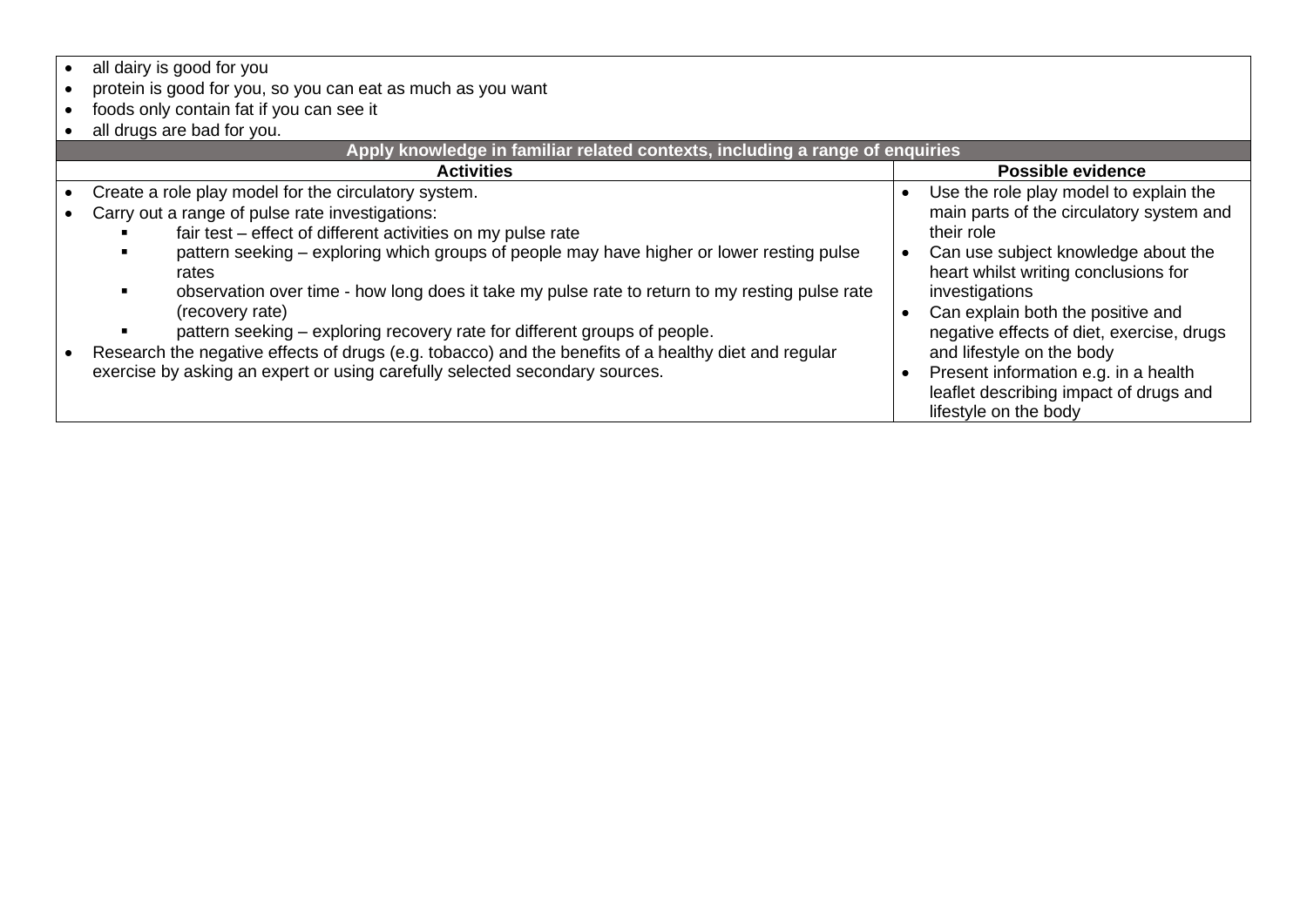|                                        | Year                         | Topic                                                                                                                                                                                                                                                                                                                                                                                                         | Evolution and inheritance |
|----------------------------------------|------------------------------|---------------------------------------------------------------------------------------------------------------------------------------------------------------------------------------------------------------------------------------------------------------------------------------------------------------------------------------------------------------------------------------------------------------|---------------------------|
| <b>PLAN</b><br>Planning for assessment | Earth millions of years ago. | Recognise that living things have changed over time and that fossils provide information about living things that inhabited the<br>Recognise that living things produce offspring of the same kind, but normally offspring vary and are not identical to their parents.<br>Identify how animals and plants are adapted to suit their environment in different ways and that adaptation may lead to evolution. |                           |

| WHAT PUPILS NEED TO KNOW OR DO TO BE SECURE                                                                                                                                                                                                                                                                                                                                                                                                                                                                                                                                                                                                                                                                                                                                                                                                                                                                                                                                                                                                                                                                                                                                                                               |                                                                                                                                                                                                                                                                                                                                                                                                                                                       |  |  |  |  |  |
|---------------------------------------------------------------------------------------------------------------------------------------------------------------------------------------------------------------------------------------------------------------------------------------------------------------------------------------------------------------------------------------------------------------------------------------------------------------------------------------------------------------------------------------------------------------------------------------------------------------------------------------------------------------------------------------------------------------------------------------------------------------------------------------------------------------------------------------------------------------------------------------------------------------------------------------------------------------------------------------------------------------------------------------------------------------------------------------------------------------------------------------------------------------------------------------------------------------------------|-------------------------------------------------------------------------------------------------------------------------------------------------------------------------------------------------------------------------------------------------------------------------------------------------------------------------------------------------------------------------------------------------------------------------------------------------------|--|--|--|--|--|
| Show understanding of a concept using scientific vocabulary correctly                                                                                                                                                                                                                                                                                                                                                                                                                                                                                                                                                                                                                                                                                                                                                                                                                                                                                                                                                                                                                                                                                                                                                     |                                                                                                                                                                                                                                                                                                                                                                                                                                                       |  |  |  |  |  |
| Key learning                                                                                                                                                                                                                                                                                                                                                                                                                                                                                                                                                                                                                                                                                                                                                                                                                                                                                                                                                                                                                                                                                                                                                                                                              | <b>Possible evidence</b>                                                                                                                                                                                                                                                                                                                                                                                                                              |  |  |  |  |  |
| All living things have offspring of the same kind, as features in the offspring are inherited from the parents.<br>Due to sexual reproduction, the offspring are not identical to their parents and vary from each other.<br>Plants and animals have characteristics that make them suited (adapted) to their environment. If the<br>environment changes rapidly, some variations of a species may not suit the new environment and will die. If<br>the environment changes slowly, animals and plants with variations that are best suited survive in greater<br>numbers to reproduce and pass their characteristics on to their young. Over time, these inherited<br>characteristics become more dominant within the population. Over a very long period of time, these<br>characteristics may be so different to how they were originally that a new species is created. This is<br>evolution.<br>Fossils give us evidence of what lived on the Earth millions of year ago and provide evidence to support the<br>theory of evolution. More recently, scientists such as Darwin and Wallace observed how living things adapt<br>to different environments to become distinct varieties with their own characteristics. | Can explain the process of evolution<br>Can give examples of how plants and<br>animals are suited to an environment<br>Can give examples of how an animal or<br>plant has evolved over time e.g. penguin,<br>peppered moth<br>Give examples of living things that lived<br>millions of years ago and the fossil<br>evidence we have to support this<br>Can give examples of fossil evidence that<br>can be used to support the theory of<br>evolution |  |  |  |  |  |
| Key vocabulary                                                                                                                                                                                                                                                                                                                                                                                                                                                                                                                                                                                                                                                                                                                                                                                                                                                                                                                                                                                                                                                                                                                                                                                                            |                                                                                                                                                                                                                                                                                                                                                                                                                                                       |  |  |  |  |  |
| Offspring, sexual reproduction, vary, characteristics, suited, adapted, environment, inherited, species,<br>fossils                                                                                                                                                                                                                                                                                                                                                                                                                                                                                                                                                                                                                                                                                                                                                                                                                                                                                                                                                                                                                                                                                                       |                                                                                                                                                                                                                                                                                                                                                                                                                                                       |  |  |  |  |  |
| <b>Common misconceptions</b>                                                                                                                                                                                                                                                                                                                                                                                                                                                                                                                                                                                                                                                                                                                                                                                                                                                                                                                                                                                                                                                                                                                                                                                              |                                                                                                                                                                                                                                                                                                                                                                                                                                                       |  |  |  |  |  |
| Some children may think:                                                                                                                                                                                                                                                                                                                                                                                                                                                                                                                                                                                                                                                                                                                                                                                                                                                                                                                                                                                                                                                                                                                                                                                                  |                                                                                                                                                                                                                                                                                                                                                                                                                                                       |  |  |  |  |  |
| adaptation occurs during an animal's lifetime: giraffes' necks stretch during their lifetime to reach higher leaves and animals living in cold environments<br>grow thick fur during their life<br>offspring most resemble their parents of the same sex, so that sons look like fathers<br>all characteristics, including those that are due to actions during the parent's life such as dyed hair or footballing skills, can be inherited                                                                                                                                                                                                                                                                                                                                                                                                                                                                                                                                                                                                                                                                                                                                                                               |                                                                                                                                                                                                                                                                                                                                                                                                                                                       |  |  |  |  |  |

• cavemen and dinosaurs were alive at the same time.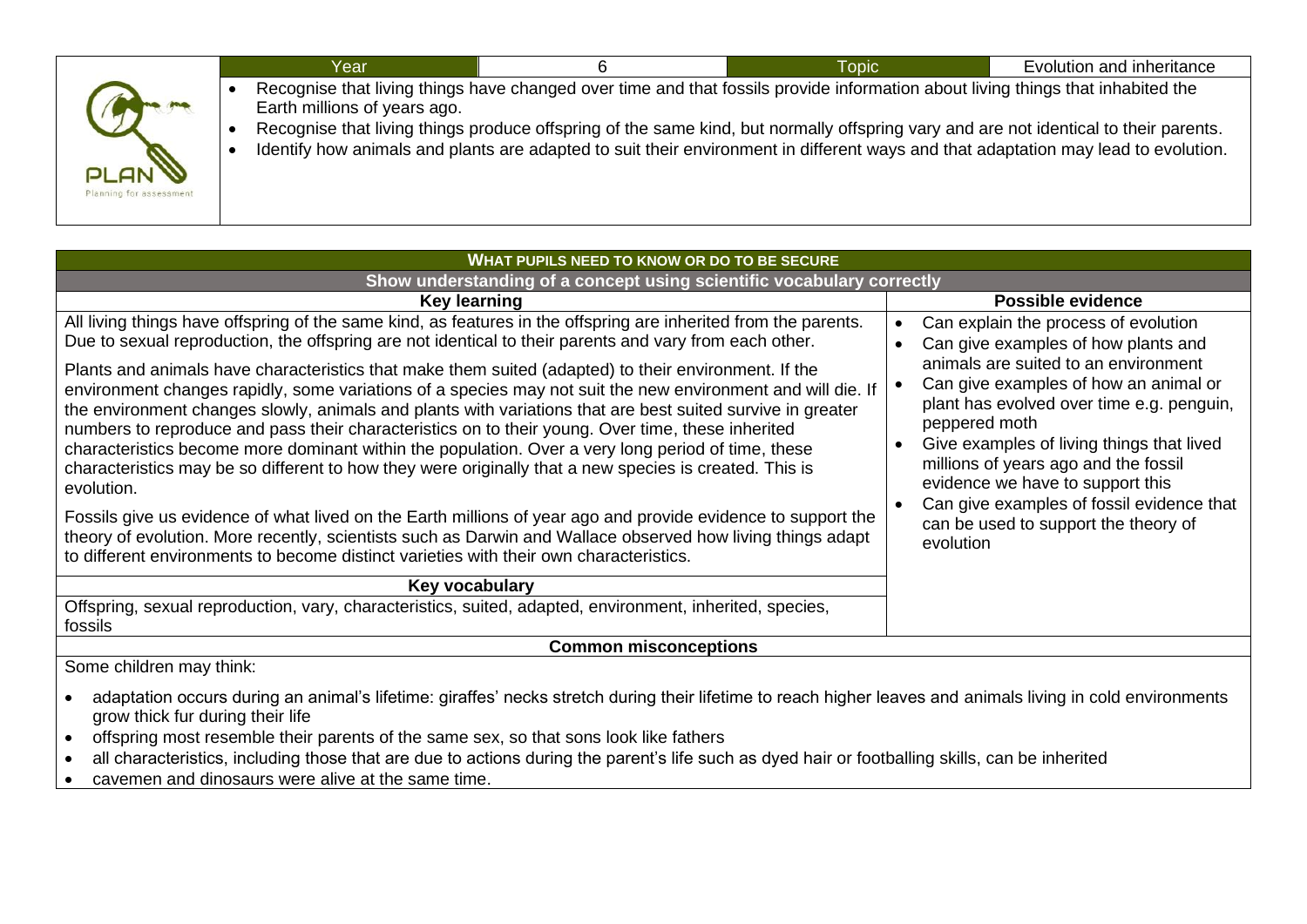| Apply knowledge in familiar related contexts, including a range of enquiries                                                                                               |  |                                                                                 |  |  |
|----------------------------------------------------------------------------------------------------------------------------------------------------------------------------|--|---------------------------------------------------------------------------------|--|--|
| <b>Activities</b>                                                                                                                                                          |  | <b>Possible evidence</b>                                                        |  |  |
| Design a new plant or animal to live in a particular habitat.                                                                                                              |  | Can identify characteristics that will make                                     |  |  |
| Use models to demonstrate evolution e.g. 'Darwin's finches' bird beak activity.                                                                                            |  | a plant or animal suited or not suited to a                                     |  |  |
| Use secondary sources to find out about how the population of peppered moths changed during the<br>industrial revolution.                                                  |  | particular habitat<br>Can link the patterns seen in the model to                |  |  |
| Make observations of fossils to identify living things that lived on Earth millions of years ago.                                                                          |  | real examples                                                                   |  |  |
| Identify features in animals and plants that are passed on to offspring and explore this process by<br>considering the artificial breeding of animals or plants e.g. dogs. |  | Can explain why the dominant colour of<br>the peppered moth changed over a very |  |  |
| Compare the ideas of Charles Darwin and Alfred Wallace on evolution.                                                                                                       |  | short period of time                                                            |  |  |
| Research the work of Mary Anning and how this provided evidence of evolution.                                                                                              |  |                                                                                 |  |  |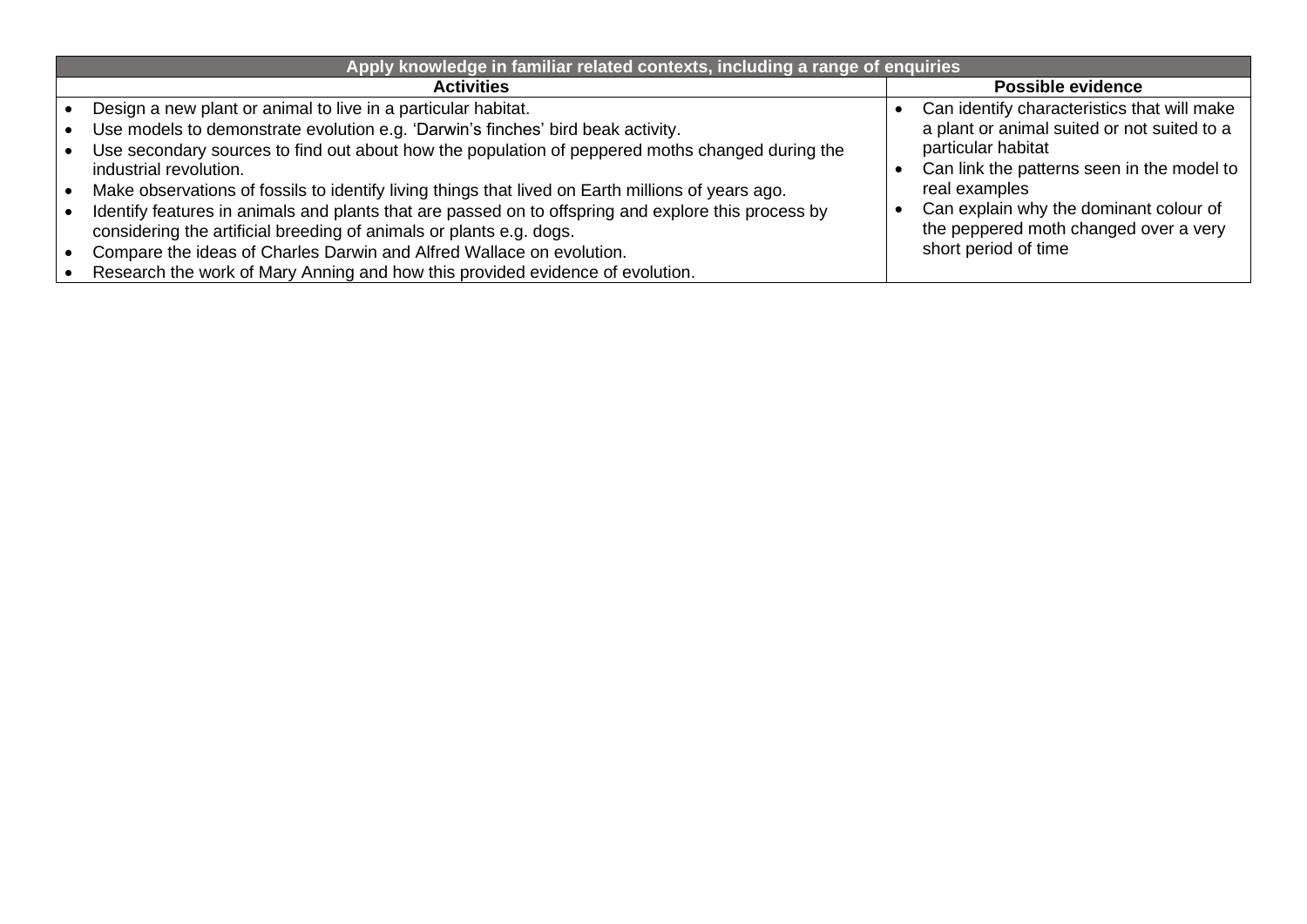|                                        | Year                                                               | 6 | <b>Topic</b>                                                                                                                                                                                                                                                                                                                                                                                               | Light |
|----------------------------------------|--------------------------------------------------------------------|---|------------------------------------------------------------------------------------------------------------------------------------------------------------------------------------------------------------------------------------------------------------------------------------------------------------------------------------------------------------------------------------------------------------|-------|
| <b>PLAN</b><br>Planning for assessment | Recognise that light appears to travel in straight lines.<br>eves. |   | Use the idea that light travels in straight lines to explain that objects are seen because they give out or reflect light into the eye.<br>Explain that we see things because light travels from light sources to our eyes or from light sources to objects and then to our<br>Use the idea that light travels in straight lines to explain why shadows have the same shape as the objects that cast them. |       |

| WHAT PUPILS NEED TO KNOW OR DO TO BE SECURE                                                                                                                                                                                                                                                                                                                                                                                                                                        |                                                                                                                                                                                                                                                                                                                                                                                                                                                             |  |  |  |
|------------------------------------------------------------------------------------------------------------------------------------------------------------------------------------------------------------------------------------------------------------------------------------------------------------------------------------------------------------------------------------------------------------------------------------------------------------------------------------|-------------------------------------------------------------------------------------------------------------------------------------------------------------------------------------------------------------------------------------------------------------------------------------------------------------------------------------------------------------------------------------------------------------------------------------------------------------|--|--|--|
| Show understanding of a concept using scientific vocabulary correctly                                                                                                                                                                                                                                                                                                                                                                                                              |                                                                                                                                                                                                                                                                                                                                                                                                                                                             |  |  |  |
| Key learning                                                                                                                                                                                                                                                                                                                                                                                                                                                                       | <b>Possible evidence</b>                                                                                                                                                                                                                                                                                                                                                                                                                                    |  |  |  |
| Light appears to travel in straight lines, and we see objects when light from them<br>goes into our eyes. The light may come directly from light sources, but for other<br>objects some light must be reflected from the object into our eyes for the object to be<br>seen.<br>Objects that block light (are not fully transparent) will cause shadows. Because light<br>travels in straight lines the shape of the shadow will be the same as the outline shape<br>of the object. | Can describe, with diagrams or models as appropriate, how light<br>$\bullet$<br>travels in straight lines either from sources or reflected from<br>other objects into our eyes<br>Can describe, with diagrams or models as appropriate, how light<br>$\bullet$<br>travels in straight lines past translucent or opaque objects to<br>form a shadow of the same shape                                                                                        |  |  |  |
| Key vocabulary                                                                                                                                                                                                                                                                                                                                                                                                                                                                     |                                                                                                                                                                                                                                                                                                                                                                                                                                                             |  |  |  |
| As for Year 3 - Light, plus straight lines, light rays                                                                                                                                                                                                                                                                                                                                                                                                                             |                                                                                                                                                                                                                                                                                                                                                                                                                                                             |  |  |  |
| <b>Common misconceptions</b>                                                                                                                                                                                                                                                                                                                                                                                                                                                       |                                                                                                                                                                                                                                                                                                                                                                                                                                                             |  |  |  |
|                                                                                                                                                                                                                                                                                                                                                                                                                                                                                    | Some children may think:                                                                                                                                                                                                                                                                                                                                                                                                                                    |  |  |  |
| we see objects because light travels from our eyes to the object.                                                                                                                                                                                                                                                                                                                                                                                                                  |                                                                                                                                                                                                                                                                                                                                                                                                                                                             |  |  |  |
| Apply knowledge in familiar related contexts, including a range of enquiries                                                                                                                                                                                                                                                                                                                                                                                                       |                                                                                                                                                                                                                                                                                                                                                                                                                                                             |  |  |  |
| <b>Activities</b>                                                                                                                                                                                                                                                                                                                                                                                                                                                                  | <b>Possible evidence</b>                                                                                                                                                                                                                                                                                                                                                                                                                                    |  |  |  |
| Explore different ways to demonstrate that light travels in straight lines e.g.<br>shining a torch down a bent and straight hose pipe, shining a torch through<br>different shaped holes in card.<br>Explore the uses of the behaviour of light, reflection and shadows, such as in<br>periscope design, rear view mirrors and shadow puppets.                                                                                                                                     | Can explain how evidence from enquiries shows that light<br>$\bullet$<br>travels in straight lines<br>Can predict and explain, with diagrams or models as<br>$\bullet$<br>appropriate, how the path of light rays can be directed by<br>reflection to be seen, e.g. the reflection in car rear view mirrors<br>or in a periscope<br>Can predict and explain, with diagrams or models as<br>$\bullet$<br>appropriate, how the shape of shadows can be varied |  |  |  |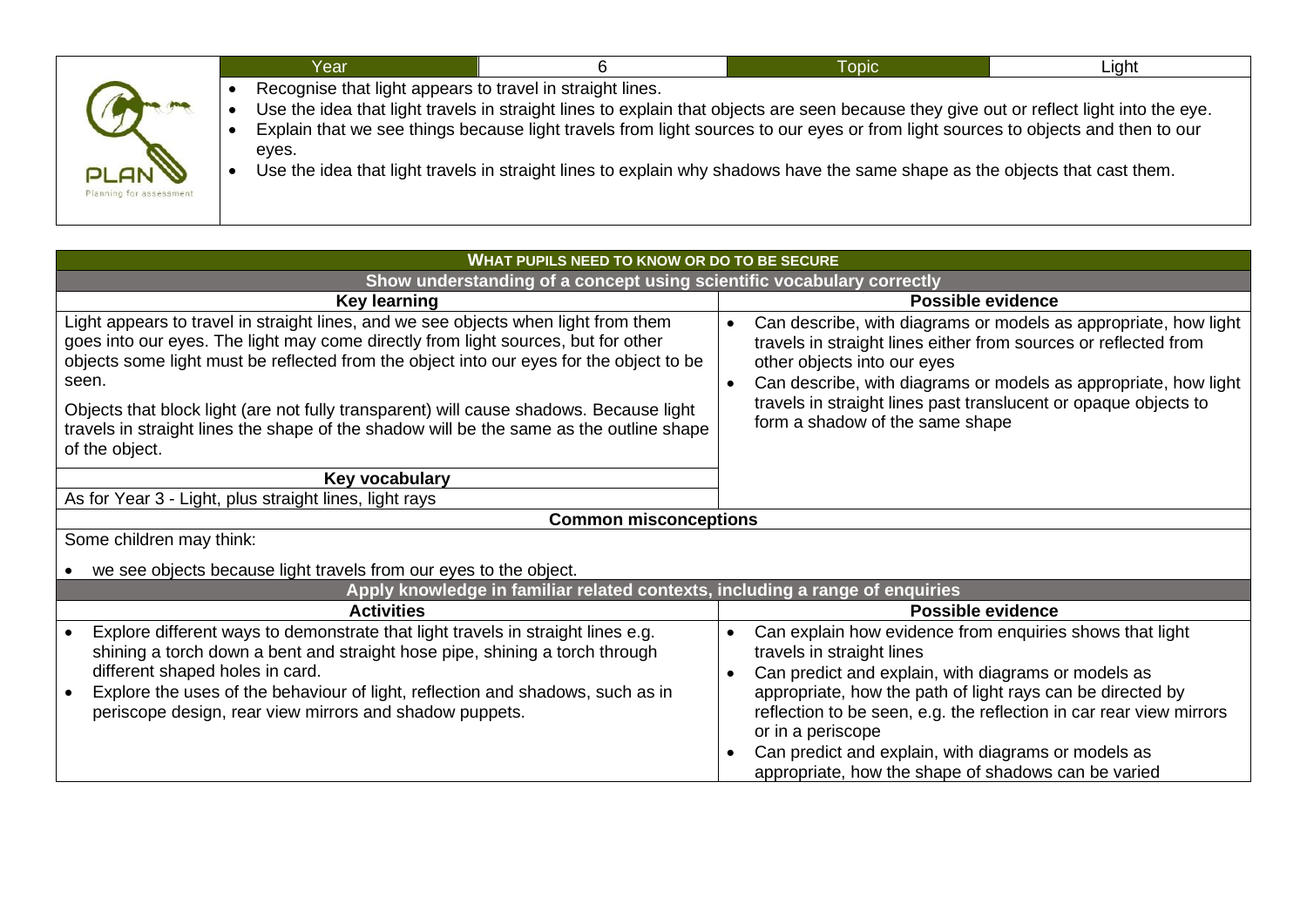|                                        | Year                                 |                                                                         | Topic                                                                                                                                                                                                                                                    | Electricity |
|----------------------------------------|--------------------------------------|-------------------------------------------------------------------------|----------------------------------------------------------------------------------------------------------------------------------------------------------------------------------------------------------------------------------------------------------|-------------|
| <b>PLAN</b><br>Planning for assessment | and the on/off position of switches. | Use recognised symbols when representing a simple circuit in a diagram. | Associate the brightness of a lamp or the volume of a buzzer with the number and voltage of cells used in the circuit.<br>Compare and give reasons for variations in how components function, including the brightness of bulbs, the loudness of buzzers |             |

| WHAT PUPILS NEED TO KNOW OR DO TO BE SECURE                                                                                                                                                                                                                                                                                                                                                                                                                                                                                                  |           |                                                                                                                                                                                                                                                                                                                                               |  |  |
|----------------------------------------------------------------------------------------------------------------------------------------------------------------------------------------------------------------------------------------------------------------------------------------------------------------------------------------------------------------------------------------------------------------------------------------------------------------------------------------------------------------------------------------------|-----------|-----------------------------------------------------------------------------------------------------------------------------------------------------------------------------------------------------------------------------------------------------------------------------------------------------------------------------------------------|--|--|
| Show understanding of a concept using scientific vocabulary correctly                                                                                                                                                                                                                                                                                                                                                                                                                                                                        |           |                                                                                                                                                                                                                                                                                                                                               |  |  |
| <b>Key learning</b>                                                                                                                                                                                                                                                                                                                                                                                                                                                                                                                          |           | <b>Possible evidence</b>                                                                                                                                                                                                                                                                                                                      |  |  |
| Adding more cells to a complete circuit will make a bulb brighter, a motor spin faster or<br>a buzzer make a louder sound. If you use a battery with a higher voltage, the same<br>thing happens. Adding more bulbs to a circuit will make each bulb less bright. Using<br>more motors or buzzers, each motor will spin more slowly and each buzzer will be<br>quieter. Turning a switch off (open) breaks a circuit so the circuit is not complete and<br>electricity cannot flow. Any bulbs, motors or buzzers will then turn off as well. | $\bullet$ | Can make electric circuits and demonstrate how variation in<br>the working of particular components, such as the brightness<br>of bulbs, can be changed by increasing or decreasing the<br>number of cells or using cells of different voltages<br>Can draw circuit diagrams of a range of simple series circuits<br>using recognised symbols |  |  |
| You can use recognised circuit symbols to draw simple circuit diagrams.                                                                                                                                                                                                                                                                                                                                                                                                                                                                      |           |                                                                                                                                                                                                                                                                                                                                               |  |  |
| Key vocabulary                                                                                                                                                                                                                                                                                                                                                                                                                                                                                                                               |           |                                                                                                                                                                                                                                                                                                                                               |  |  |
| Circuit, complete circuit, circuit diagram, circuit symbol, cell, battery, bulb, buzzer,<br>motor, switch, voltage                                                                                                                                                                                                                                                                                                                                                                                                                           |           |                                                                                                                                                                                                                                                                                                                                               |  |  |
| N.B.<br>Children do not need to understand what voltage is but will use volts and voltage to<br>describe different batteries. The words "cells" and "batteries" are now used<br>interchangeably.                                                                                                                                                                                                                                                                                                                                             |           |                                                                                                                                                                                                                                                                                                                                               |  |  |
| <b>Common misconceptions</b>                                                                                                                                                                                                                                                                                                                                                                                                                                                                                                                 |           |                                                                                                                                                                                                                                                                                                                                               |  |  |
| Some children may think:                                                                                                                                                                                                                                                                                                                                                                                                                                                                                                                     |           |                                                                                                                                                                                                                                                                                                                                               |  |  |
| larger-sized batteries make bulbs brighter<br>a complete circuit uses up electricity<br>components in a circuit that are closer to the battery get more electricity.                                                                                                                                                                                                                                                                                                                                                                         |           |                                                                                                                                                                                                                                                                                                                                               |  |  |